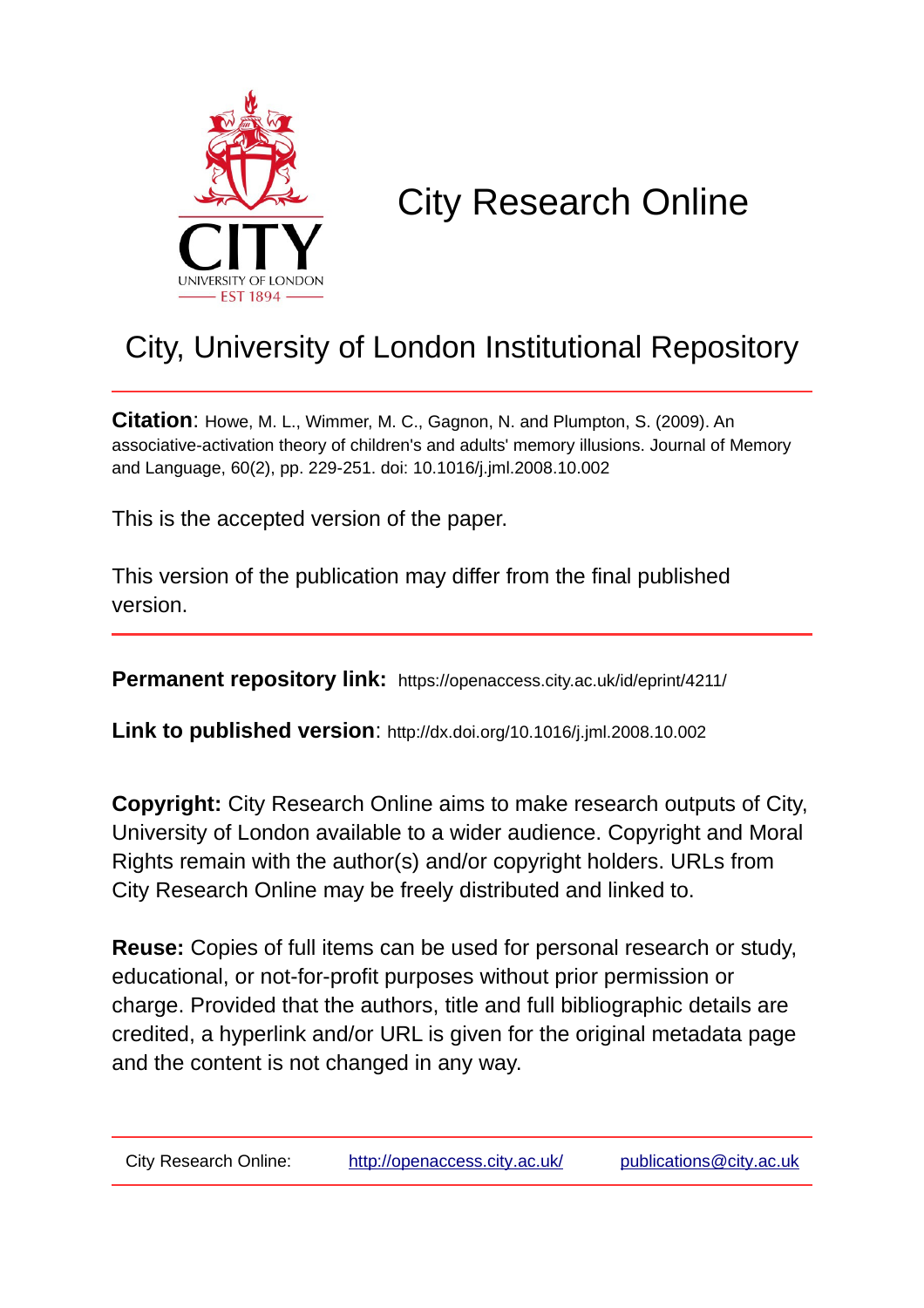RUNNING HEAD: Associative-Activation and False Memory Development

#### **An Associative-Activation Theory of Children's and Adults' Memory Illusions**

Mark L. Howe<sup>1</sup>, Marina C. Wimmer<sup>1</sup>, Nadine Gagnon<sup>2</sup>, and Shannon Plumpton<sup>3</sup>

<sup>1</sup>Lancaster University, Lancaster, United Kingdom

<sup>2</sup>University of British Columbia, Vancouver, British Columbia, Canada

<sup>3</sup>Simon Fraser University, Vancouver, British Columbia Canada

Send correspondence to: Mark L. Howe

 Centre for Research in Human Development Department of Psychology Lancaster University Lancaster, U.K. LA1 4YF e-mail: mark.howe@lancaster.ac.uk

IN PRESS: *Journal of Memory and Language*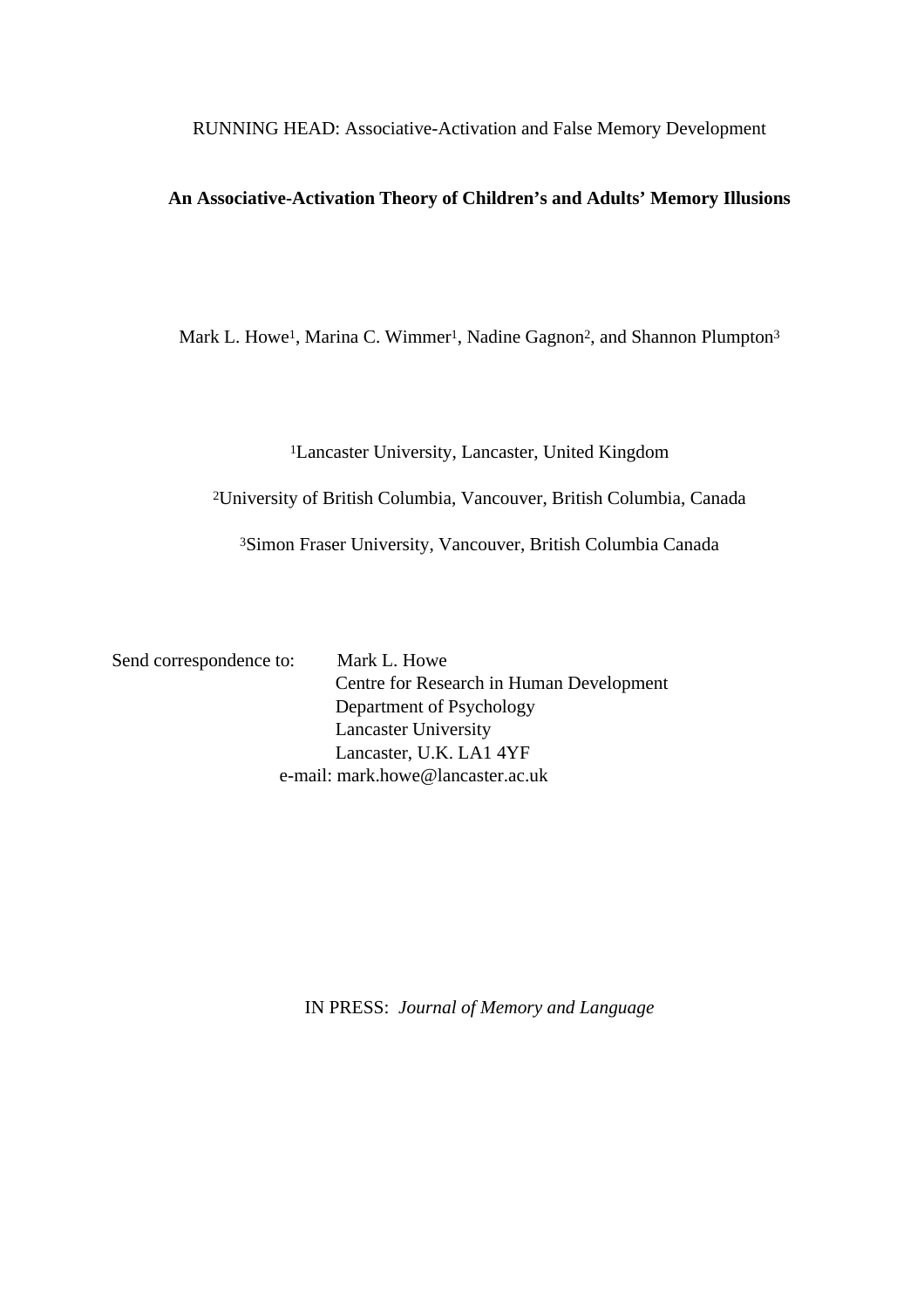#### **Abstract**

The effects of associative strength and gist relations on rates of children's and adults' true and false memories were examined in three experiments. Children aged 5 through 11 and universityaged adults participated in a standard Deese/Roediger-McDermott false memory task using DRM and category lists in two experiments and in the third, children memorized lists that differed in associative strength and semantic cohesion. In the first two experiments, half of the participants were primed before list presentation with gist-relevant cues and the results showed that: (1) both true and false memories increased with age, (2) true recall was higher than false recall for all ages, (3) at all ages, false memory rates were determined by backward associative strength, and (4) false memories varied predictably with changes in associative strength but were unaffected by gist manipulations (category structure or gist priming). In the third experiment, both gist and associative strength were varied orthogonally and the results showed that regardless of age, children's (5) true recall was affected by gist manipulations (semantic cohesion) and (6) false recall was affected by backward associative strength. These findings are discussed in the context of models of false memory illusions and continuities in memory development more generally.

Keywords: DRM paradigm, false memories, associative-activation theory, memory development, children's false memory, semantic density, fuzzy-trace theory.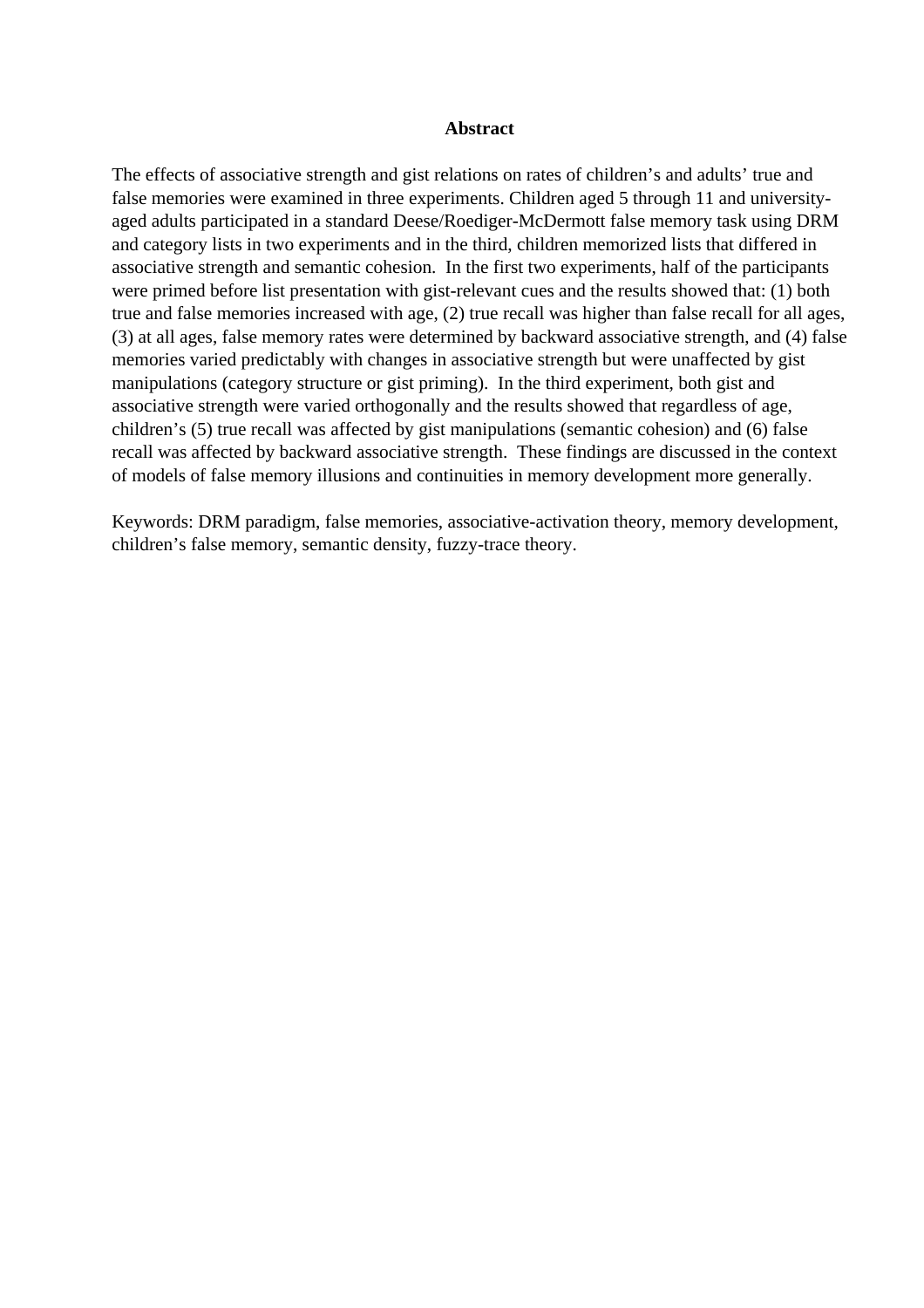#### **An Associative-Activation Theory of Children's and Adults' Memory Illusions**

Recent research has shown that children are less susceptible to false memories than adults especially when those false memories are generated spontaneously as in the Deese/Roediger-McDermott (DRM; Deese, 1959; Roediger & McDermott, 1995) paradigm (Brainerd, Reyna, & Forrest, 2002; Howe, 2005, 2006, 2008a; Howe, Cicchetti, Toth, & Cerrito, 2004; Howe, Gagnon, & Thouas, 2008). Briefly, the DRM task consists of presenting lists of words that are related to an unpresented concept (e. g., *hot, snow, warm, winter, ice, wet, frigid, chilly, heat, weather, freeze*, and *air* are related to the unpresented item COLD). The unpresented item, also termed the critical lure, is often reported along with presented list items during subsequent recall or recognition tasks.

Although the false-memory illusion arising from the DRM paradigm is a robust phenomenon, it is not clear what mechanisms underlie children's false memories and why false memories increase across childhood. From the adult literature it is generally suggested that the items on the DRM list directly activate related but unpresented concepts during study and this happens automatically outside of conscious awareness. When it is time to recall or recognize the list items, the unpresented but activated concept is also falsely output because participants cannot discriminate them from the original list members.

Theoretical explanations of this effect, such as fuzzy-trace theory (FTT), have attempted to account for these findings by suggesting that there are two memory traces encoded during list presentation - verbatim and gist (Brainerd & Reyna, 2005). These traces are qualitatively different from each other: verbatim traces are concerned with item-specific surface information (e.g., the number of phonemes in a word) and gist traces with meaning-based information (i.e., the theme of a word list). It is this gist trace that is thought to be responsible for false recall in the DRM paradigm particularly when verbatim traces (which fade more rapidly) are not available. Gist traces are particularly relevant in recall rather than recognition because the physical presence of the item in the recognition test is more likely to activate its verbatim trace. Although gist is not clearly defined in FTT (e.g., Howe, 2008b), in general it concerns the abstraction of a common "theme" contained within the presented material (e.g., see Brainerd, Reyna, & Ceci, 2008). Thus, for example, in the DRM paradigm, the gist is the theme of the list. When categorized or taxonomic items are used, the category itself serves as the gist. Not only do word lists contain gist, but so too do single words – that is, individual words can have their own unique meaning or local gist that can cause false memories (e.g., Reyna & Lloyd, 1997). It is the extraction of this gist that underlies false memory production, particularly when verbatim traces have faded. Developmentally, although young children are capable of extracting the gist, the ability to do so improves with age, especially their ability to extract thematic meaning across list items (Brainerd & Reyna, 2005). As this ability increases with age, so does the child's susceptibility to the DRM illusion.

An alternative explanation, associative-activation theory (AAT), states that children's false memories are a product of associative activation processes (Howe, 2005, 2006, 2008b). Associative relations between list items and the critical lure are important contributors to the false memory illusion (Deese, 1959; McEvoy, Nelson, & Komatsu, 1999; Roediger, Watson, McDermott, & Gallo, 2001; Underwood, 1965). This theory (as well as associative-monitoring theory, AMT, Roediger, Balota, & Watson, 2001) derives from spreading activation models that suggest that the processing of one word activates a corresponding node (i.e., concept) in our mental lexicon (or more generally, our knowledge base) and this activation spreads to surrounding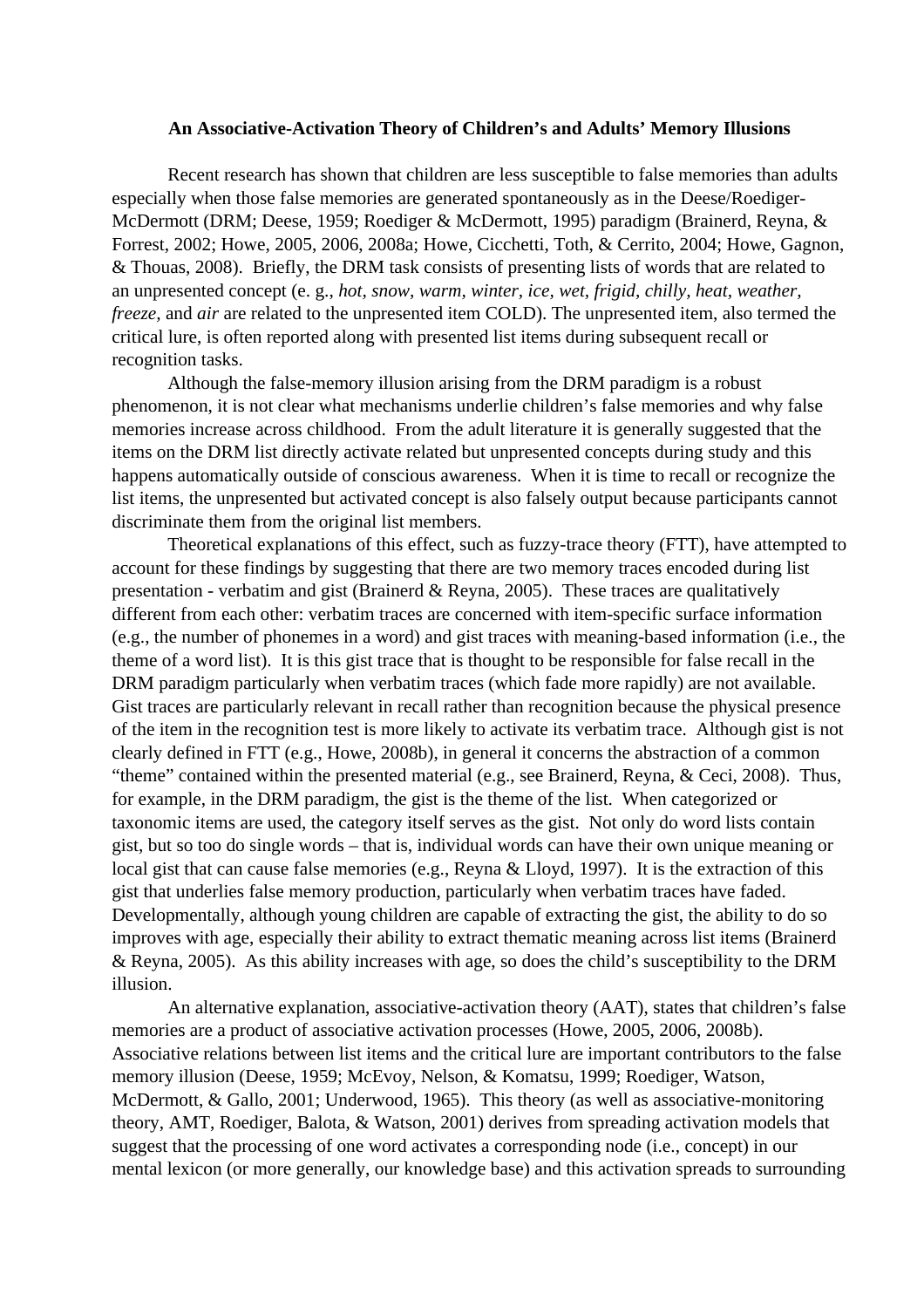concept nodes (Collins & Loftus, 1975; Landauer & Dumais, 1997). In particular, one word (or concept) activates another and some of these activated concepts are items that have not been presented but have been "incorrectly" activated due to their connection with presented items in the knowledge base. Howe (2005, 2006, 2008b; Howe et al., 2008) suggests that increases in children's false memory with age may be due to changes in children's knowledge base (e.g., accretion of associations, reorganization of knowledge). This, combined with additional experience and practice utilizing concepts results in increases in the automaticity with which children access or activate associations in their knowledge base, including associations that mediate false remembering.

According to AAT (Howe, 2005, 2006, 2008b; Howe et al., 2008), children's false memories, like those of adults, should increase as a function of increasing associative strength between list items and the critical lure. However, it is unlikely that young children's rates of false memories will be similar to those of older children and adults because concepts and the associative relations among them are not activated as automatically as they are for adults. As demonstrated by studies of memory organization, the quantity and quality of associative relations between old and newly acquired concepts continue to undergo significant changes with development (Bjorklund, 1987, 2004). As children gain knowledge and experience through exposure and development, their conceptual representations and the associative links among related concepts become better integrated in memory (Bjorklund, 1987, 2004; Howe, 2000). Although these changes in the organization of conceptual representations strengthen the links between related concepts, children's ability to automatically process these relations and activate related concepts will depend on their developing cognitive abilities.

The production of false memories in the DRM paradigm is relatively automatic for adults, for whom associated but unpresented items, such as the critical lure, are primed through their associative links with the presented list items. Children's ability to process and activate these items through their associative links with list items is not as automatic (for a review, see Howe, 2000). The activation of these associative links is effortful for young children, but as children get older, less cognitive effort is required to process and activate associative links between related concepts, which in turn increases their susceptibility to the DRM false memory illusion (Howe, 2005; Metzger et al., 2008). For example, Howe (2005) found that young children are able to inhibit false memories suggesting that they are less automatic *per se*. In this study children were presented with two DRM lists. After the first list had been presented children either received remember instructions ("keep remembering the words on this list") or forget instructions ("this was just a practice list, you can forget it") and then told to remember the second list. A third control group received no instructions and served as a baseline for true and false memory rates. The results showed that children in the forgetting condition had significantly fewer false memories than children in the control condition whereas children in the remember condition had significantly more false memories than children in the control condition. If false memories occurred automatically at the time of encoding or retrieval, as they do in adults (see Kimball & Bjork, 2002), inhibition would have been extremely difficult. The fact that children were able to inhibit false memories suggests that they are less automatic than for adults. Therefore, consistent with the predictions of AAT, it is likely that as the automaticity of associative activation increases with age so too does children's susceptibility to false memory illusions.

FTT contains no assumptions about the role of consciousness and automaticity in the development of the false memory illusion (Brainerd & Reyna, 2005; Brainerd et al., 2006). However, FTT differs from AAT on other important dimensions, ones in which distinct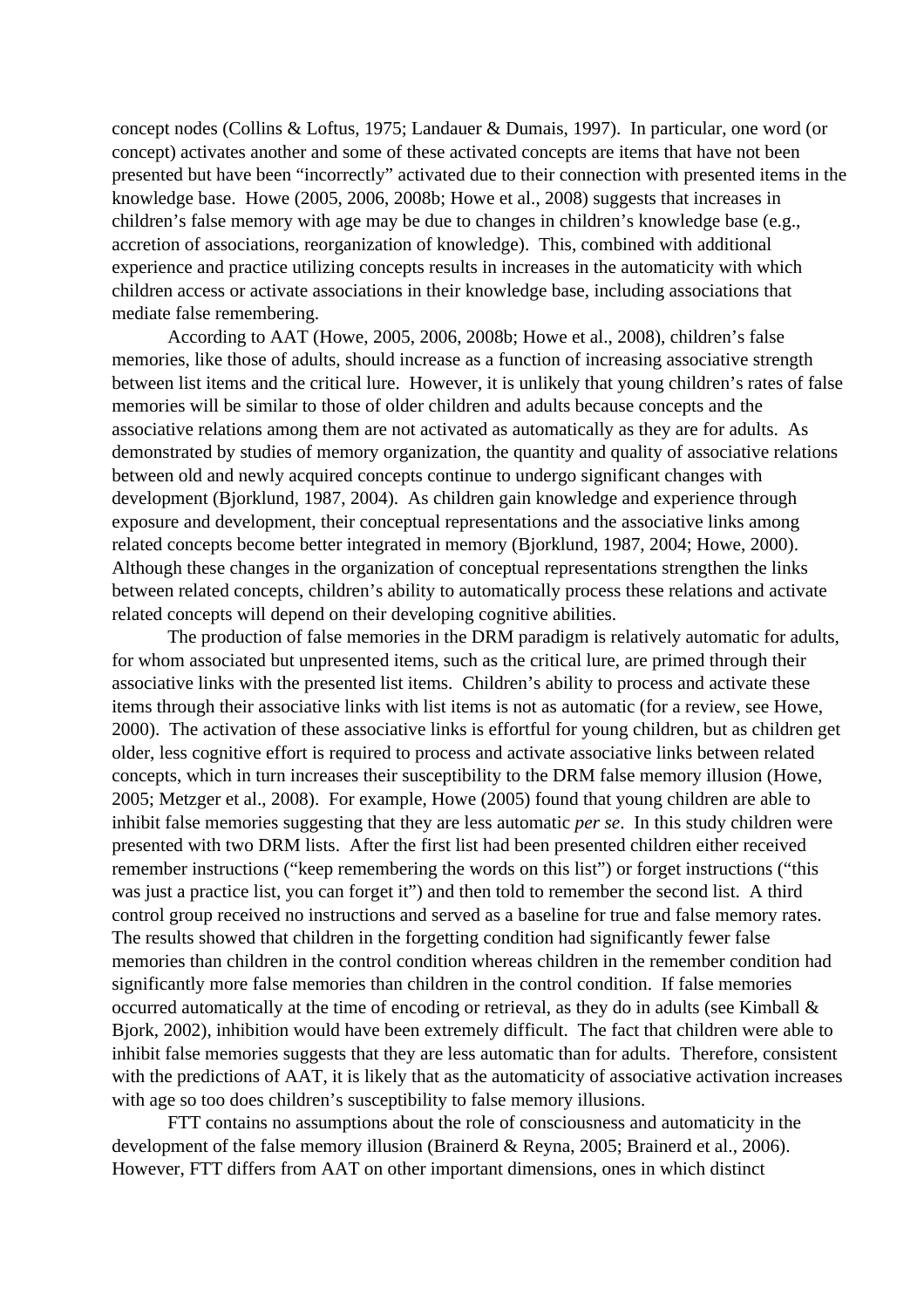predictions can be derived and tested. One critical difference between AAT and FTT is that according to AAT, activation spreads from one word or concept representation to another whereas according to FTT it spreads from a word or list of words to an extracted gist (e.g., thematic representation) to additional representations consistent with the extracted gist. In other words, in AAT concepts directly activate each other in the knowledge base whereas in FTT there is an additional, mediated step involving a separate thematic representation that must be extracted prior to the activation of additional, nonpresented words or concepts. Unlike FTT, AAT does not require the separate activation of a theme or gist trace in order for false memories to occur.

What does the empirical research say about these two theories? Because gist effects are said to be more likely using recall than recognition measures (e.g., Brainerd et al., 2008), we focus primarily on studies that report recall data. First, consider studies on gist-cuing manipulations. Here, experiments have shown that when gist is manipulated in children's recall, false memory rates can be elevated, a finding that on the surface supports FTT (e.g., Brainerd, Forrest, Karibian, & Reyna, 2006; Holliday, Reyna, & Brainerd, 2008; Odegard, Holliday, Brainerd, & Reyna, 2008). For example, 11-year-olds were more likely to produce false memories when they received additional cue words at study that biased the context toward, rather than away, from the gist of a list (Odegard et al., 2008). However, the interpretation of this outcome is problematic for a number of reasons. For example, because there was no control group that did not receive any gist manipulation, it is difficult to say whether the toward-condition elevated false memories, the away-condition lowered false memories, or both. Moreover, the manipulation itself may not have been purely gist-based inasmuch as the words used as additional cues to meaning may simply have served to increase the associative activation of the unpresented critical lure.

In another study, false memory rates increased when children were told beforehand that they would be presented with words that have similar meanings. This effect was larger for younger (6- and 11-year-olds) than for older (14-year-olds) children (Brainerd et al., 2006). This is what FTT would anticipate because younger children have more problems extracting gist than older children and, therefore, gist instructions should have a more pronounced effect at a younger age. It is not clear, however, how instructing children to look for something they cannot easily extract (i.e., gist) should increase their ability to do so. Alternatively, reminding children to look for meaningful relations in studied material is but one metamemory instruction that may affect children's ability to search for interitem associative connections, connections they already possess but may fail to activate automatically (e.g., see Schneider & Pressley, 1997).

Other studies have found that gist-like manipulations affect children's false memory rates, although these effects do not interact with age. For example, although Holliday et al. (2008) found that, contrary to their expectation, false recall rates increased similarly for 7- to 13-yearolds when specific thematic labels were given before list presentation (e.g., "the words you will hear are all related in meaning, they are all medical words"). Howe (2006) found that presenting a label (e.g., animals) prior to categorized (taxonomic) lists did not increase false recall for 5- to 11 year-olds. Overall, then, the empirical evidence from gist-cuing studies reporting recall data is inconsistent and difficult to interpret due to methodological differences (e.g., the use of DRM versus category lists) across studies.

Second, the AAT interpretation is favored by dissociations of true and false recall. Hutchison and Balota (2005) with adults and Howe (2006) with children found that within-list thematic relations affected true but not false memories and that associative relations influenced both, but had a greater effect on false memories. Park, Shobe, and Kihlstrom (2005) also demonstrated that categorical relations elicited fewer false memories than associative relations in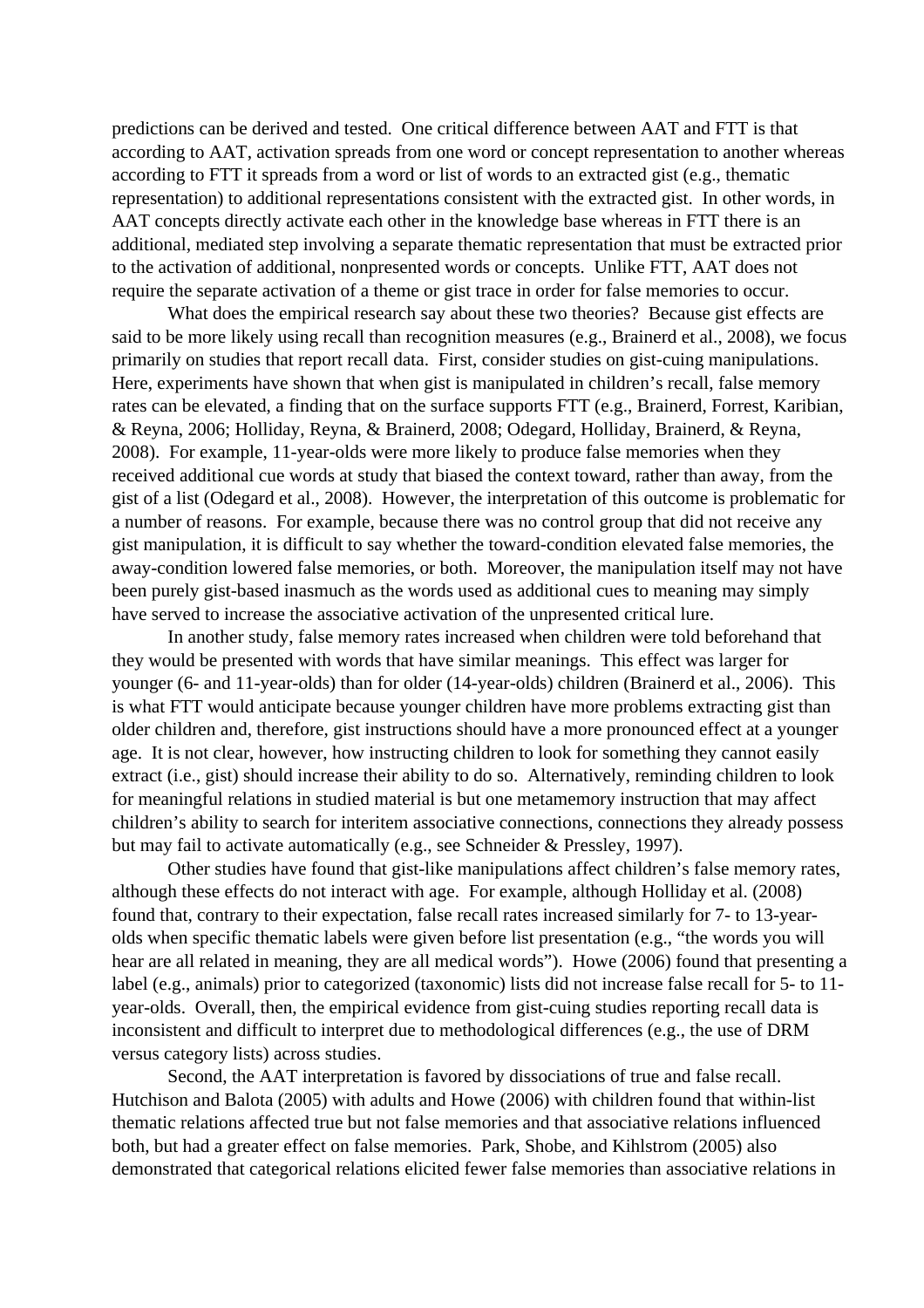studies of adults' true and false recall. Moreover, children's true recall increases when categorical lists are presented in contrast to DRM lists, but there are no differences for false recall (Howe, 2006). Thus, contrary to predictions from gist-based theories, neither adults' nor children's false memories increase when provided with lists that emphasize a single, thematic relationship. Concerning manipulations of associative relations, lists that are high in backward associative strength produce more false recall than lists low in backward associative strength, but these lists do not exhibit different rates of true recall (e.g., Howe et al., 2004). Moreover, Hege and Dodson (2004) with adults and Howe (2006) with children have shown that when associative processing is significantly reduced but semantic processing remains intact (e.g., using pictorial stimuli rather than verbal stimuli; also see Chiarello, 1998), true recall rates are unaffected but false recall rates are significantly reduced and age effects in false recall rates disappear (also see Howe, 2008a).

Third, and perhaps the strongest evidence for an associative-activation model comes from research, already mentioned, that has shown that associative strength is crucial for false memory production. The strength of the associative links between list items (e.g., *bed*) and the critical lure (e.g., SLEEP), also termed backward associative strength (BAS), is indicative of a list's ability to produce false memories in children and adults. That is, lists with very little mean BAS yield low rates of false memories (Gallo & Roediger, 2002; Howe et al., 2004). Similarly, recent findings have indicated that the strength of associative links between the critical lure (e.g., SLEEP) and the list items (e.g., *bed*), also referred to as forward associative strength (FAS), can influence the production of false memory in adults, although these studies only examined recognition (Brainerd & Wright, 2005).

Strictly speaking, the finding that associative strength between list items and the critical lure, whether forward or backward, plays a key role in adults' production of false memories is difficult for gist-based theories to accommodate. For example, because BAS is a measure between list items and their *direct* activation of the nonpresented critical lure, it is unclear what advantage accrues to such models by imposing the added step of having to first extract the overall gist of the list before false memories are produced. If BAS is a measure of the extent to which a presented item directly activates nonpresented but related concepts, what advantage is associated with imposing an intermediary step (gist extraction) that makes this relationship indirect? On the face of it, this seems to be a more complex explanation than is demanded by the data.

Alternatively, gist-based theories could always counter with the assumption that BAS and FAS are proxy variables for gist. Although it is clear that global measures such as BAS and FAS can be further delineated (e.g., broken down into different meaning components; see Brainerd, Yang, Reyna, Howe, & Mills, in press; Roediger, Watson et al., 2001), such arguments may still be problematic because associations are typically viewed in the broadest sense, referring to any set of concepts that can be mentally linked (e.g., contiguity, co-occurrence, taxonomic membership, conceptual, orthographic, or phonemic similarity, and so forth) (see Gallo, 2006; Howe, 2008b). Gist, on the other hand, is often viewed as being more restricted, referring instead to a theme "... that subjects can form (and remember) to summarize or categorize the words" (Gallo, 2006, p. 40). Thus, in contemporary models, gist is viewed as a subset of the more general class of relationships between concepts denoted by the term association. Even if gist was to be broadened to encompass what has traditionally been the province of associationism for well over a century and a half (e.g., Hamilton, 1859), such theories can still founder due to their insistence that the additional step of gist extraction is necessary for the occurrence of false memories.

Howe (2005, 2006, 2008b; Howe et al., 2008) has suggested that these same associative mechanisms that account for adults' false recall can also be used to understand children's false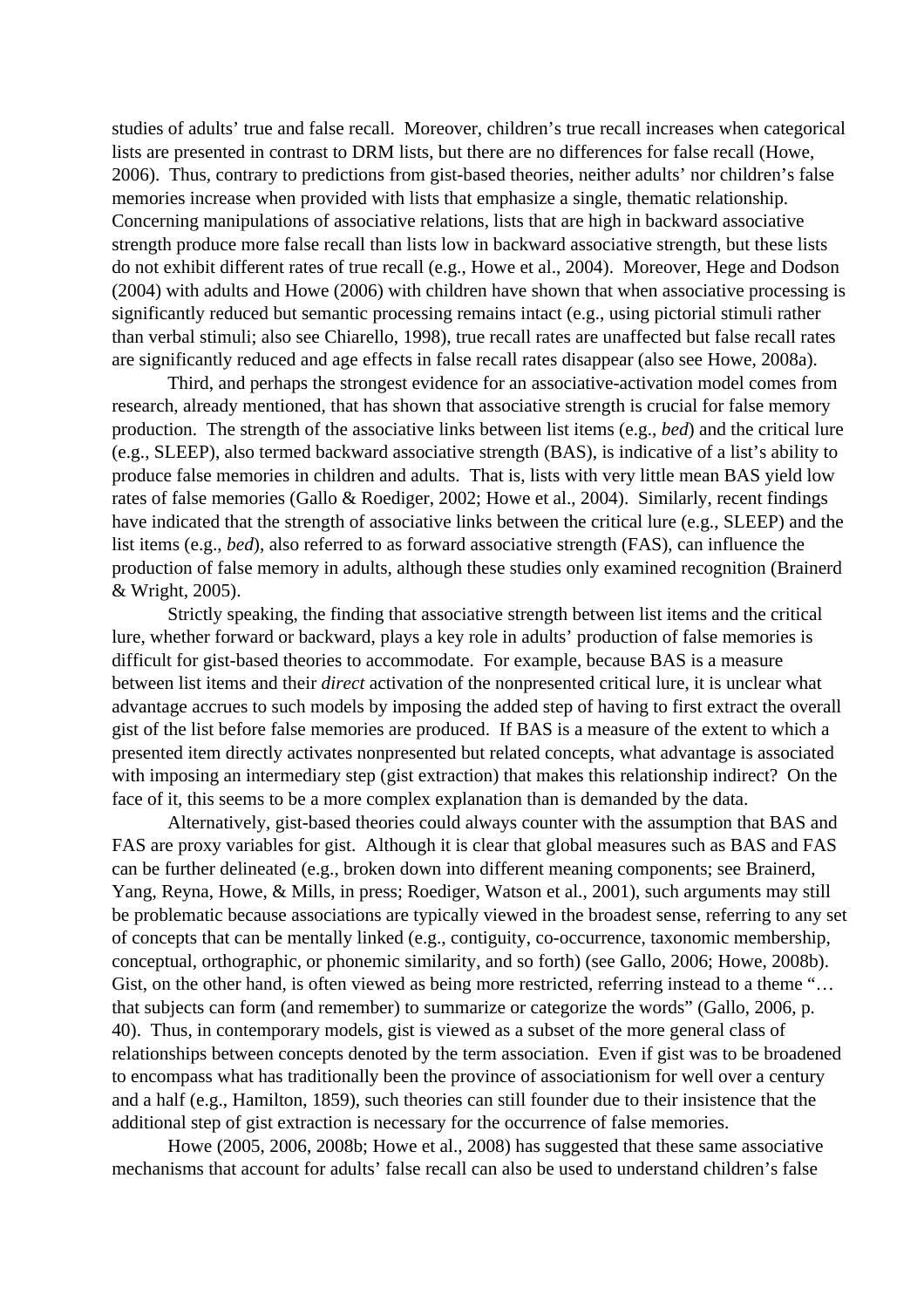memory illusions. Although there is some support for this proposition, experiments that have directly and systematically compared the impact of variation in FAS or BAS on true and false rates have yet to be conducted with children, something that is one focus of the current research. Two studies have shown that variation in BAS does affect children's false recall and that these effects are more pronounced for older than younger children (e.g., Brainerd et al., 2006; Howe et al., 2004). These and other recent findings suggest that developmental trends in false memory illusions are related to increases in the activation of associative links that may already exist between concepts rather than children's growing ability to extract meaning across list items (i.e., gist-across-the-list).

As noted, associations are multidimensional and consist of many different stimulus elements that overlap (e.g., phonological, orthographic, temporal contiguity, spatial proximity, superordinate relations, property relations, physical or conceptual similarity; also see Brainerd et al., in press; Roediger, Watson et al., 2001). Associative strength is determined by the relationship between items that exists on the basis of any one dimension of similarity or may involve many dimensions that overlap. Research on children's memory organization has confirmed that associative links between concepts appear at a relatively young age and are further strengthened and defined with increases in both knowledge and experience (Bjorklund, 1987; Frankel & Rollins, 1985). It has also been established that children can use associative relations very early in life, although the nature and type of association changes with age and experience (e.g., Lange, 1978). Research on the development of conceptual organization in memory has indicated that both younger and older children rely on associative (including categorical) links between concepts to guide the recollection process (Bjorklund, 2004). With development children gain more experience and knowledge and their ability to automatically activate and use associative relations to guide recollection improves (Bjorklund, 2004; Howe et al., 2008). Given that conditions are made favorable, even very young children can activate associative (including categorical) relations and use them to mediate recollection (e.g., Frankel & Rollin, 1985). For example, increasing the salience of categorical information by blocking similar category items together can facilitate the processing of such relations for young children (Howe, Brainerd, & Kingma, 1985). Of course blocking information by category is the same as presenting a DRM list – all items are related to a prototype (category lists) or the one associative item (DRM lists).

 Research on children's false memories has shown that children as young as five years old, like older children and adults, can spontaneously extract categorical relations across word lists (Howe, 2006). In this study, young children's rates of true and false recall were not influenced by the provision of superordinate category cues prior to list presentation. Despite their ability to spontaneously extract the thematic relationship across lists' items (i.e., category lists were better recalled than DRM lists), young children's rates of true and false recall remained lower than that of older children and adults. Indeed, providing gist-consistent descriptive cues did not increase children's false recall. Even when categorical (e.g., *banana, pear, orange*) and DRM items (e.g., *core, red, pie*) were used to cue the same critical lure (e.g., APPLE), children's false recall rates are controlled by variations in associative strength, not the availability of an overarching, thematic cue (Howe, Wimmer, & Blease, in press). A tentative conclusion from research like this is that children's ability to extract meaning across word lists is unrelated to their lower susceptibility to false memory illusions. Instead, as proposed by theories relying on associative activation, children's false memories, like adults', result from the activation of associative relations between list items and the critical lure.

The role of associative strength in the production of false memories has mostly focused on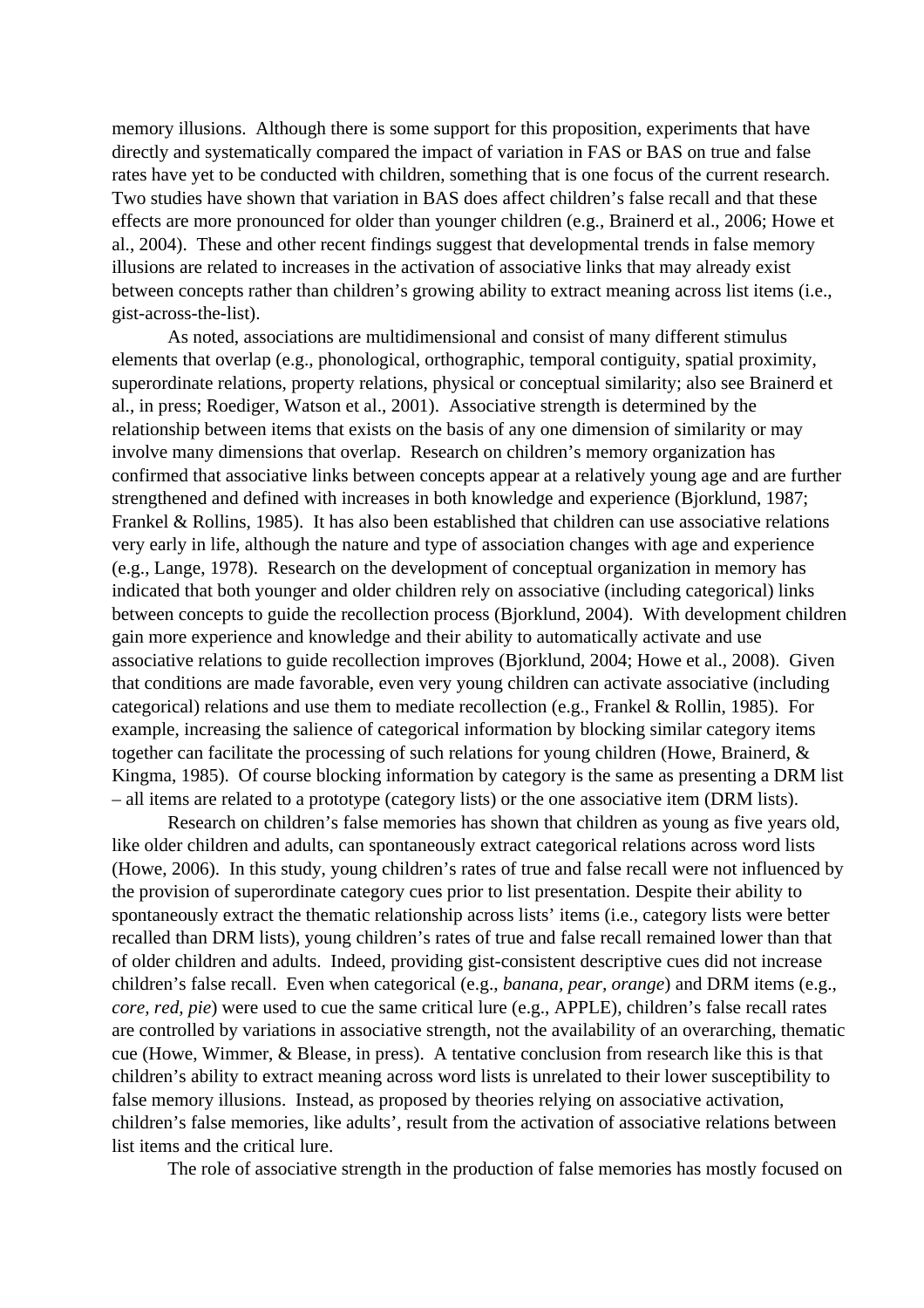the influence of list items' backward associative links to the critical lure and has been limited to adults. Studies with adults have indicated that variations in a list's total, rather than mean, BAS can directly influence the occurrence of false memories in the DRM paradigm (Robinson  $\&$ Roediger, 1997). More specifically, Robinson and Roediger (1997) found that false recall increased in parallel with the addition of related items to increase both list length and total associative strength. On the other hand, adding unrelated associates to keep list length constant did not change rates of false recall, but rather was limited to decreasing rates of true recall. Given these results, it appears that a list's total, rather than mean, BAS influences false recall. Veridical recall, on the other hand, is diminished when unrelated exemplars disrupt the associative coherence of a list. Again, the effects of associative relations between list items and the critical lure appear to be limited to false memories.

Unlike BAS, FAS has not been significantly associated with the production of false memories during free recall (although this may be an artifact of the restricted range or variability of measures of FAS). Indeed, previous studies on false recall have failed to find a significant relationship between FAS and false memories (see McEvoy et al., 1999; Roediger, Watson et al., 2001). However, recent findings have indicated that, when manipulated within lists mean forward associative strength (MFAS), even when limited in range, can influence false memory production in adults. Using eight 4-item lists with varying BAS and FAS, Brainerd and Wright (2005) found that lists with high FAS or BAS produced higher rates of false recognition. More specifically, lists for which either FAS or BAS or both were high produced the highest proportions of false recognition. It appears that at least for recognition, adults' false memories can be influenced by the lure's associative links to the list items.

Overall, then, the effects of associative strength appear to be stronger when it comes to the production of false recall, as true recall is often less affected by the strength or direction of associative links between list items and the critical lure. In addition, true and false recall are affected differently by gist-like manipulations (e.g., ones that emphasize vertical connectivity such as categorical or thematic structure) and associative coherence. Categorical or thematic coherence of word lists has been found to influence rates of true but not false recall in both children (Howe, 2006) and adults (Hutchison & Balota, 2005). In fact, Hutchison and Balota (2005) found that increasing the number of meaning-consistent items in word lists increased accurate recall without affecting rates of false recall. This was also found with children, for whom category lists produced better true recall than DRM lists, but there was no effect on children's false memories (Howe, 2006; Howe et al., in press).

Although it is known that associative strength plays an important role in the production of adult's false memories, few studies have examined these effects with children. The goal of the current article is to provide more definitive evidence of the primacy of associative activation in the development of false memory illusions, linking children's memory development in this domain to that observed with adults. Although such memory continuity effects have been observed in the development of accurate remembering (for a review, see Howe, 2000), the same has not been true for false memory illusions. In what follows, we present three experiments that examine the role of associative strength in children's and adults' false recall patterns. Across experiments we seek evidence of the continuity of memory development. Along the way, we provide a number of tests of FTT's and AAT's predictions about developmental patterns of false memory illusions. We begin by describing the first two experiments, ones that provide tests of explicit manipulations of gist (use of category lists and labels) and associative strength (different variations in associative strength). We then describe a third experiment, one in which gist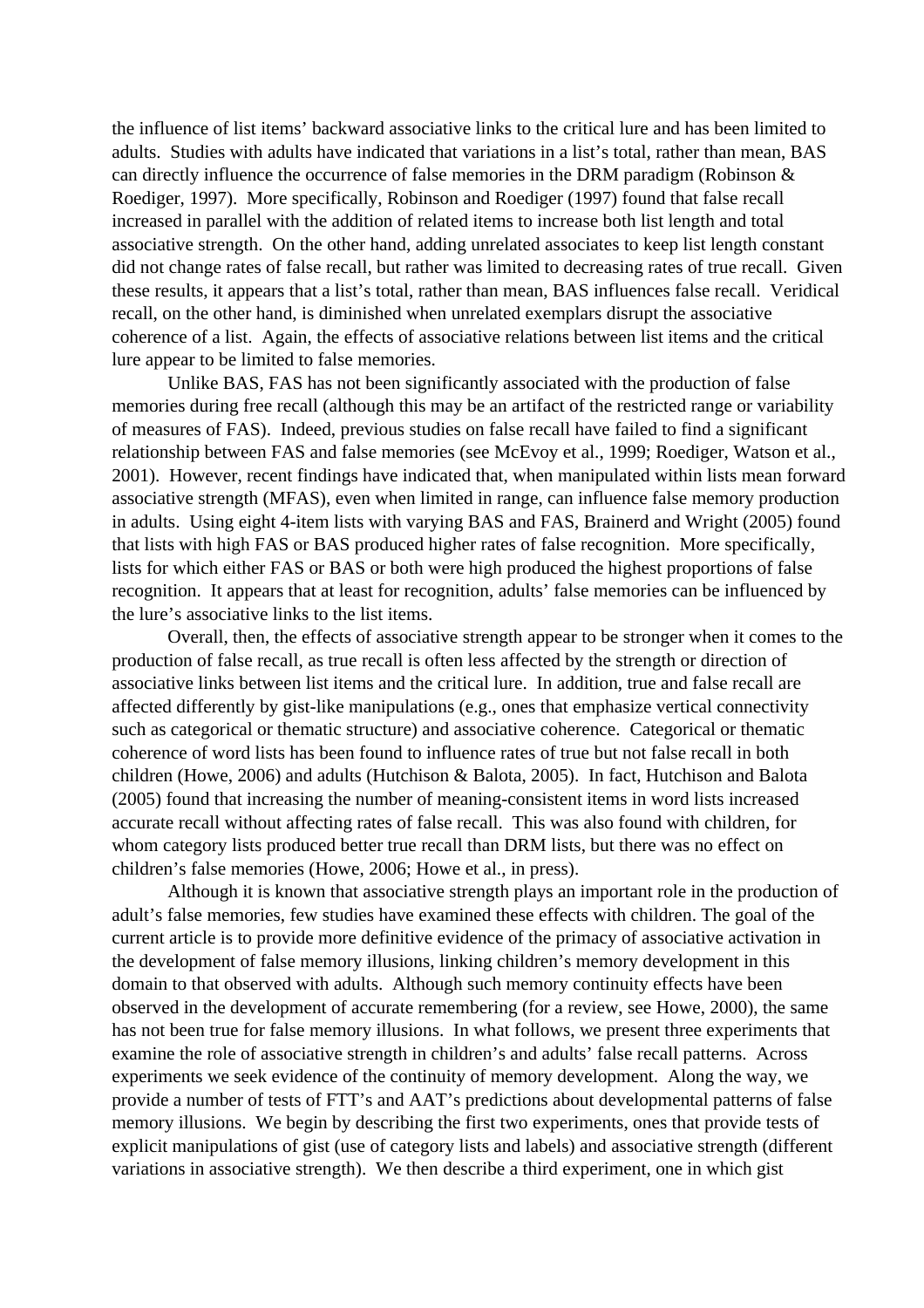manipulations are more implicit (variation in the semantic cohesion or density of the list) and are directly contrasted with variation in associative strength. To anticipate, the findings (a) are more consistent with AAT's predictions of developmental patterns in false memory illusions than FTT's and (b) provide strong evidence of developmental continuity in the emergence of false memory illusions, consistent with that known to exist for the development of accurate remembering.

#### **Overview of Experiments 1 and 2**

As seen, developmental increases in false memory may be related to the development of automaticity in associative activation (AAT) rather than an inability to extract gist across list items (FTT). In the first two experiments, we examine this more closely by varying associative strength. In the first experiment, we varied both BAS and FAS. In the second experiment, we manipulated associative strength by removing either the strongest BAS items from each list or several weaker ones that reduced list BAS by the same amount as removing the strongest associate. In order to derive different predictions for FTT and AAT, associative strength was varied across both categorical/thematic lists and DRM lists. Although previous findings on the dissociation of true and false memories have shown that categorical/thematic information primarily affects true recall (Howe, 2006; Hutchison & Balota, 2005), these effects have been demonstrated using a between-subjects design. In order to examine this dissociation with more precision, we examined the effects of category and associative (DRM) lists using a within-subject design.

Both FTT and AAT predict that (a) true and false recall should increase with age and (b) children's and adults' true memories should be greater for category than for DRM lists. However, the two theories differ when it comes to false memory production. The key prediction from AAT is that false memory should increase with increases in the list's BAS independently of the greater gist salience for category than DRM lists. Thus, lists with high FAS and BAS should generate more false memories than lists with lower FAS and BAS (Experiment 1) and lists with higher BAS, regardless of whether only a single strong item is removed or several weak items are eliminated, should generate more false memories than lists with lower BAS (Experiment 2). FTT, on the other hand, predicts the same outcome for false memory as it does for true memory. That is, to the extent that categorical lists contain a single gist, thereby increasing the probability that its gist will be more easily discerned, category lists should produce higher false memory rates than DRM lists which can contain multiple "gists" or associative relations. FTT also predicts a developmental interaction. Because older children and adults are more likely to apprehend these implicit cues, these effects should be more pronounced with younger children. To our knowledge, this will be the first time that the role of FAS and BAS (Experiment 1) and overall list strength (Experiment 2) on false memories in categorized and DRM lists has been examined developmentally.

A second manipulation was used to discriminate FTT and AAT, namely, the provision of explicit cues (labels) prior to list presentation, something that should prime across-the-list gist. This should be the optimum time to present gist cues as it has been shown that, at least for adults, encoding is a primary locus of false memory formation for both category and DRM lists (Dewhurst, Bould, Knott, & Thorley, in press). For category lists, the category label was given prior to list presentation to cue the vertical gist (e.g., "fruit" was presented before reading the list "orange, banana, …"). For DRM lists, a word or phrase describing what was common across the list was presented (e.g., for the "doctor" list, the cue was "medical things"). As noted earlier, AAT predicts that these labels should only increase false recall rates if they change the overall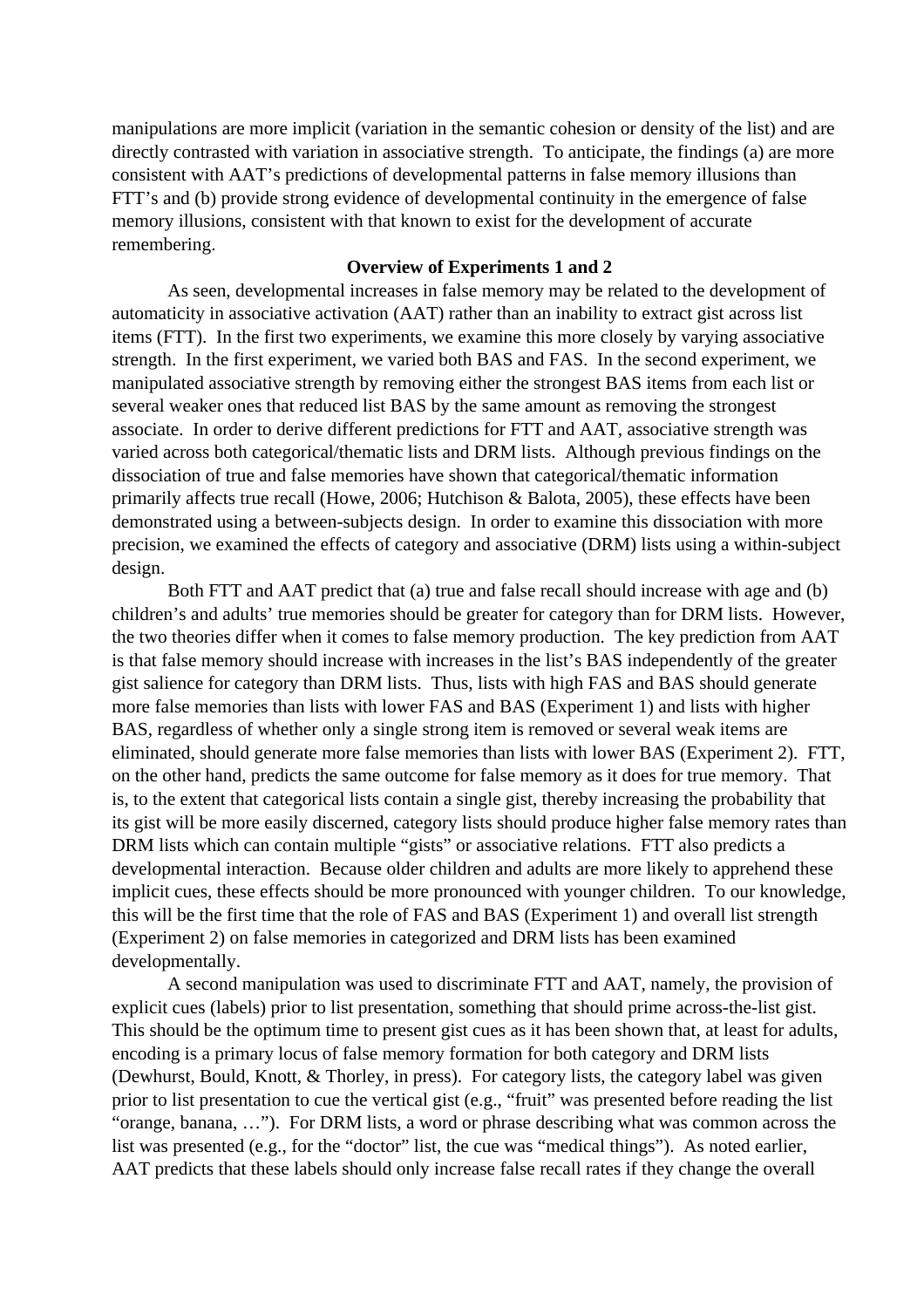activation of the critical lure (i.e., that they too are associatively related to the critical lure). FTT, on the other hand, predicts that these labels should increase false recall rates, particularly in younger children who are said to be less able to spontaneously extract gist across the list.

Overall, then, according to AAT, associative activation is the crucial mechanism that accounts for children's false memories and therefore false recall rates should be directly related to fluctuations in associative strength. For FTT, although false recall rates should increase with age, gist manipulations should increase false recall rates in general, but also exhibit two different developmental effects. (1) Category lists should yield higher false recall rates than DRM lists, particularly for younger children who are less able to extract gist spontaneously. This is because category lists contain a single, dominant thematic connectivity among items, something not always possessed by DRM lists. (2) Explicit gist cues at encoding should also increase false recall rates for both category and DRM lists, but particularly for younger children who are not as likely to extract gist spontaneously.

#### **Experiment 1**

In this experiment, BAS and FAS were varied systematically across both category and DRM lists, allowing us to examine the role of associative relations in the development of false memories independently of across-the-list-gist relations. The role of BAS in false memory production has been well established in adult research but the role of FAS is less clear. The few previous studies with adults have found small significant effects for FAS that are much smaller than BAS effects, but these findings have been usually limited to measures of recognition. Given that gist plays a more important role in recall, it is important to examine the relative influence of BAS and FAS using this more gist-sensitive response measure. Moreover, the role of FAS in relation to BAS has never been investigated in children's false memories and it is therefore crucial to explore this further. Although our implementation of this factor in the current design was purely exploratory, it was nonetheless expected that FAS would influence rates of false memories. However, this effect may be limited to cases where explicit cues were provided, particularly for children. That is, although descriptive labels failed to increase rates of true and false recall in children (Howe, 2006), levels of FAS were not controlled in those studies. Results from research with adults has indicated that for category lists, output frequency of the list items during the production of category norms did influence rates of false recall when a descriptive cue was provided (Smith, Ward, Tindell, Sifonis, & Wilkenfeld, 2000). Thus, although it was expected that young children are capable of extracting gist across the list without explicit cues, descriptive labels of category lists, through their forward associative links to the critical lure, may be more effective in priming their list's top category exemplars (the critical, unpresented item), resulting in higher false memory rates for participants provided with descriptive labels. A similar effect might occur for DRM lists. More specifically, descriptive labels could prime the DRM list items as well as the critical lure in instances where backward (or forward) associative links were weak.

#### **Method**

#### *Participants*

A total of 250 children [48% male; 86 5-year-olds (*M* = 5.5, SD = 5 months), 80 7-yearolds ( $M = 7.6$ , SD = 6 months), and 84 11-year-olds ( $M = 11.5$ , SD = 4 months)] were recruited. All children (predominantly White and middle class) were tested following parental consent and their own assent on the day of testing. A sample of 60 university students ( $M = 18.6$ , SD = 9 months) was also recruited and tested following informed consent. Participants were randomly assigned to the label and no label conditions, with half of the participants per age group (50%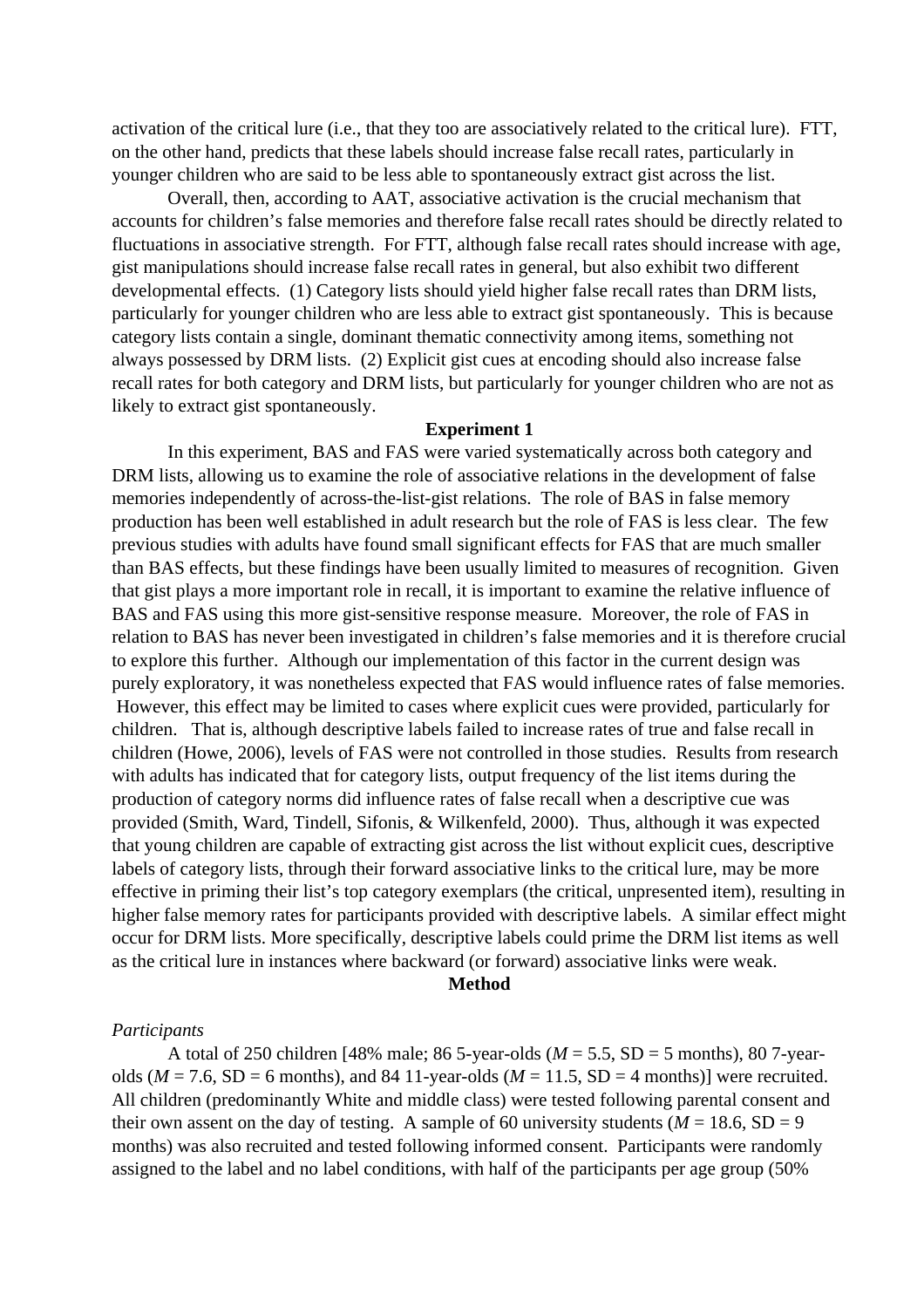male) assigned to each condition. *Design, materials, and procedure*

A 2(List: DRM vs. Category) x 3(Strength: High BAS-High FAS vs. High BAS-Low FAS vs. Low BAS-High FAS) x 4(Age: 5- vs. 7- vs. 11- vs. 18-year-olds) x 2(Labels: No labels vs. Labels) design was used where list and associative strength were manipulated within subject and age and labels were between-subjects variables. (Note that a Low BAS –Low FAS condition was not included because such conditions routinely produce floor effects in false memory rates.

Participants were tested individually in a quiet room. Twelve 14-item lists (6 DRM lists and 6 category lists; see Appendix A) were presented to each participant. Associative strength varied between lists with each participant being exposed to 4 High BAS-High FAS lists (2 DRM and 2 category), 4 High BAS-Low FAS lists (2 DRM and 2 category), and 4 Low BAS-High FAS DRM lists (2 DRM and 2 category). Mean word frequencies did not differ for list items,  $t(10)$  = 1.56,  $p = 0.15$ , or for critical lures between DRM and category lists,  $t(10) = -1.41$ ,  $p = 0.19$ . Neither did mean word frequency differ for list items,  $F(2, 11) = 1.91$ ,  $p = .20$ , or for the critical lures between the three conditions (High/High vs. High/Low vs. Low/High),  $F(2, 11) = 1.18$ ,  $p = .35$ (word frequencies were taken from Stuart, Masterson, Dixon, & Quinlan (1993-1996)).

Lists were read aloud by the experimenter at a 3-second rate per item. Half of the participants in each age group received a descriptive label prior to hearing each list whereas the other half did not. Descriptive labels for category lists consisted of the category name included in the norms (van Overschelde, Rawson, & Dunlosky, 2004). Labels for the DRM lists (see the Appendix A) were constructed to highlight the shared semantic relations across list items and were drawn from Roediger, Watson et al. (2001). All lists have been used previously with children and adults in these age ranges (e.g., Brainerd et al., 2002; Howe, 2005, 2006, 2008a; Howe et al., 2008; Roediger, Watson et al., 2001; Seamon, Luo, Schlegel, Greene, & Goldberg, 2000). In order to connect the present research with previous studies investigating label effects, it was also necessary to use labels that have already been implemented in prior research, ones that have been shown to affect false memory rates (e.g., Holliday et al., 2008). Finally, as in previous studies, the critical target for category lists consisted of the highest frequency word (most typical exemplar) for the selected category. DRM and category lists were selected on the basis of mean<sup>1</sup> BAS and FAS as determined using the University of South Florida norms (Nelson, McEvoy, & Schreiber, 1999). In cases where associative strength was not available, the Edinburgh Associative Thesaurus (EAT) was consulted (Kiss, Armstrong, Milroy, & Piper, 1973). DRM lists were also selected on the basis of mean BAS and FAS as indicated in the Roediger, Watson et al. (2001) norms. Mean FAS and BAS are shown in Table 1.

Prior to the presentation of the first list, participants were given general memory instructions to listen carefully to the words on the list as they would be asked to recall the words later. Following these instructions, participants in the label condition were given a descriptive label describing the theme of the list prior to list presentation. Participants in the no label condition simply received the word list. Following list presentation, participants were given a 30 second distractor task (circling randomized pairs of letters) prior to recall. Once recall was complete, the next cycle began. This procedure was repeated for the remaining 11 lists. Items were presented in the usual descending order of BAS. All presentation and recall was oral and list order was randomized within each age group.

#### **Results and Discussion**

Preliminary analyses indicated no main effect or interactions involving gender so this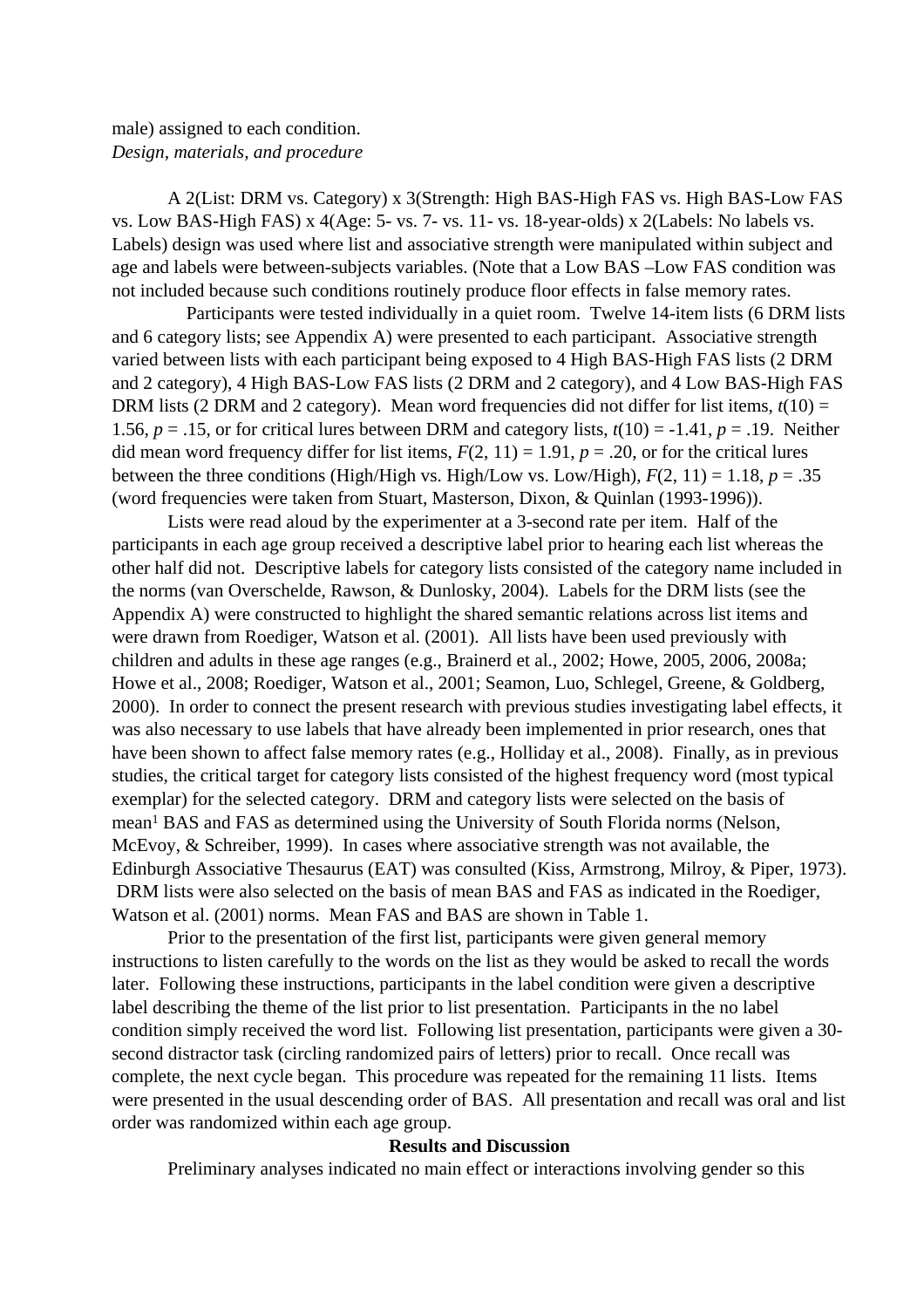variable was eliminated from subsequent analyses. Consistent with the hypotheses for this study, rates of true and false recall will be analyzed separately. Throughout this article, effect sizes ((2) refer to partial eta2.

#### *True Recall*

 The proportion of items correctly recalled was analyzed using a 2(List: DRM vs. category) x 3(Strength: High BAS-High FAS vs. High BAS-Low FAS vs. Low BAS-High FAS) x 2(Label: No label vs. label) x 4(Age: 5-, 7-, 11-, and 18-year-olds) analysis of variance (ANOVA). The results showed a main effect for list,  $F(1, 302) = 242.23$ ,  $p < .001$ ,  $(2 = .45)$ , where the mean proportion of true recall for category lists ( $M = .44$ ) was greater than that for DRM lists ( $M = .35$ ). There was also a main effect for age,  $F(3, 302) = 487.47$ ,  $p < .001$ ,  $(2 = .83)$ , where post-hoc Newman-Keuls tests (*p* < .05) revealed that 5-year-olds (*M* = .18) recalled less than 7-year-olds  $(M = .30)$  who recalled less than 11-year-olds  $(M = .43)$  who recalled less than 18-year-olds  $(M = .43)$ .67). Finally, there was a main effect for strength,  $F(2, 604) = 49.71$ ,  $p < .001$ ,  $(2 = .14)$ , where post-hoc tests showed that BAS was the critical determinant for true recall, with High BAS-High FAS lists ( $M = .41$ ) and High BAS-Low FAS lists ( $M = .41$ ) yielding more true recall than Low BAS-High FAS lists  $(M = .37)$ .

In addition, four first-order interactions emerged, three of which involved age. The one interaction that did not involve age was between List x Strength,  $F(2, 604) = 42.63$ ,  $p < .001$ ,  $(2 =$ .12, where post-hoc tests confirmed that although High BAS yielded the best recall for both DRM and category lists, and that category lists were better recalled than DRM lists, each list type had a unique ordering of strength relations. That is, for DRM lists, the ordering was High BAS-High FAS ( $M = .38$ ) > High BAS-Low FAS ( $M = .34$ ) > Low BAS-High FAS ( $M = .33$ ), whereas for the category lists the ordering was High BAS-Low FAS ( $M = .48$ ) > High BAS-High FAS ( $M =$ .43) > Low BAS-High FAS (*M* = .40).

The three interactions involving age were as follows. First, there was an Age x List interaction,  $F(3, 302) = 9.56$ ,  $p < .001$ ,  $(2 = .09$ . As can be seen in the left panel of Table 2, and was confirmed by post-hoc tests, although category lists were better recalled than DRM lists at all ages, this gap increased with age up until 11-year-olds and then decreased with adults. Second, there was an Age x Strength interaction,  $F(6, 604) = 22.73$ ,  $p < .001$ ,  $(2 = .18$ . As can be seen in the left panel of Table 3, and was confirmed by post-hoc tests, there were no differences in true recall due to strength for 5- and 7-year-olds but the two High BAS lists were better recalled than the Low BAS list for 11- and 18-year-olds. Third and last, there was an Age x Label interaction,  $F(3, 302) = 5.02$ ,  $p < .01$ ,  $(2 = .05$ . As can be seen in Table 4 and was confirmed by post-hoc tests, label conditions were better than no labels conditions for all child age groups but there were no differences for adults.

Although some of these patterns for FAS (Brainerd & Wright, 2005) and category versus DRM lists (Howe, 2006; Seamon et al, 2000) have been observed in prior studies, many have not been previously reported. For example, all age groups tended to recall more targets for category than DRM lists but only older children and adults true recall was affected by variation in associative strength. Interestingly, descriptive labels aided all children's true recall by approximately the same magnitude (also see Howe, 2006), but had no effect on adults' true recall. A full discussion of these trends will be deferred until after the false recall findings are presented. *False Recall*

The proportion of critical lures falsely recalled was analyzed using a 2(List: DRM vs. category) x 3(Strength: High BAS-High FAS vs. High BAS-Low FAS vs. Low BAS-High FAS) x 2(Label: No label vs. label) x 4(Age: 5-, 7-, 11-, and 18-year-olds) ANOVA. The results showed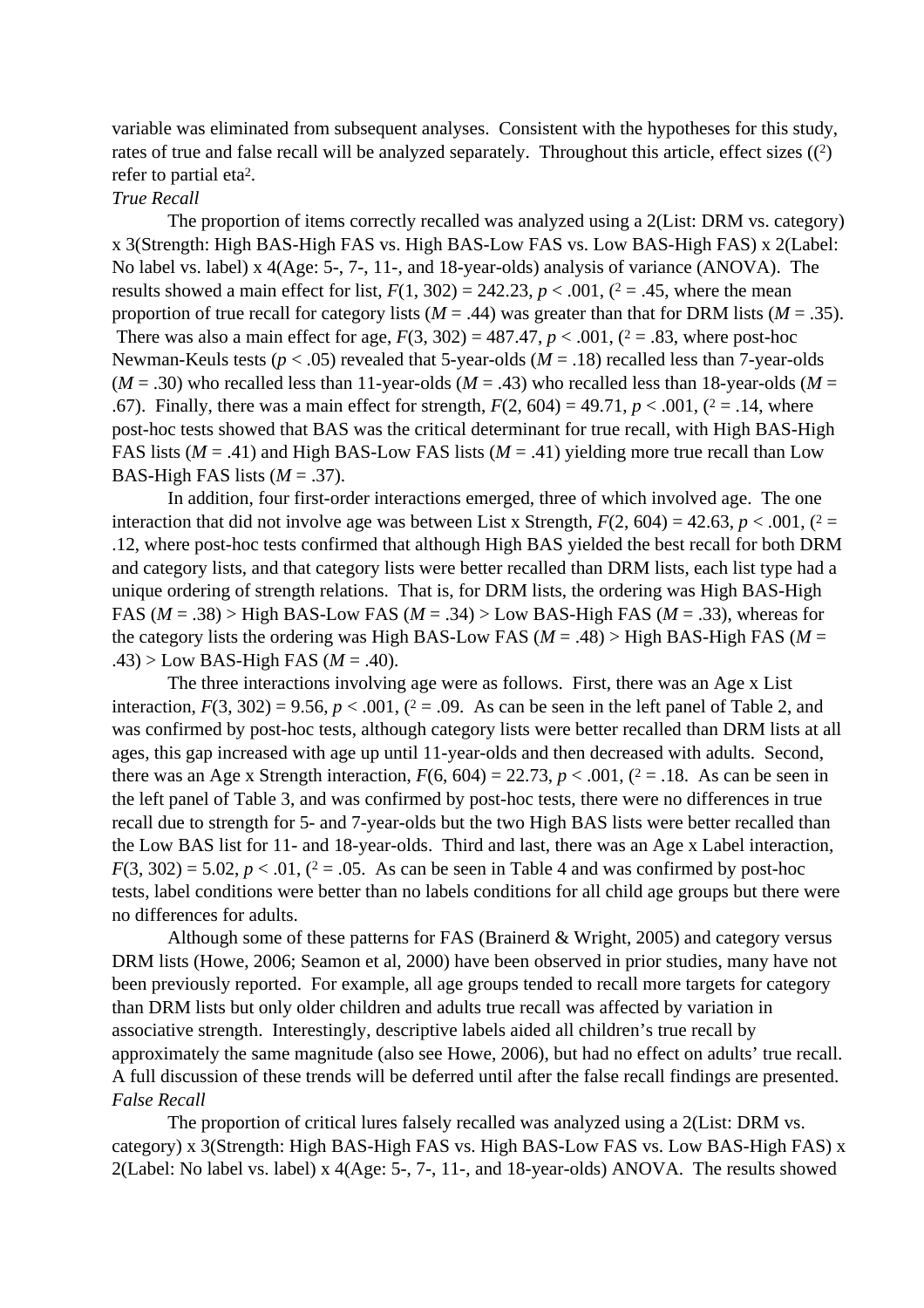a main effect for list,  $F(1, 302) = 10.29$ ,  $p < .001$ ,  $(2 = .03)$ , where the mean proportion of false recall for category lists ( $M = .31$ ) was greater than that for DRM lists ( $M = .26$ ). Recall that previous research has not found differences in false memory rates across list type (Howe, 2006; Howe et al., in press). That such an effect was obtained here might cause some to interpret this as evidence for FTT, particularly as average BAS was lower for category than DRM lists, suggesting that something other than BAS (e.g., gist) was driving false memory rates. However, such an interpretation would be incorrect. Not only was there a main effect for label,  $F(1, 302) = 7.14$ ,  $p <$ .01,  $(^{2} = .02$ , where no labels resulted in lower false recall rates ( $M = .26$ ) than labels ( $M = .31$ ), but, more important, a List x Label interaction,  $F(1, 302) = 7.32$ ,  $p < .01$ ,  $(2 = .02$ . Post-hoc tests showed that there were no differences in false recall rates for DRM ( $M = .26$ ) and category ( $M =$ .26) lists in the no label condition, but rates of false recall were higher for category ( $M = .35$ ) than DRM  $(M = .27)$  lists when labels were present. Importantly, as we show subsequently, consistent with AAT but not FTT, this effect was due to higher associative strength relations between labels and the critical lures in category than DRM lists.

There were two other main effects, one for age,  $F(3, 302) = 40.59$ ,  $p < .001$ ,  $(2 = .29)$ , where post-hoc Newman-Keuls tests (*p* < .05) revealed that 5-year-olds (*M* = .14) falsely recalled less than 7-year-olds (*M* = .25) who falsely recalled less than 11-year-olds (*M* = .34) who falsely recalled less than 18-year-olds ( $M = .41$ ), and one for strength,  $F(2, 604) = 114.45$ ,  $p < .001$ , ( $2 =$ .28, where post-hoc tests showed that, like true recall, BAS was the critical determinant for false recall, with High BAS-High FAS lists (*M* = .35) and High BAS-Low FAS lists (*M* = .35) yielding more false recall than Low BAS-High FAS lists  $(M = .15)$ . Three more first-order interactions emerged as well as a second-order interaction. First, there was a List x Strength,  $F(2, 604) =$ 107.25,  $p < 0.001$ , ( $2 = 0.26$ , where post-hoc tests confirmed that although High BAS yielded the greatest false recall for both DRM and category lists, like true recall, each list type had a unique ordering of strength relations. That is, for DRM lists, the ordering was High BAS-High FAS ( $M =$ .45) > High BAS-Low FAS ( $M = .26$ ) > Low BAS-High FAS ( $M = .08$ ), whereas for the category lists the ordering was High BAS-Low FAS ( $M = .45$ ) > High BAS-High FAS ( $M = .25$ ) > Low BAS-High FAS ( $M = .22$ ). These patterns for false recall are the same as those obtained for true recall. Second, there was an Age x List interaction,  $F(3, 302) = 6.16$ ,  $p < .001$ ,  $(2 = .09$ . As can be seen in the right panel of Table 2, and was confirmed by post-hoc tests, category lists yielded higher false recall than DRM lists up to 11-year-olds and then no difference for adults. Third, there was an Age x Strength interaction,  $F(6, 604) = 19.17$ ,  $p < .001$ ,  $(2 = .16$ . As can be seen in the right panel of Table 3, and was confirmed by post-hoc tests, there were no differences in false recall due to strength for 5-year-olds but the two High BAS lists yielded higher false recall than the Low BAS lists for 7-, 11-, and 18-year-olds.

Finally, there was an Age x List x Strength interaction,  $F(6, 604) = 8.78$ ,  $p < .001$ ,  $(2 = .08$ . As can be seen in Panels A and B of Figure 1, and was confirmed by post-hoc tests, both the High BAS-High FAS and High BAS-Low FAS lists produced greater false recall than Low BAS-High FAS lists for all age groups. The interaction occurs because (a) for category lists, High BAS-Low FAS lists produced greater false recall for children but the reverse held for adults and (b) for DRM lists, false recall rates were greater for High BAS-High FAS lists than High BAS-Low FAS lists for all age groups except the youngest (5-year-olds). Thus, false memories increased with age like true memories. As well, BAS was strongly predictive of false recall levels. That is, strong associative relations in both directions (High BAS-High FAS) increased false recall rates for DRM and category lists for adults and increased false recall rates for children on DRM lists. The pattern is less clear for category lists where High BAS-Low FAS but not High BAS-High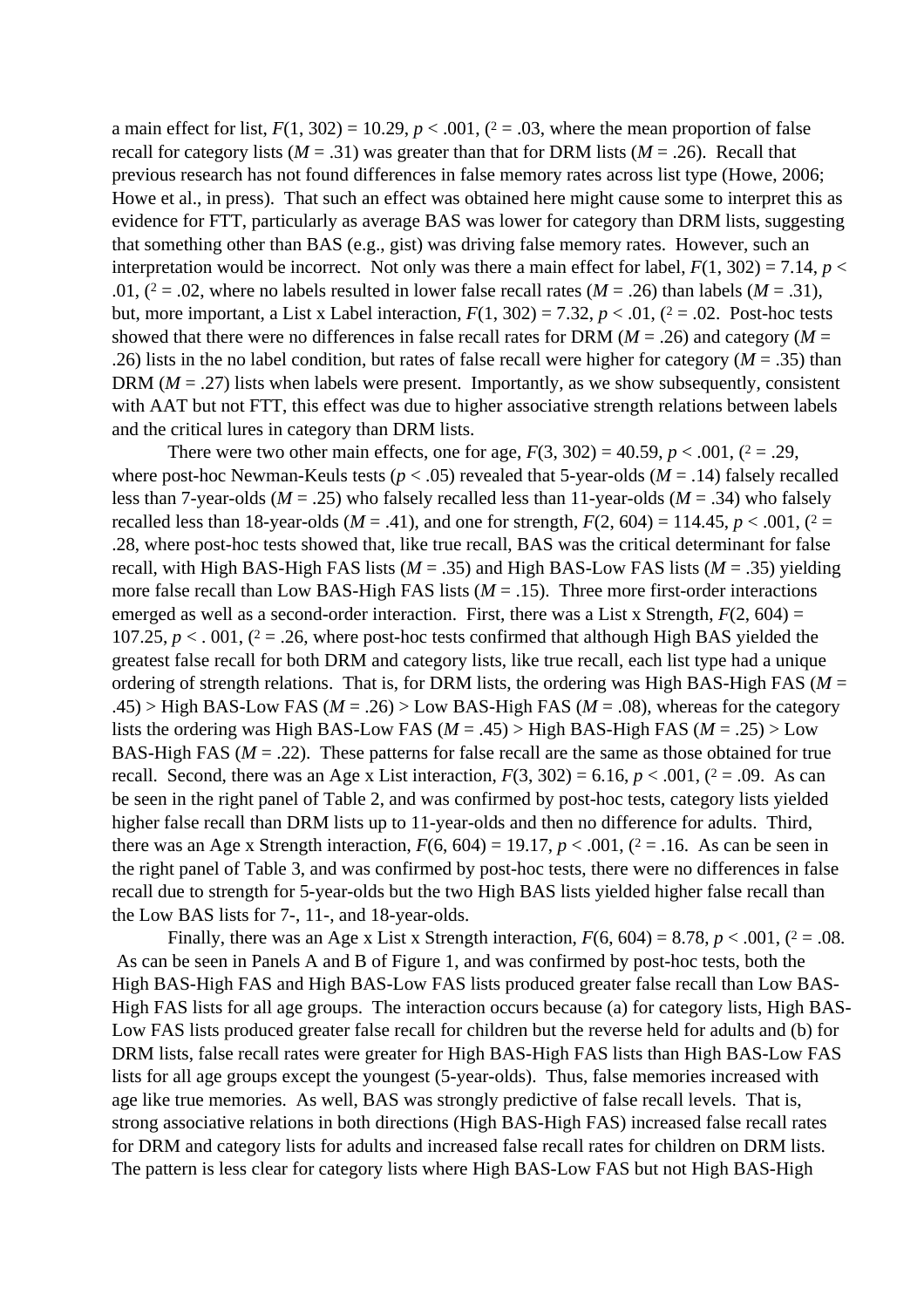FAS increased false recall rates for children. However, despite this, the overall pattern is very consistent: in all cases, high BAS had a significant effect on children's false memory production and this was independent of gist manipulations.

Together, these results are more consistent with the predictions from AAT's conceptualization of false memory and its development than with FTT's. That is, false recall rates were directly related to the list's associative strength, particularly BAS, regardless of whether those lists were mainly associative (DRM) or categorical. In fact, whereas true recall was negatively (but not significantly) related to BAS  $(r(11) = -.125, p = .35$ ; category  $r(5) = -.112$ ; DRM  $r(5) = -0.145$ , false recall was positively (and significantly) related to BAS ( $r(11) = 0.505$ ,  $p < .05$ ; category  $r(5) = .408$ ; DRM  $r(5) = .534$ ). This dissociation was observed regardless of whether labels were present or not and whether lists were DRM or categorical.

Interestingly, when false recall rates were higher in category than DRM lists, this effect was restricted to conditions in which category labels were explicitly presented prior to the category list itself. That is, for false recall, regardless of age, descriptive labels selectively increased (primed) rates of false recollection for category but not DRM lists. Although at first blush this may be seen as consistent with FTT's claim that labels aided children's and adults' processing of gist across the list, it is not. First, if such were the case, we would have anticipated the same effects for DRM lists when given an appropriate organizing label. This was not observed. Second, FTT anticipates an interaction of labeling with age. That is, because younger children are particularly deficient in gist processing, the labeling effect should have been larger for younger children than older children and adults. Again, no such interaction emerged, a finding consistent with that of Holliday et al. (2008).

Third, and finally, it turns out that that this finding is consistent with AAT's prediction that labels can serve to increase false memory rates when they increase associative activation of the critical lure. That is, this effect appears to be most likely related to the strong associative relations between the critical lure and descriptive labels for category, but not DRM, lists. In fact, further investigation revealed stronger associative relations between the critical lures (top exemplars from category norms) and the descriptive labels for category lists ( $M = .34$ ) than for DRM lists ( $M = .13$ ) and this difference is significant,  $t(10) = 2.06$ ,  $p < .05$ . Using a partial correlational analysis and holding list BAS constant, associative strength from the label to the lure was a significant predictor of false recall in category lists  $(r(3) = .814, p < .05)$  but not DRM lists  $(r(3) = .229, p = .36)$ . Thus, rather than providing support for FTT these findings provide further evidence for the important role that associative strength plays in the false memory illusion, regardless of age. Consistent with the earlier suggestion that labels may increase false memory because they increase associative activation of the critical lure, and not because they increase gist extraction rates *per se* (e.g., Holliday et al., 2008; Odegard et al., 2008), the present findings show that both list-to-lure and label-to-lure associative strength contribute independently to false memory illusions.

Interestingly, when descriptive labels were not provided, false recall for DRM and category lists did not significantly differ and, as suggested by AAT, false recall varied solely as a function of associative strength. Overall, then, for all lists associative strength, particularly BAS, played a key role in determining false memory rates. Although FAS was also important, particularly for DRM lists, developmental trends were controlled mainly by BAS. These results are consistent with previous findings with children (Howe, 2005, 2006) and tend to favor an associative activation approach to the development false memory illusions.

#### **Experiment 2**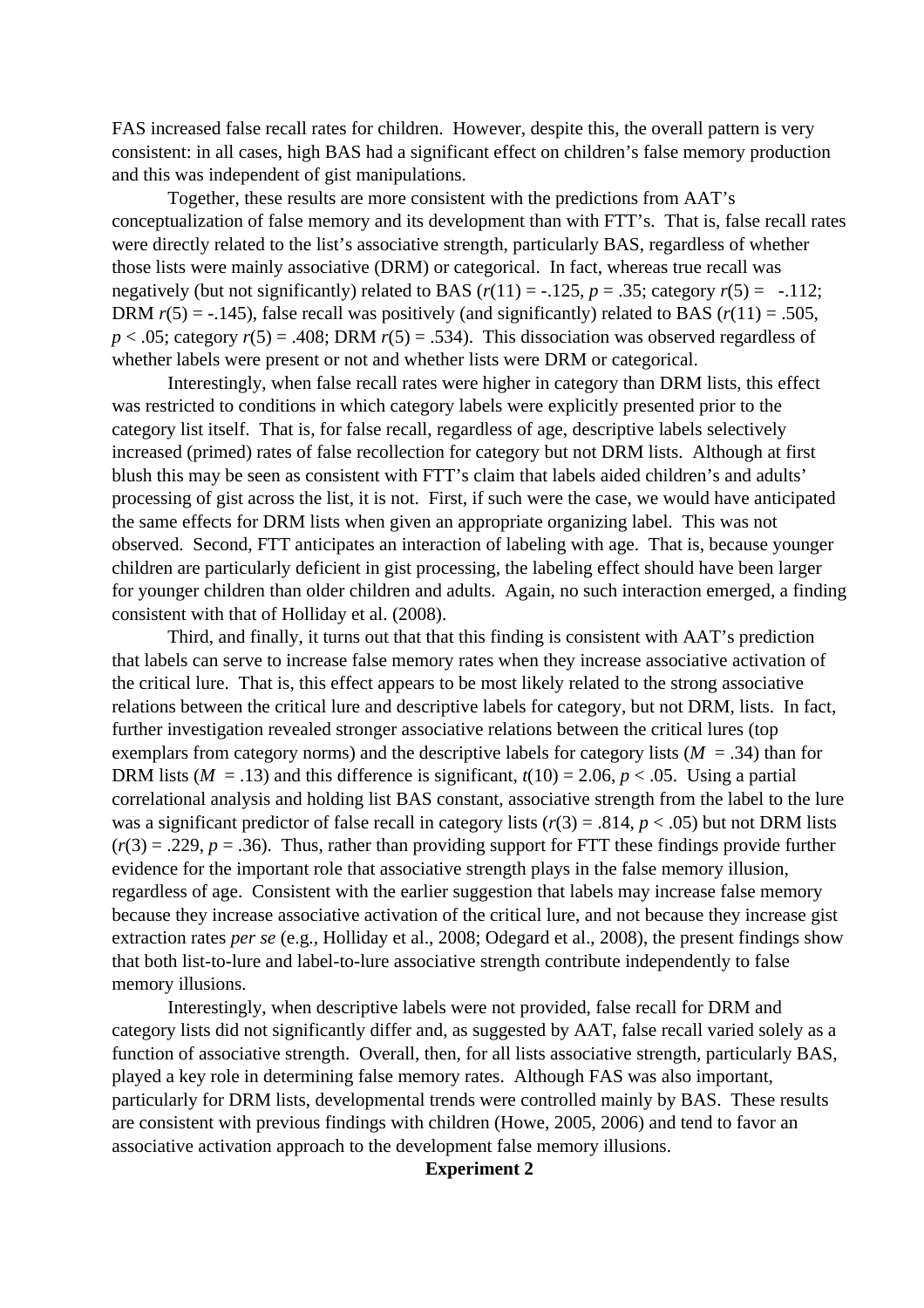The second experiment was designed to further examine the role of associative strength in the development of false memories by implementing a different type of manipulation. Specifically, we varied whether the list contained all items (normal or intact lists), all of the items except the strongest BAS term (strongest item removed), or all of the items except for several weaker items, ones that summed to the same BAS value as the strongest item removed (weak items removed), for both DRM and category lists. According to AAT, if BAS plays the primary role in false recall, then regardless of whether a single strong item is removed or several weaker items are removed that sum to the same BAS value as the strongest one, then there should be no difference in false memory rates for strong and weak lists but both should have lower false memory rates than lists with higher associative strength (the intact list). Although neither FTT nor AAT makes specific predictions about different rates of spreading activation<sup>2</sup>, some spreading activation models suggest that removing stronger items would produce lower activation levels of the critical lure because there may exist higher rates of spreading activation from a single, strong item than the summative strength of removing several weaker items. If so, then removing a stronger item should have more of an impact on false recall than removing several weaker items whose individual strengths do not carry as much weight in an associative network (for a more indepth analysis of priming effects, see Tse & Neely, 2007).

This manipulation also provides a test of Deese's (1959) and Underwood's (1965) different hypotheses about the importance of associative strength versus the importance of number of associates creating implicit associative responses (IARs) (also see Robinson & Roediger, 1997). For Deese (1959), false recall rates are correlated with BAS of the list words to the critical lure – lists with higher BAS should have higher false recall than lists with lower BAS regardless of the number of items in the list. Implicit in Underwood's (1965) theory, false recall rates although affected by BAS are also correlated with the number of IARs generated to the unpresented critical lure. The more items presented that generate IARs to the critical lure the more likely it is that the critical lure will be falsely remembered. Thus, according to Underwood (1965), lists with more items removed (our weaker items removed conditions) should result in fewer false recollections than lists with one item removed (our stronger item removed conditions) despite no overall differences in BAS (assuming that even the weakest item removed would have produced an IAR). For Deese (1959), no differences should emerge in false recollection rates between these two conditions because BAS remains constant. The only difference that should appear is between the intact lists and those with reduced BAS.

In previous studies, researchers have examined variations in list length on false recollection rates, although they have not controlled for levels of BAS. For example, Robinson and Roediger (1997) varied the number of items presented from 3 to 15 and found a linear increase in adults' false memory rates with list length (ranging from 3% to 30%). Although they left the 3 highest BAS items in each list, they did not measure the variation in BAS systematically across list length. Sugrue and Hayne (2006) also varied list length (7 items versus 14 items), leaving the top seven BAS items in each list, but did not systematically vary BAS with list length. They found that longer lists increased false recall rates by 127% for adults and 48% for children (9 and 10-year-olds).

To our knowledge, this is the first experiment to simultaneously vary list length while keeping BAS constant. This methodology not only permits a test of the Deese (1959) and Underwood (1965) hypotheses, but also of AAT's claim that BAS, not number of items, is critical to false memory production in children and adults. As in Experiment 1, we also examined FTT's claims about the importance of across-the-list-gist by examining the effects of labels (present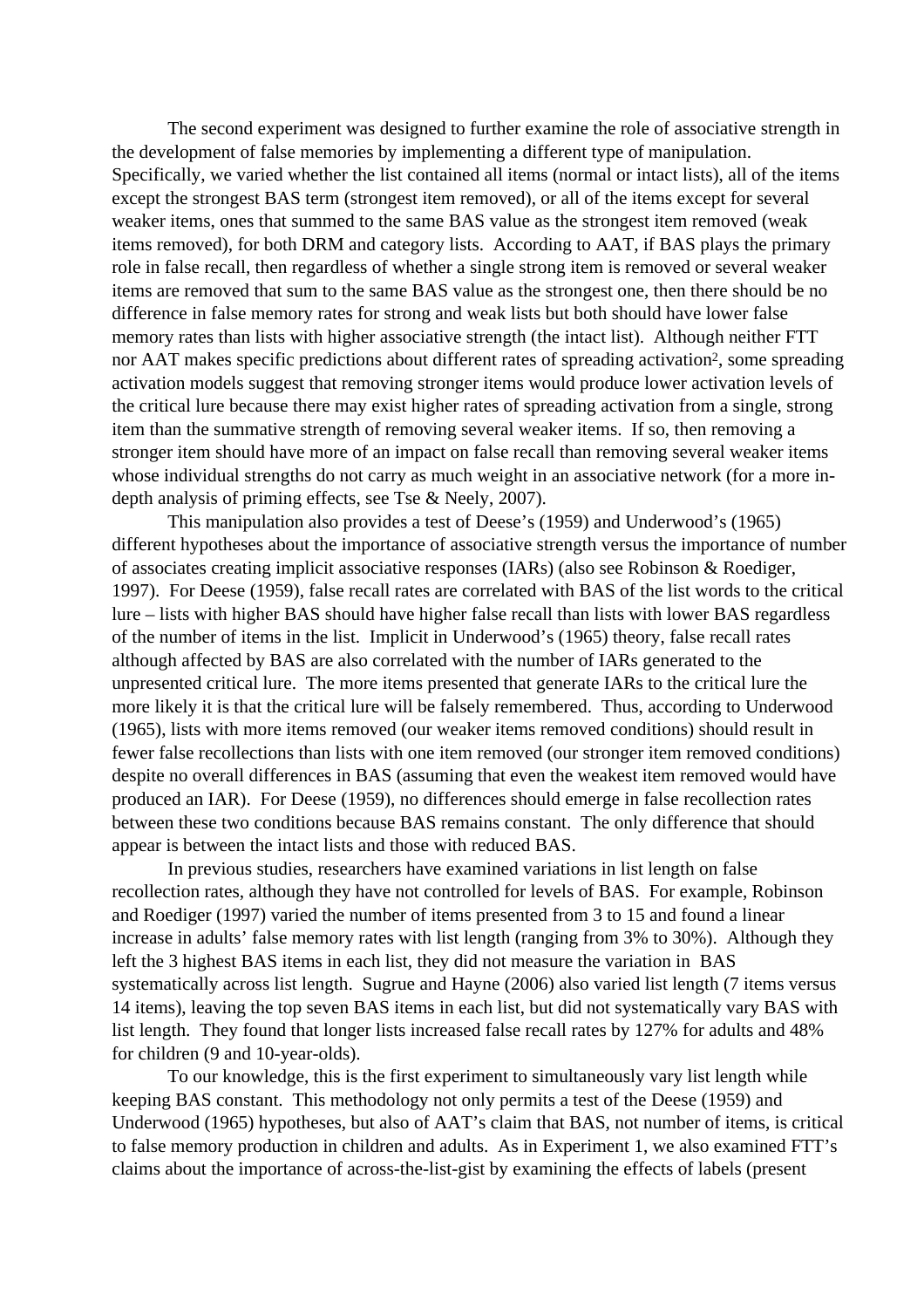versus absent) and list type (DRM vs. category). That is, we examined the claim that younger children should produce more false memories when explicit gist cues were available than when they were not as well as whether younger children were more likely to produce false recall when categorized list were presented than when DRM lists were presented. In order to provide a better controlled test of this hypothesis in Experiment 2, we equated the associative activation of the labels to the lure across DRM and category lists.

#### **Method**

#### *Participants*

 A new sample of 210 children and adults participated (53% male) in this experiment. There were 47 5-year-olds ( $M = 5.4$ , SD = 3 months), 50 7-year-olds ( $M = 7.4$ , SD = 4 months), 53 11-year-olds ( $M = 11.4$ , SD = 4 months), and 60 18-year-olds ( $M = 18.6$ , SD = 8 months). The children were White, came from middle-class homes, and were tested following parental consent and their assent on the testing day. Adults were tested following signed, informed consent. Participants were randomly assigned to the label and no label conditions, with half of the participants per age group (50% male) assigned to each condition.

#### *Design, materials, and procedure*

 A 2(List: DRM vs. Category) x 3(Item removed: none vs. strongest vs. weaker) x 4(Age: 5- vs. 7- vs. 11- vs. 18-year-olds) x 2(Labels: No labels vs. Labels) design was used where list and item removed were manipulated within subject and age and labels were between-subjects variables.

A different set of 12, 15-item lists (6 DRM lists drawn from Roediger, Watson et al., 2001, and 6 category lists drawn from van Overschelde et al., 2004; see Appendix B) were presented to each participant. As in Experiment 1, half of the participants received a label before list presentation and half received no label. Unlike in Experiment 1, the associative strength between the label and the critical lure did not differ significantly between DRM ( $M = .11$ ) and category lists ( $M = .25$ ),  $t(10) = 1.16$ ,  $p > .10$ . The item(s) removed varied between lists with each participant being exposed to 4 lists in which nothing was removed (2 DRM and 2 category), 4 lists in which the strongest BAS item was removed (2 DRM and 2 category), and 4 lists in which the weakest BAS items were removed (2 DRM and 2 category). For the latter two types of lists, the cumulative BAS for each list was held constant such that the BAS associated with the strongest item removed equaled that of the BAS associated with the weakest items removed (see Appendix B). Although list length varied, particularly when weak items were removed (i.e., from a high of 13 presented items to a low of 11 presented items), all lists exceeded 10 items and are above the threshold necessary to produce false recollections in both children and adults (see Sugrue & Hayne, 2006).

Mean word frequency did not differ for list items,  $t(10) = 1.27$ ,  $p = 0.23$ , or for critical lures,  $t(10) = -1.03$ ,  $p = 0.33$ , between DRM and category lists. In addition, there were no differences for word frequency for list items,  $F(2, 35) = 2.70$ ,  $p = 0.75$  between the three conditions (intact vs. strongest removed vs. weaker removed) (word frequencies were taken from Stuart et al. (1993-1996)). Thus, the removal of list items did not affect mean word frequency values of the lists.

Each list, DRM and category, appeared in every possible condition. That is, each DRM and category list appeared as an intact list, as a strongest item removed list, and as a several weaker items removed list either with or without a label (varied across participants). Because of these controls, ones that were not possible in Experiment 1 (because lists were constrained by their associative strength values), we can exclude the possibility of lists effects in Experiment 2.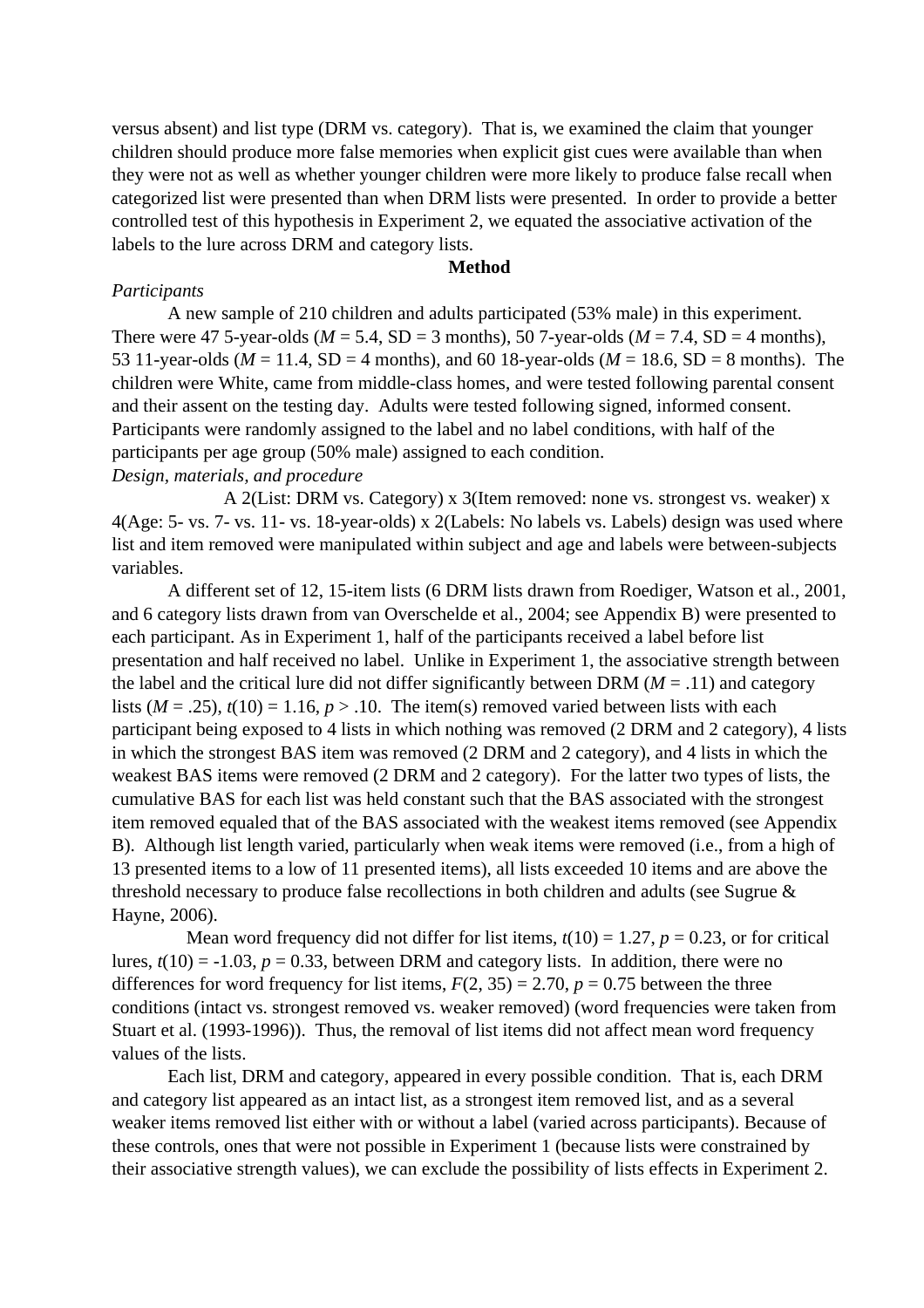Participants were tested individually in a quiet room. Items were read aloud by the experimenter at a 3-second rate. Half of the participants in each age group received a descriptive label prior to hearing each list whereas the other half did not. Descriptive labels for category lists consisted of the category name included in the norms (van Overschelde et al., 2004) and for the DRM lists were constructed to highlight the shared semantic relations across list items and were drawn from Roediger, Watson et al. (2001) (see Appendix B). As before, all lists have been used previously with children and adults in these age ranges (e.g., Brainerd et al., 2002; Howe, 2005, 2006, 2008a; Howe et al., 2008; Roediger, Watson et al., 2001; Seamon et al., 2000), the labels have been used previously (e.g., Holliday et al., 2008; Howe, 2006), and, as is the norm with category associate lists, the critical target for category lists was the highest frequency word (most typical exemplar) for the selected category. DRM and category lists were selected on the basis of mean BAS as determined using the University of South Florida norms (Nelson et al., 1999). Like Experiment 1, in cases where associative strength was not available, the Edinburgh Associative Thesaurus was consulted (Kiss et al., 1973). DRM lists were also selected on the basis of mean BAS as indicated in the Roediger, Watson et al. (2001) norms.

Prior to the presentation of the first list, participants were given general memory instructions to listen carefully to the words on the list, as they would be asked to recall the words later. Following these instructions, participants in the label condition were given a descriptive label describing the theme of the list prior to list presentation. Participants in the no label condition simply received the word list. Following list presentation, participants were given a 30 second distractor task (circling randomized pairs of letters) prior to recall. Once recall was complete, the next cycle began. This procedure was repeated for the remaining 11 lists. Items were presented in the usual descending order of BAS. All presentation and recall was oral and list order was randomized within each age group.

#### **Results and Discussion**

 Preliminary analyses showed that gender was not a source of significant variation and was eliminated from subsequent analyses. As before, true recall findings are presented first followed by false recall.

#### *True Recall*

 The proportion of correct responses was analyzed using a 2(List: DRM vs. Category) x 3(Item removed: none vs. strongest vs. weaker) x 4(Age: 5- vs. 7- vs. 11- vs. 18-year-olds) x 2(Labels: No labels vs. Labels) ANOVA. There was a main effect for list,  $F(1, 202) = 145.33$ ,  $p < .001$ , (<sup>2</sup> = .42, where category lists (*M* = .40) were better recalled than DRM lists (*M* = .34), and a main effect for age,  $F(3, 202) = 379.08$ ,  $p < .001$ ,  $(2 = .85)$ , where post-hoc tests showed that 5-year-olds (*M* = .17) recalled less than 7-year-olds (*M* = .27) who recalled less than 11-year-olds  $(M = .40)$  who recalled less than 18-year-olds  $(M = .64)$ . These effects were modified by a Age x List interaction,  $F(3, 202) = 3.94$ ,  $p < .01$ ,  $(2 = .06)$ . As seen in Table 5, and confirmed by post-hoc tests, although category lists were recalled better than DRM lists at all ages, the absolute magnitude of these differences increased with age. Importantly, there was also an Age x Item removed interaction,  $F(6, 404) = 10.45$ ,  $p < .001$ ,  $(2 = .13$ . As can be seen in the left panel of Table 6, and confirmed by post-hoc tests, there were no differences in recall as a function of items removed for 5- and 7-year-olds, whereas 11-year-olds recalled significantly fewer items from the weak-items-removed list than the strong-item-removed and intact (normal) lists. This trend continued for adults who recalled the least from the weak-items-removed lists than the strong-itemremoved lists and the most from intact lists. Thus, rather than being a list strength effect *per se*, amount recalled was positively correlated with list length for both older children and adults.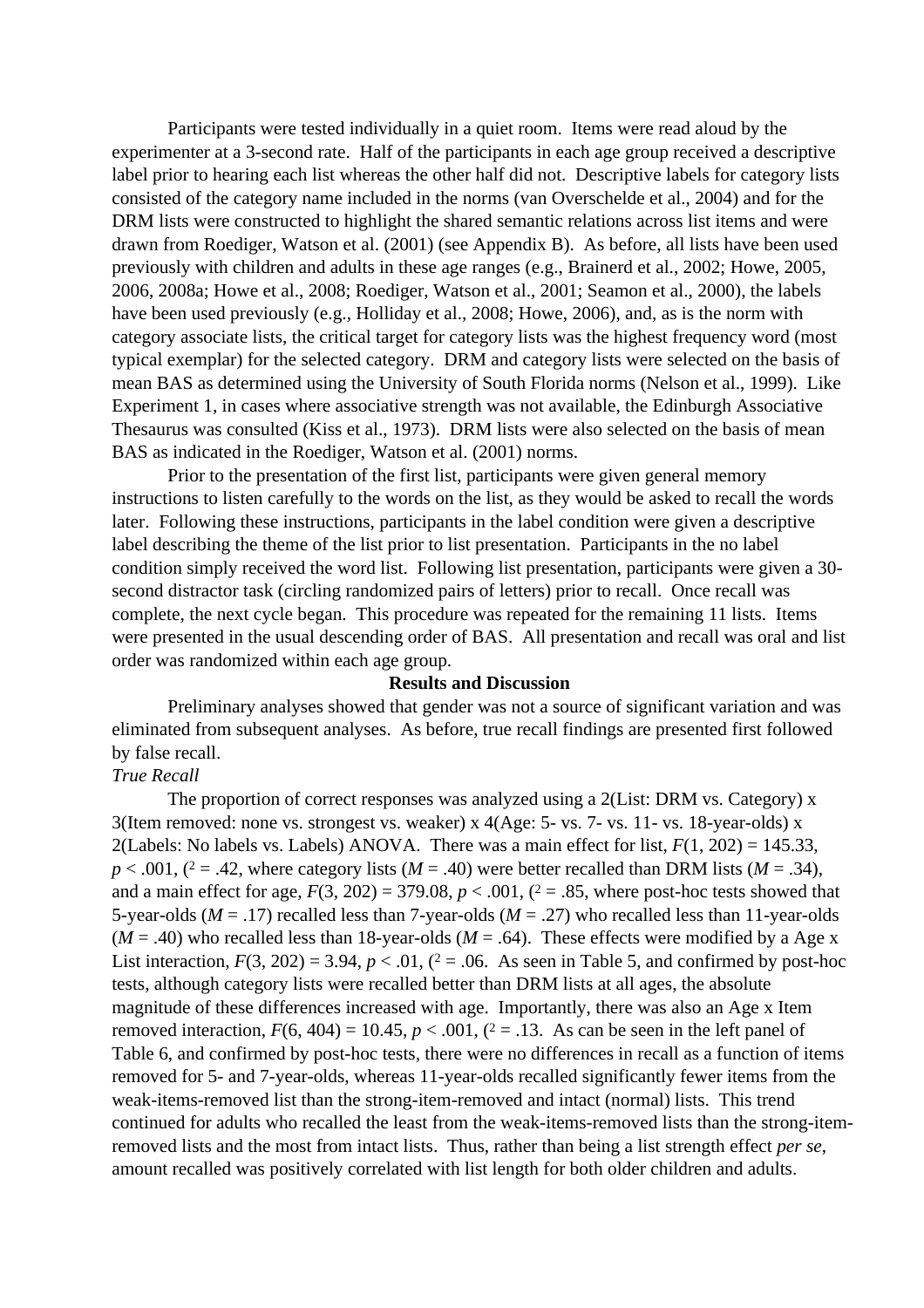Finally, there were no effects associated with label. It would seem that when lists are better controlled than in the first experiment, the label effect disappears. *False Recall*

 The proportion of critical lures falsely recalled was analyzed using a 2(List: DRM vs. Category) x 3(Item removed: none vs. strongest vs. weaker) x 4(Age: 5- vs. 7- vs. 11- vs. 18-yearolds) x 2(Labels: No labels vs. Labels) ANOVA. There were three main effects. First, there was a main effect for age,  $F(3, 202) = 14.79$ ,  $p < .001$ ,  $(2 = .18)$ , where post-hoc tests confirmed that false recall increased significantly across age. That is, 5-year-olds  $(M = .17)$  falsely recalled fewer critical items than 7-year-olds (*M* = .25) who recalled fewer false items than 11-year-olds  $(M = .33)$  who recalled fewer false items than adults  $(M = .40)$ . Second, there was a main effect for list,  $F(1, 202) = 88.31$ ,  $p < .001$ ,  $(2 = .30)$ , where there were more false memories for DRM lists  $(M = .36)$  than for category lists  $(M = .22)$  a finding more typical in this literature for false recall and the opposite pattern to that for true recall both for children (Howe, 2006; Howe et al., in press) and adults (Dewhurst et al., in press). Finally, there was a main effect for item removed,  $F(2, 404) = 144.79, p < .001, (2 = .42, \text{ where post-hoc tests confirmed that intact lists } (M = .44)$ exhibited more false recall than either the strong item removed lists  $(M = .21)$  or weak items removed lists  $(M = .21)$ , these latter two conditions did not differ. Importantly, unlike true recall, the effect for false recall would appear to be strength based rather than length based inasmuch as removing the same amount of BAS from a list, regardless of whether it was a single strong item or several weaker ones, halved average false recall rates. A 50% decline in false recall rates is consistent with previous research with children and adults (e.g., Sugrue & Hayne, 2006). However, it should be noted that this 50% decline occurred with only a 24% reduction in BAS. What this shows is that changes in BAS do not map one-to-one onto changes in false memory rates, at least not for recall. In addition, this result shows that when BAS is systematically controlled and list length is varied, it is activation strength that determines false recall rates in children and adults not list length. This finding is consistent with AAT's predictions as well as Deese's (1959) hypothesis concerning the importance of BAS not list-length in determining false recollection rates. Importantly, the finding that strong and weak lists exhibit exactly the same false memory rates excludes the possibility that variation in list length may account for the findings. This is inconsistent with the interpretation of Underwood's (1965) implicit hypothesis where the number of IARs determines false recollection rates but consistent with the interpretation that stronger items are more likely to evoke an IAR than weaker items. Interestingly, as can be seen in the right panel of Table 6, the difference between intact and changed lists tends to increase with age. However, this interaction was not significant. Finally, unlike the predictions of FTT, false recall rates were not affected by label, a finding consistent with previous research (e.g., Howe, 2006).

#### **Summary and Comparison of Experiments 1 and 2**

 The pattern for true recall across both experiments was extremely consistent and showed that category lists were better recalled than DRM lists. This is consistent with previous findings (e.g., Howe 2006; Howe et al., in press). Differences occurred between experiments in the label manipulation where Experiment 1 showed increased children's (but not adults') true recall when a label was presented, whereas Experiment 2 did not reveal any differences between label and no label conditions.

 For false recall, both experiments showed that BAS between list items and the critical lure is a key determinant for false memory production in children and adults. However, like true recall, differences occurred for the label manipulation. Experiment 1 showed a higher level of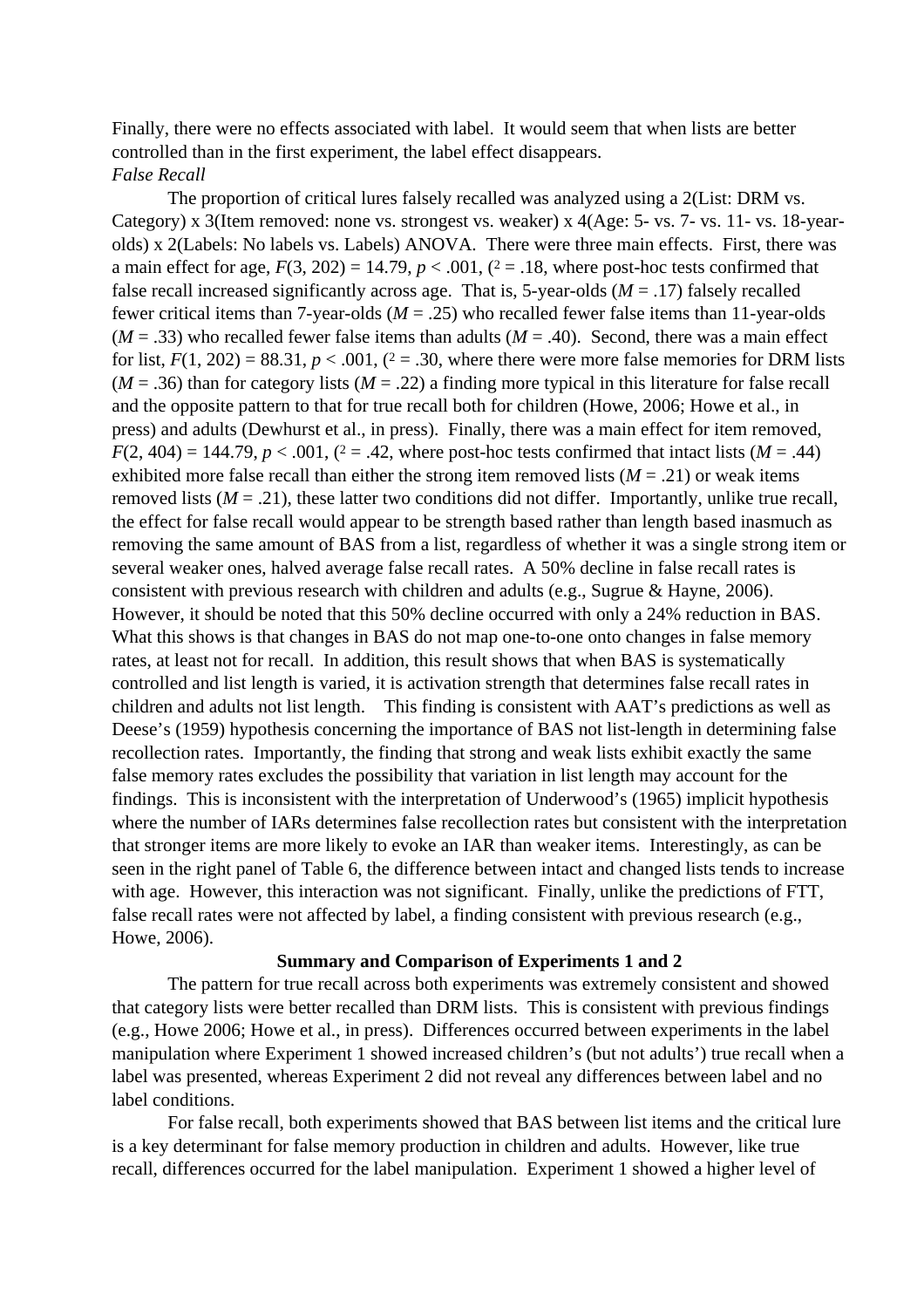false recall for category lists but not for DRM lists when a label was presented. In contrast, Experiment 2 revealed no differences in false memory rates between the label and no label conditions. Further analyses showed that this label effect in Experiment 1 was due to the higher level of associative activation between the label and the critical lure in category than DRM lists. It seems that when the associative strength between the label and the critical lure is better equated across DRM and category lists, as it was in Experiment 2, the label effect disappears.

Interestingly, for the no label conditions, the findings of the two experiments differ slightly in how BAS affects false recall. That is, in Experiment 1 variation in BAS did not have as strong an effect on 5-year-old's false recall as it did on all of the other age groups. This may be due to the lower false memory rate for this younger age group in Experiment 1 than Experiment 2. That is, both high BAS/high FAS and high BAS/low FAS conditions in Experiment 1 showed lower false memory rates than intact lists in Experiment 2. Although false recall rates were generally higher for all children in Experiment 2 than Experiment 1, they were not significantly different across experiments  $(F < 1)$  and were not attributable to differences in word frequency across lists  $(t(22) = 0.79, p = .44)$  or across critical lures  $(t(22) = -1.42, p = .17)$ . However, the effects of BAS may have been obscured for the youngest children in the first experiment by possible floor effects, effects that were not present in 5-year-old's false recall in the second experiment.

 Despite these modest differences in results across experiments, the overall pattern is very clear. As previous research suggests, children are better at remembering category lists than DRM lists. False memories are driven by the amount of associative strength between the list items and the critical lure (BAS). Providing a descriptive label for the list items overall does not, in and of itself, increase false memory levels. Labels only have an effect on false memory production when they show high levels of association to the critical lure. Again, this indicates that the level of association to the critical lure is the significant determent for children's false memory production.

 Moreover, both experiments demonstrate that true recall is affected more by gist factors whereas false recall is affected by associative strength. These outcomes are more consistent with AAT than FTT particularly inasmuch as gist manipulations (i.e., category vs. DRM lists, gistintegrating labels vs. no labels) primarily affect true, not false, recall. Indeed, in some strong versions of FTT, specific gist manipulations are said to primarily affect false, not true, recall: "FTT predicts that the effects of the semantic cue instructions should only be found in false recall of critical lures because true recall of list words is based on verbatim traces" (Holliday et al., 2008, p. 70). To the contrary, Experiments 1 and 2 both show that variation in false recall rates are controlled by associative strength, not gist, manipulations.

Despite the clear pattern of results, one question that arises is whether a direct comparison between category lists and DRM lists is appropriate since they have different semantic structures. According to Wu and Barsalou (2007) there are six types of semantic relations that can occur between words: antonymy (words of opposite value, e.g., cold and hot), entity (entity-property relationships between words, e.g., chair and wood), introspective (mental state-property relationships between words, e.g., happy and sun), situational (words are related to the same association, e.g., medical treatment), synonymy (words that have the same meaning, e.g., bunny and rabbit), and taxonomy (words that belong to the same taxonomic category, e.g., cats and dogs are both animals). Although it is often difficult to discriminate associative strength and semantic overlap (see Hutchison, 2003), Brainerd et al. (in press) suggest that DRM lists contain many of these semantic relations whereas categorical lists contain only taxonomic relations. The meaning connections in categorical lists are therefore less varied than in DRM lists. If so, one could argue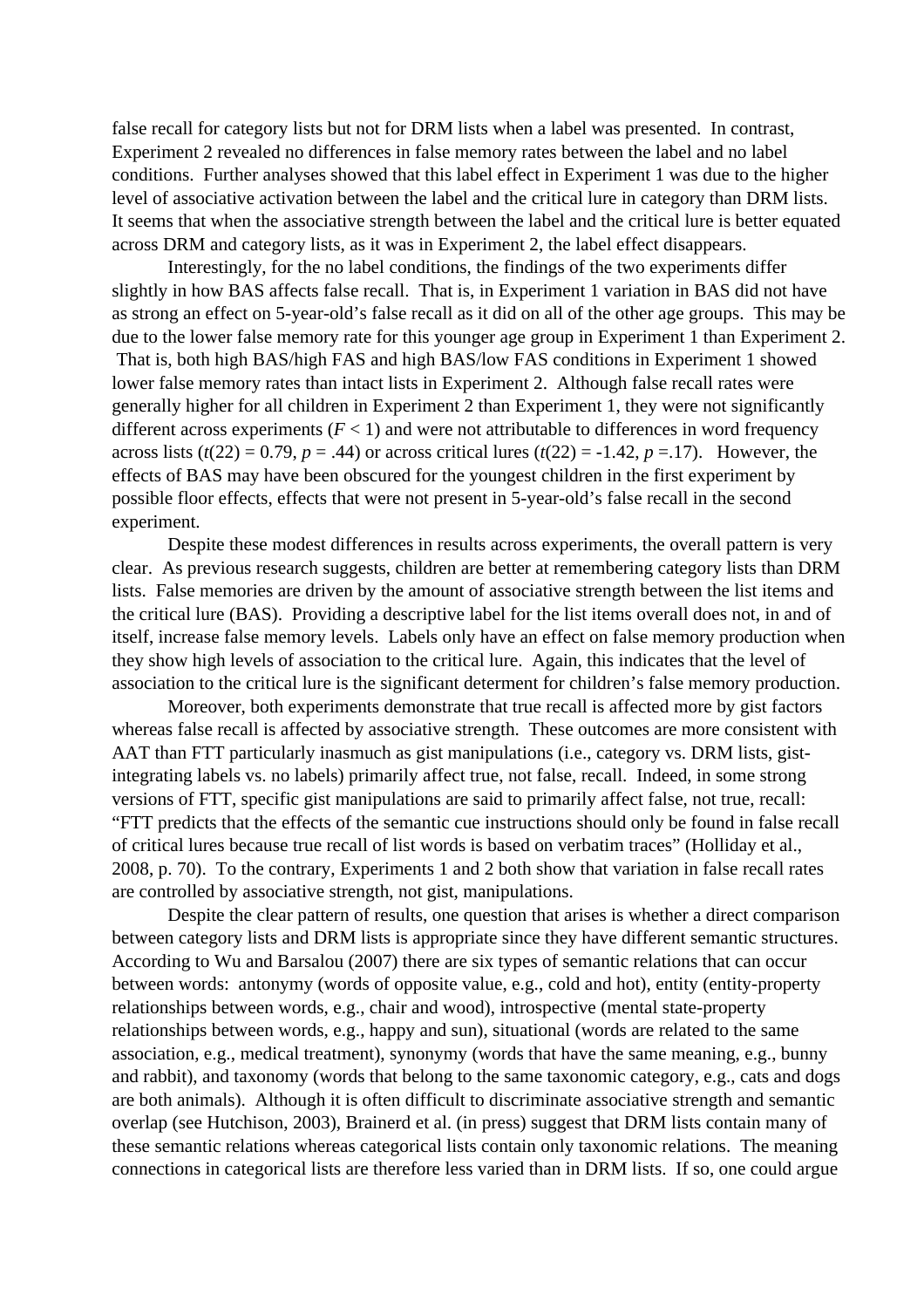that extracting the overall meaning from word lists is easier when there is a larger variety or different types of semantic relations available. Alternatively, and more likely, such lists may lead to multiple gists, leading to more confusion than when only a single gist is present. Thus, it may be easier to extract the overall meaning from lists when only one type of semantic relation (e.g., a taxonomic relation) is available. This might be particularly true for children who may have more difficulty juggling multiple relations in a list. That is, children may be better with lists containing a single relation, especially when it comes to extracting the gist of a list. Because categorized lists contain only one semantic relation (i.e., taxonomy) they are thematically more consistent than DRM lists. For this reason extraction of a separate thematic representation should be easier for thematically more consistent material (i.e., categorized lists) than for materials that have different types of relations (i.e., DRM lists). If extraction of thematic representations (i.e., gist extraction) of presented material is responsible for false memories as suggested by FTT, then a higher level of false memories in categorized lists that are thematically more consistent than DRM lists would be expected. However, this is not consistent with the present findings.

 Given findings from the current experiments as well as other recent findings (e.g., Howe, 2006; Howe et al., 2008, in press), a reasonable conclusion is that at a minimum, gist-like manipulations can and do affect children's true recall and associative strength can and does affect their false recall. In Experiments 1 and 2 we manipulated the availability of gist processing by varying whether participants studied DRM or categorized lists and by explicitly cuing or not cuing key semantic relationships across list items using labels. As just discussed, these are powerful manipulations that have as their locus of effect at true recall. In fact, across a number of experiments now it appears as though effects at false recall may be limited to variation primarily in BAS. Of course, some might argue that gist manipulations, despite having substantial effects on true recall, did not affect false recall rates because of lack of power. However, such arguments founder given the sheer number of participants for which such effects have been relatively weak or absent (*N*s are now well over 1000) and the number of times these effects have failed to appear in false recall relative to their general robustness in true recall. More importantly, these arguments founder because when these effects do emerge, they are consistent with AAT's prediction that categorized lists and theme-relevant labels can and do affect false recall rates, but only when they contribute to the overall associative activation of the critical lure.

Of course, it is prudent to test assumptions using a variety of operationalizations of key constructs. Indeed, any one manipulation by itself has potential limitations and, testing gist-based versus associative-activation explanations by only manipulating explicit variables such as list content and cuing has its own set of concerns (e.g., differential sensitivities of measuring recollection with recall versus recognition, presenting cues only at encoding versus at encoding and retrieval), ones that may limit the degree to which findings can be generalized. To correct this situation, we conducted a third experiment, one that examined a different, more implicit test of gist versus associative activation.

#### **Experiment 3**

In Experiments 1 and 2 it has been established that children's false memories are dependent on associative activation processes indexed by BAS and that this is independent of gist manipulations. In Experiment 3, we take a different tactic and examine what might be considered a more implicit operationalization of gist-across-the-list, one that has to do with the semantic coherence of the studied material, namely, semantic density (SD). SD is an index of associations among list items themselves rather than between the list items and the critical lure. Specifically, if the thematic cohesion of a list is related to a child's ability to access the list's gist, then lists whose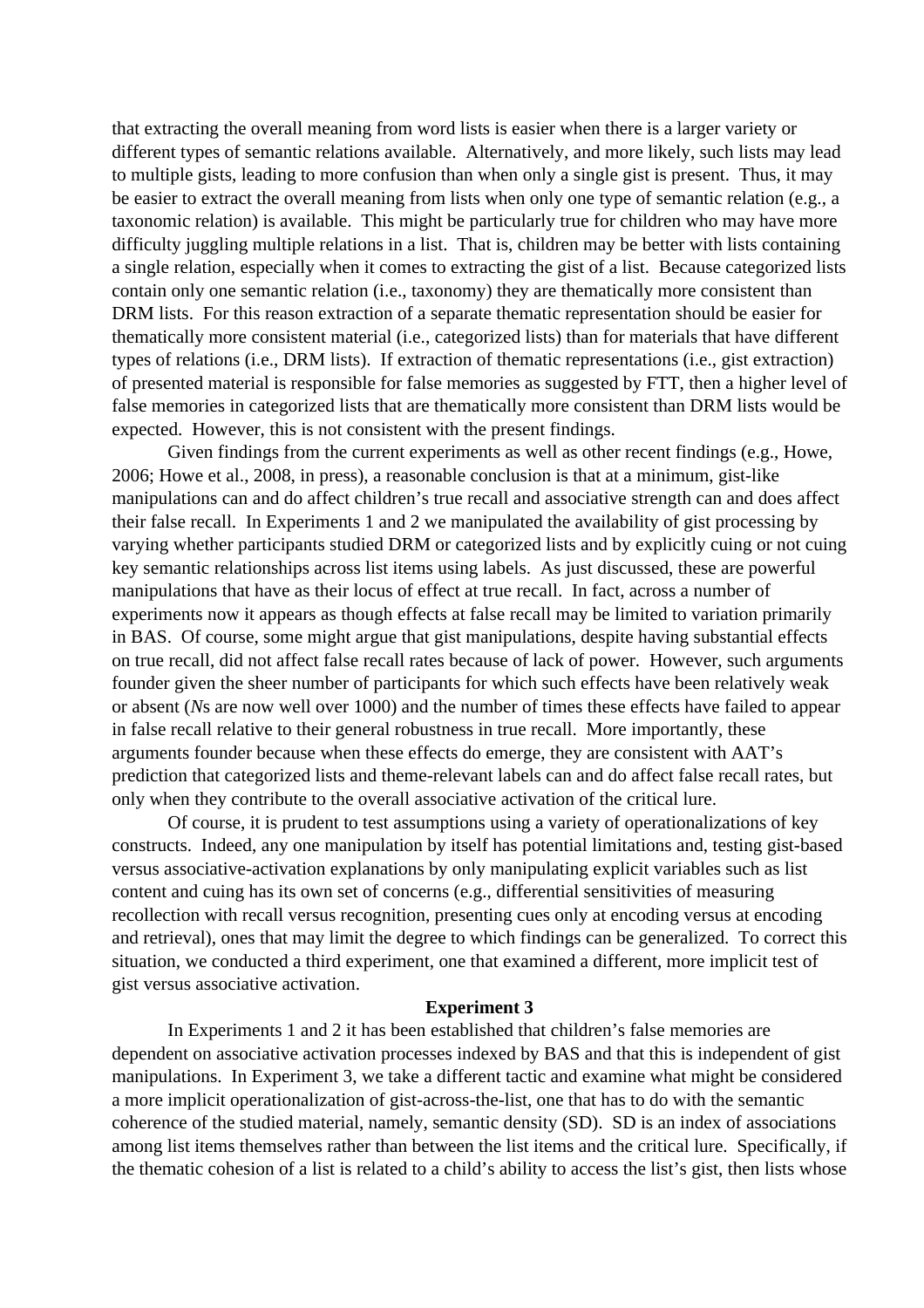cohesion index (semantic density) is high should evince higher levels of false recollection (particularly recall measures as they clearly involve gist recollective processes; see Brainerd & Reyna, 2005) than lists whose cohesion index is low (also see discussion in Gallo, 2006). Indeed, according to FTT, there should be an interaction between age and semantic cohesion/density such that semantic density effects should be larger with younger than older children given younger children's poorer spontaneous gist extraction abilities. Because adults' ability to extract gist regardless of cohesion is not contested in the literature, in Experiment 3 we concern ourselves solely with children.

 Before turning to the experiment itself, it is worth noting that we are not aware of any existing research that has varied semantic cohesion/density with children. As close as we could find were studies in which thematic blocking of list materials was manipulated in DRM studies with adults (e.g., McDermott, 1996), resulting in increases in both true and false recall rates; blocking manipulations that have been used to examine children's true recall of categorized materials (e.g., see Lange, 1978), resulting in increases in correct recall (false recall was not examined); and several studies manipulating semantic density with adults that examined the role of episodic context in true recall (e.g., McEvoy et al., 1999; Nelson & Zhang, 2000; Nelson, Goodmon, & Akirmak, 2007). For example, McEvoy et al. (1999) found that when BAS was held constant, high levels of semantic density (as measured by the number of inter-item connections) elevated true recall and low levels of semantic density decreased true recall. The reverse was found for false recall: low levels increased false recall whereas high levels of semantic density decreased false recall. It has been suggested that because high levels of semantic density increased true recall, false memories are less likely to occur. Furthermore, exactly the opposite pattern was found for false recognition. That is, high levels of semantic density increased false recognition. McEvoy et al. (1999) suggest that the high level of semantic density increased the familiarity of the critical lure on the recognition test and therefore false recognition. The latter finding could also be explained by FTT. However, because of the lower amount of false recollection that occurred for the same lures in the recall paradigm in the low-level semantic density condition, it seems unlikely that a pure gist-based explanation would suffice. Overall, the studies to date support the conclusion that both BAS and semantic density are more consistent with models emphasizing associative activation.

In the present experiment, we manipulated semantic cohesion/density by varying the degree to which items on the list were associated with one another. Items on DRM and category lists not only vary in the number of connections among items within the list (the metric used by McEvoy et al., 1999) but also in the degree to which they are interconnected (a metric akin to BAS). That is, in addition to measuring the degree to which items on a list give rise to a critical lure (as measured by BAS), one can measure the degree to which the list items themselves are linked to one another (semantic density or SD). Indeed, categorized lists that are semantically denser give rise to higher rates of true recall than lists whose members are not as highly interconnected (e.g., see Talmi & Moscovitch, 2004).

In Experiment 3, we operationalized SD using Nelson et al.'s (1999) norms for associative connectivity. Essentially, SD is a composite measure of the degree to which items within a list activate each other (both FAS and BAS between list items). Both SD and BAS are based on associative strength but the difference is that the latter is based on direct association between list items (e.g., *bed*) and the critical lure (e.g., SLEEP) whereas the former is based on associations within a list and these can be forward and backward (e.g., *bed* to *rest* and *res*t to *bed*). Because both BAS and SD are based on the same associative strength metric, direct comparisons can be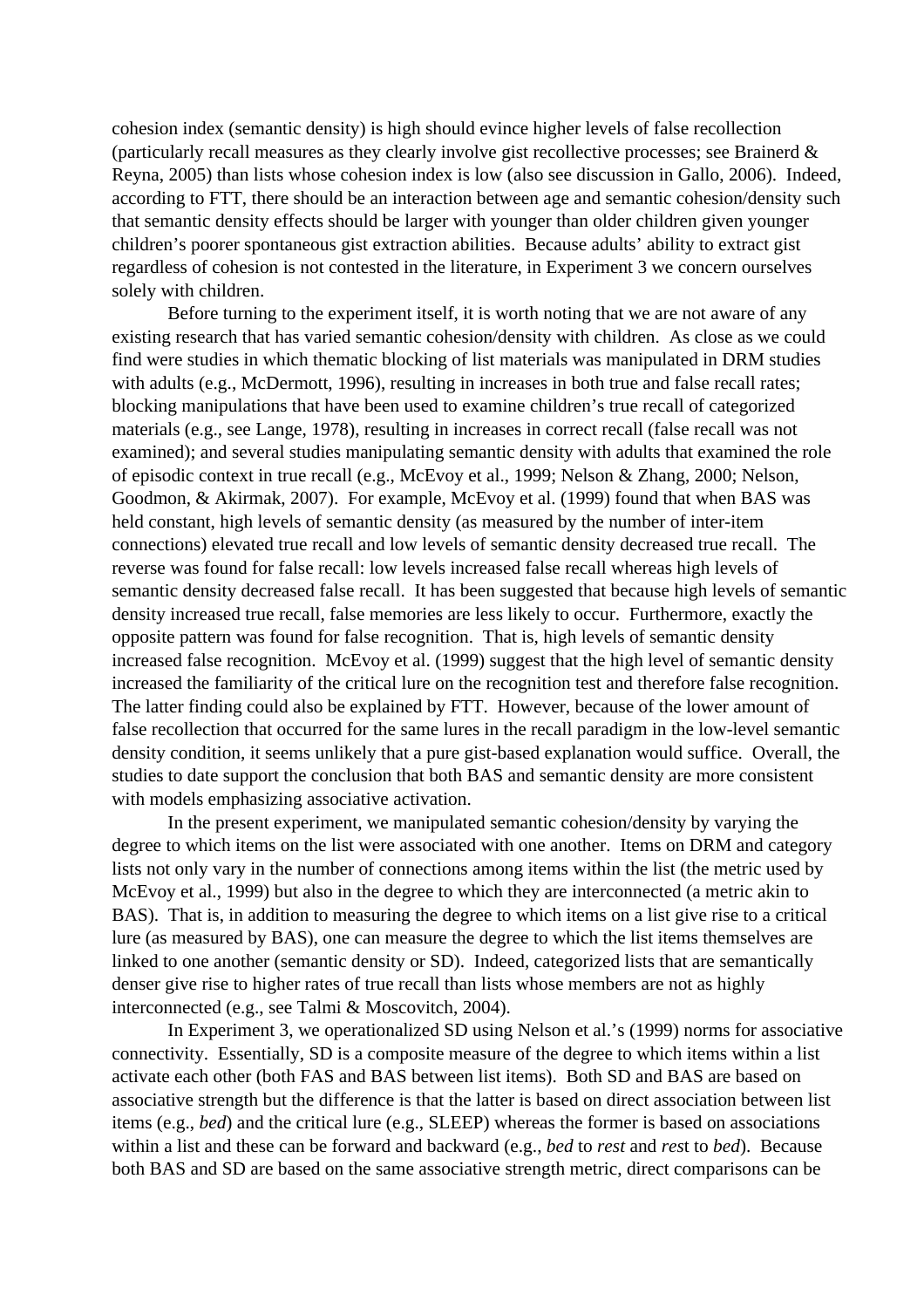made between the individual components' contributions to true and false recall. Research has shown that the higher a list's SD, the better recall is for materials on that list, partly because a remembered item is more likely to cue other, related items on a list (see McEvoy et al., 1999; Nelson et al., 2007; Talmi & Moscovitch, 2004). Under conditions such as these, most, if not all, memory models (including AAT and FTT) accurately predict that true recall should increase as SD increases. Theories differ, however, in whether SD should also affect false recall. Theories such as FTT predict that to the extent that higher levels of SD are correlated with a greater likelihood of extracting list gist, false recall rates should also increase (and as noted earlier, this may interact with age). However, for theories based on associative activation (AAT), variation in SD, while affecting true recall, should have smaller or null effects on false recall, depending on how much SD contributes to item-specific distinctiveness (McEvoy et al., 1999). Moreover, according to AAT, the critical variable determining false recall of critical lures is BAS, not acrossthe-list connectivity.

In Experiment 3, then, we varied both BAS as well as SD. For half of the lists, BAS was higher than SD (higher BAS) and for the other half of the lists, SD was higher than BAS (higher SD)3. Both FTT and AAT predict that true recall rates should be higher for lists high on SD (i.e., true recall should be higher for higher SD lists than higher BAS lists). However, the theories differ for false recollection. According to FTT, lists higher in SD should also exhibit greater false recall than those lower in SD [i.e., (higher SD) > (higher BAS)] and these effects should be stronger for younger than older children. According to AAT, because SD is not related to false recall but BAS is, SD should have no effect but lists higher in BAS should produce higher levels of false recall than those with lower levels of BAS [i.e., (higher BAS) > (higher SD)].

#### **Method**

#### *Participants*

A new sample of 77 children participated (50% male) in this experiment. There were 25 5-year-olds (*M* = 5.3, SD = 4 months), 25 7-year-olds (*M* = 7.4, SD = 4 months), and 27 11-yearolds  $(M = 11.3, SD = 4$  months). The children were White, came from middle-class homes, and were tested following parental consent and their own assent on the testing day. *Design, materials, and procedure*

A 2(List condition: higher SD vs. higher BAS) x 3(Age: 5- vs. 7- vs. 11-year-olds) design was used where list condition was manipulated within subject and age was a between-subjects variable. Each child received 6, 11-item word lists (see Appendix C). The norms for BAS and SD were obtained from the n x n matrix in Nelson et al. (1999). As before, BAS values represent the associations between each list item (e.g., *yellow*) and the critical lure (e.g., GREEN). SD values represent associations between the list items within a list and were calculated following Nelson and Zhang (2000). For example, in the GREEN list the item *yellow* produces the list item *blue* with a probability of .07, the list item *blue* produces the list item *red* with a probability of .11, *red* produces *yellow* with a probability of .02, and so forth. SD comprises the sum of all interitem associations. Out of the 6 word lists, 3 lists were lower in BAS than in SD (SD > BAS: Mean difference  $= 1.48$ ) and 3 lists were higher in BAS than in SD (BAS  $>$  SD: Mean difference  $= 1.47$ ). There were no significant differences in the mean differences between these list conditions. Moreover, activation strength (see Footnote 3) did not differ across list conditions  $(t(4) = 1.40, p = 0.24)$ . Similarly, there were no significant differences in mean word frequency for list items,  $t(4) = 0.42$ ,  $p = 0.70$ , or in word frequencies of the critical lures between the two list conditions,  $t(4) = -0.71$ ,  $p = 0.52$  (word frequencies were taken from Stuart et al. (1993-1996)).

Participants were tested individually in a quiet room. Prior to presentation of the first list,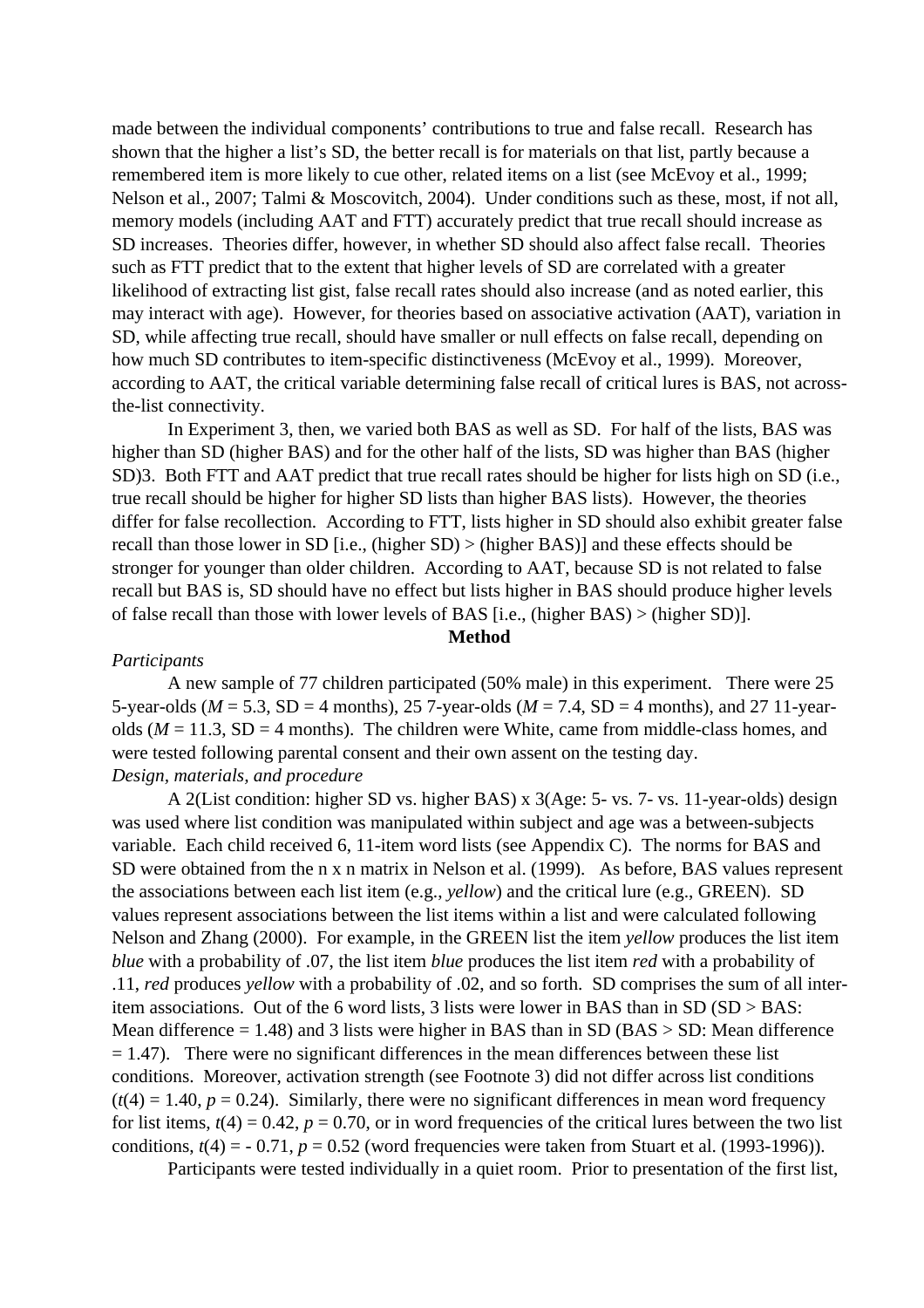children were given standard memory instructions indicating that they would be presented with lists of words and that they should try to remember as many as possible. Following these instructions, participants were presented the first list, administered a 30-second distractor task (circling randomized pairs of letters), and then asked to recall as many words as possible from the list. This study-distractor-test cycle was continued until all six lists had been presented. Items were presented in the usual descending order of BAS. Items were audio recorded and presented to the children at a 3-second rate and list order was counterbalanced across children.

#### **Results and Discussion**

 Preliminary analyses showed that gender was not a significant source of variation and was eliminated from subsequent analyses. Like Experiments 1 and 2, true recall findings are presented first followed by false recall.

#### *True Recall*

The proportion of correct responses was analyzed using a 2(List condition: higher SD vs. higher BAS) x 3(Age: 5-, 7-, and 11-year-olds) ANOVA. There was a main effect for age,  $F(2, \theta)$ 74) = 111.39,  $p < .001$ , ( $2 = .75$ . Post-hoc Bonferroni comparisons (all  $ps < .001$ ) showed that 11year-olds (*M* = .54) correctly recalled more than 7-year-olds (*M* = .33) who correctly recalled more than 5-year-olds ( $M = .20$ ). There was also a main effect for list condition,  $F(1, 74) = 58.11$ ,  $p < .001$ ,  $(2 = .44)$ , where more items were correctly recalled when semantic density was high (higher SD;  $M = .40$ ) than when it was low (higher BAS;  $M = .31$ ). As can be seen in the left panel of Table 7, the Age x List condition interaction was not significant (i.e., semantic density effects were similar at each age).

#### *False Recall*

The proportion of critical lures falsely recalled was analyzed using a 2(List condition: higher SD vs. higher BAS) x 3(Age: 5-, 7-, and 11-year-olds) ANOVA. There was a main effect for age,  $F(2, 74) = 5.50$ ,  $p < .01$ ,  $(2 = .13$ . Post-hoc Bonferroni comparisons ( $ps < .02$ ) showed that 5-year-olds (*M* = .04) falsely recalled fewer critical lures than 7-year-olds (*M* = .13) and than 11 year-olds ( $M = .14$ ) and the latter two age groups did not differ. There was also a main effect for list condition,  $F(1, 74) = 8.10$ ,  $p < .02$ ,  $(2 = .10)$ , where more critical lures were falsely recalled when BAS was high (higher BAS;  $M = .14$ ) than when it was low (higher SD;  $M = .06$ ). As can be seen in the right panel of Table 7, the Age x List condition interaction was not significant (i.e., BAS effects were similar at each age).

Overall, then, consistent with predictions of most theories (including AAT and FTT), semantic density (a measure of within-list cohesion) increased true recall rates for all children regardless of age. Like children's categorized recall, higher levels of intra-list similarity produced higher rates of true recall. However, as predicted by AAT, these semantic density effects did not translate into higher rates of false recall. As seen in previous studies with children (e.g., Howe et al., 2004, 2008, in press), what controls false memory rates is BAS – when BAS is high, false recall of critical lures is high; when BAS is low, false recall of critical lures is low. Similar effects were obtained here – when BAS was high, false recall of critical lures was high; when BAS was low, false recall of critical lures was low. Thus, like the findings when across-the-list gist was explicitly cued (Experiments 1 and 2), when across-the-list gist was manipulated implicitly (as measured by SD), true recall is the beneficiary, consistent with most theories of memory and memory development. However, these effects do not translate into changes in false recall rates. Rather, false recall rates in all three experiments reported here are controlled by BAS, consistent with AAT.

#### **General Discussion and Conclusions**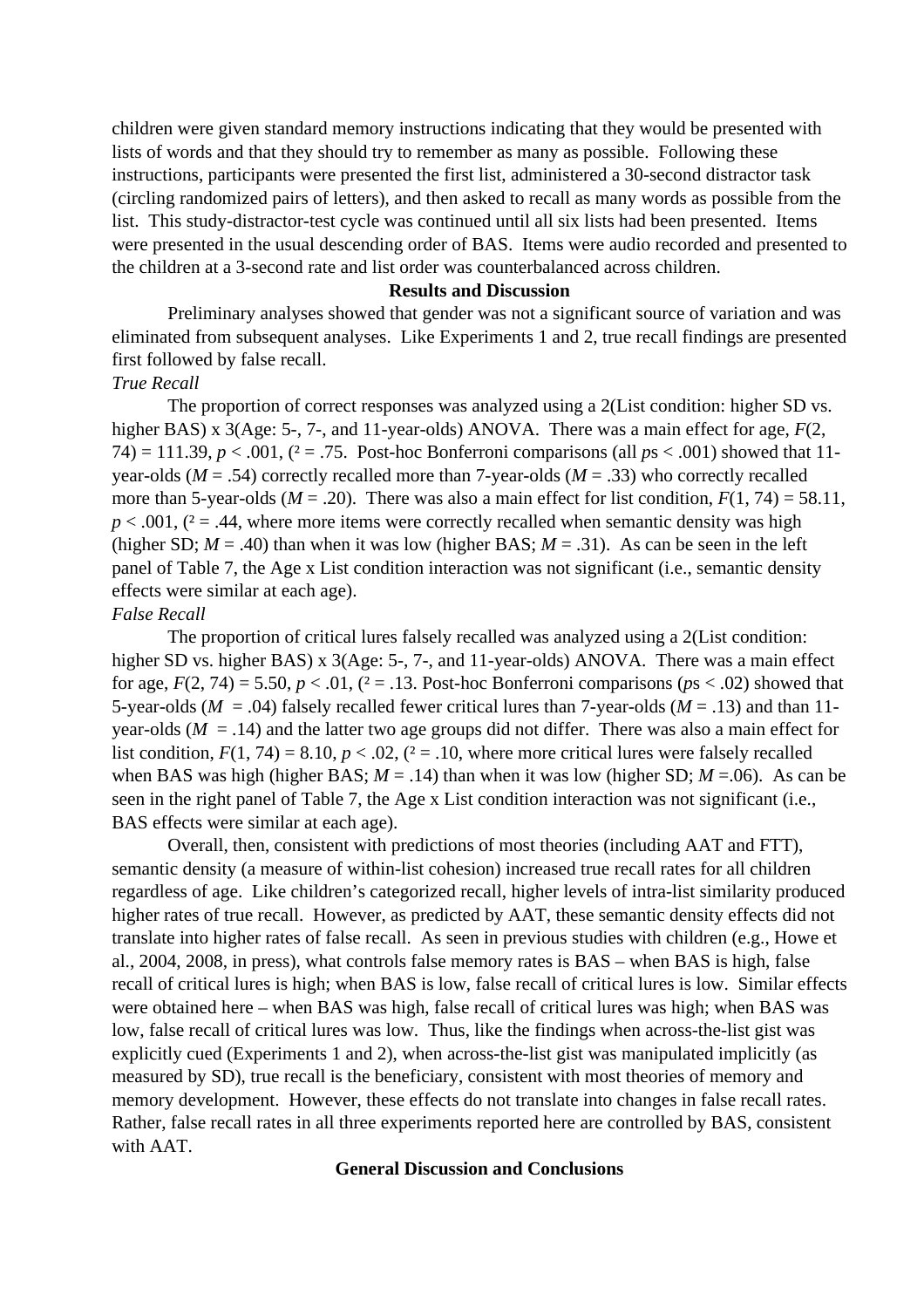That both true and false recall increased with age is consistent with previous developmental research and both FTT and AAT. However, across experiments, the pattern of findings was more consistent with the AAT's predictions of developmental patterns in false memory illusions than FTT's. Moreover, the results provided clear evidence of developmental continuity in the emergence of false memory illusions, consistent with what is known about the development of accurate remembering. In the remainder of this article, we discuss both of these trends, separately.

#### *Associative-activation and fuzzy-trace theories of false memory development.*

 The results of these experiments are more consistent with AAT (see Howe, 2005, 2006, 2008a, 2008b; Howe et al., 2008, in press) than with FTT (e.g., Brainerd & Reyna, 2005; Brainerd et al., 2008). Specifically, regardless of age, false recall rates were contingent solely on variation in associative strength and not on manipulations related to gist-across-the-list. Indeed, regardless of age, more false recall was evidenced when lists were high in associative strength, particularly BAS (Experiments 1, 2, and 3). Although FAS (Experiment 1) did play a role in false recall rates (as shown previously by Brainerd & Wright, 2005, with adults using recognition measures), particularly when explicit category primes were given prior to list presentation in the first experiment, overall list strength was the single best predictor of false recall rates. Neither the use of categorized lists nor the provision of explicit cues that primed the lists' gist increased false memory rates (Experiments 1 and 2) except, as noted, when those primes were highly associated with the critical lure and not because they primed gist-across-the-list. Moreover, when the degree of semantic cohesion among list constituents was increased, true recall was enhanced but false recall levels did not change (Experiment 3).

 That associative activation, especially as indexed by BAS, plays a major role in false memory production is not new in the adult literature (e.g., Gallo, 2006). With the current experiments as well as other recent research with children (Howe, 2005, 2006, 2008a; Howe et al., 2008, in press), it is becoming equally apparent in the developmental literature that associative activation is the key variable driving children's false memories too. Moreover, it is also becoming clear that some of the best-fitting models for adult false memory production are ones based on associative activation (e.g., Gallo, 2006; Hutchison & Balota, 2005; Kimball et al., 2007). What the current experiments and other recent findings in the developmental literature suggest is that associative-activation theory may also provide an appropriate model for the development of false memories (e.g., Howe, 2005; Howe et al., 2008; Metzger et al., 2008). In the rest of this section, we focus on the findings relevant to this claim.

 First, consider the manipulation of categorical versus associative lists across the Experiments 1 and 2. FTT predicted that the additional vertical, or gist-across-the-list, connections available across categorized lists should enhance false recollection rates, particularly in younger children as they are less likely to spontaneously notice and utilize such relations than adults. In addition, it could be that category lists should exceed DRM lists in false recall rates particularly for young children because they contain fewer potential gists (the category itself) than DRM lists that can contain multiple gists. By contrast, AAT predicted that associative activation (BAS) is the critical determinant for false memories independent of list type (categorical vs. associative). In particular, these additional relations in categorical lists, while enhancing true recall, should not have an impact on false recall unless they too contributed to the overall associative activation of the critical lure. Like prior research (Howe, 2006; Howe et al., in press), it is this latter outcome that was obtained in the first two experiments in this article. Specifically, considering only those comparisons between category and DRM lists without the addition of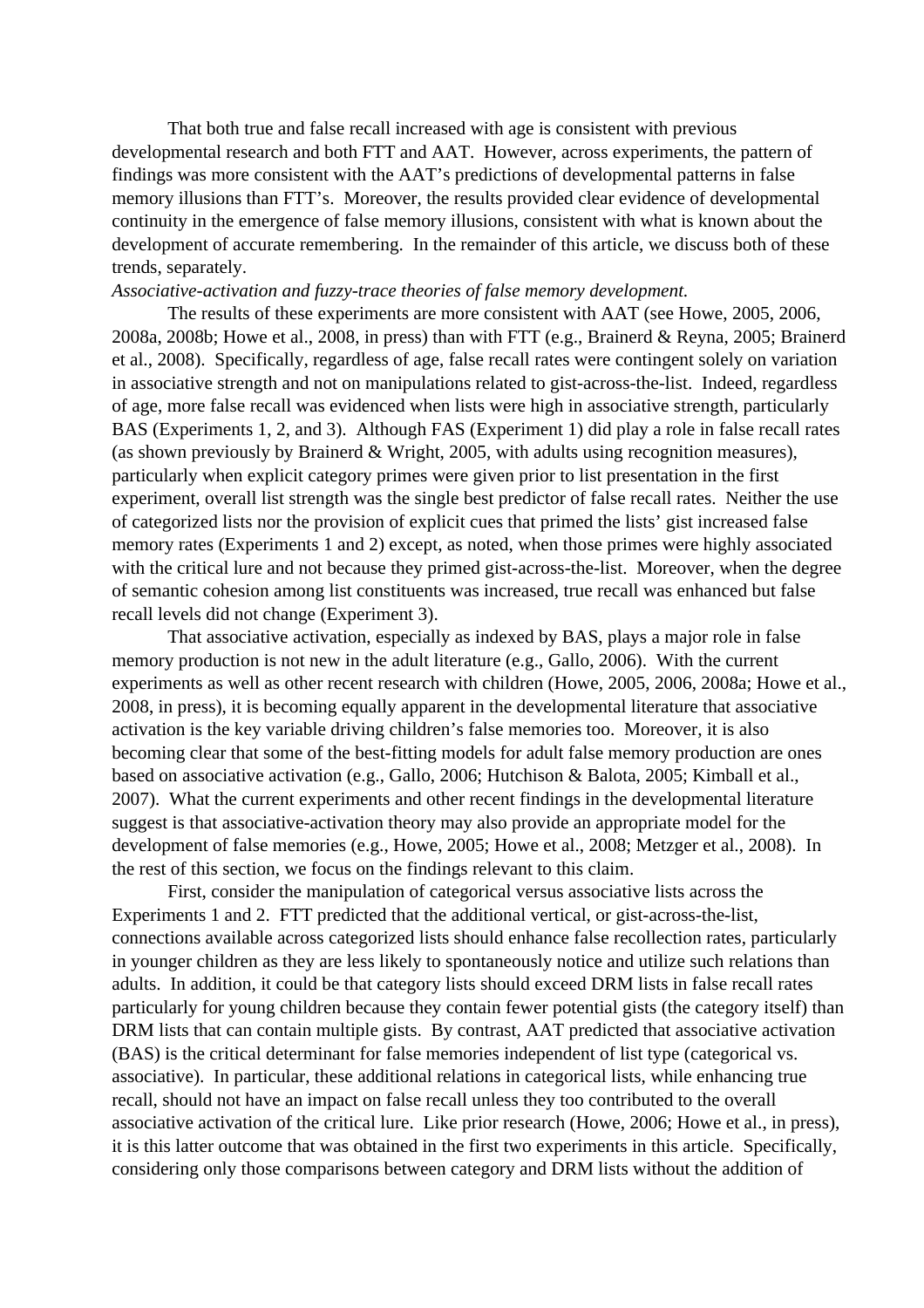explicit gist-priming cues, false recall rates were no greater for category lists than DRM lists. Rather, across Experiments 1 and 2, false recall rates were determined by overall associative activation (BAS and FAS).

 Second, consider the effects of explicit priming (cuing) using theme-relevant labels. FTT predicted that such cues should increase false memory rates because they prime across-the-list gist (e.g., Holliday et al., 2008) and that these effects should be larger in younger children than older children and adults because it is the younger children who are particularly deficient in spontaneous gist processing. By contrast, AAT makes the same prediction here as it did with the category-structure manipulation, namely, that false recall rates should not be altered by explicit cues unless they alter the overall associative activation of the critical lure. Again, the results of the first two experiments in this article are consistent with AAT. In Experiment 1, false recall for categorized lists was higher when explicit cues were presented, but the same was not true for DRM lists. As it turned out, this increase was an artifact of increased associative activation not priming of gist-across-the-list. That is, increased false recall was a consequence of the category labels being more highly associated with the critical lure (the category prototype) on the category lists than the labels used for the DRM lists. When these associative activation differences between the cues were eliminated in Experiment 2, there were no effects due to explicitly cuing the gist for category or DRM lists.

 When a more implicit measure of gist-across-the-list was employed in Experiment 3 (semantic cohesion or density), and it was contrasted with variation in BAS, we once again obtained findings that were more consistent with AAT than FTT. That is, increases in interitem cohesion were associated with increases in true recall but not false recall. The only variable (besides age) that influenced children's rates of false recall was changes in associative activation levels (as indexed by BAS).

 Taken together, the predictions of FTT (more false recall for children when gist relations were present [category lists], when gist was primed [cues], and when interitem semantic cohesion was high [semantically dense lists]) were not confirmed in any of the three experiments in this article. Instead, what was found across all of the experiments was that manipulations designed to increase the probability of gist extraction led to increases in true recollection but had no effect on false recollection. Indeed, across all three experiments and regardless of which gist-enhancing manipulation was examined, associative activation was the single best determinant of false memory rates regardless of age.

Overall, then, because true and false recall, but especially false recollection in children and adults, depended on the strength of associative relations, the current findings are consistent with more general associative-activation models of memory illusions using the DRM paradigm (e.g., Gallo, 2006; Kimball et al., 2007). Indeed, this conclusion fits well with other recent findings concerning children's susceptibility to the DRM illusion (e.g., Howe, 2005, 2006, 2008a, 2008b; Howe et al., 2008, in press). More important, it is consistent with speculation on the mechanisms underlying adults' DRM illusions (Gallo, 2006; Hutchison & Balota, 2005; Roediger, Watson et al., 2001). For example Roediger and colleagues (Roediger, Watson et al., 2001) found for adults that BAS was *the* critical factor predicting false memories when examining other variables (e.g., word length, word frequency, concreteness, FAS, connectivity, and true recall). This is exactly the pattern that has been obtained across the three experiments here. When controlling for FAS (Experiment 1), word frequency (Experiments 1, 2, and 3), and connectivity (SD) (Experiment 3), BAS was the key factor driving false memories, regardless of age. Most importantly, the role of BAS in the false memory illusion was prevalent despite using different methods and experimental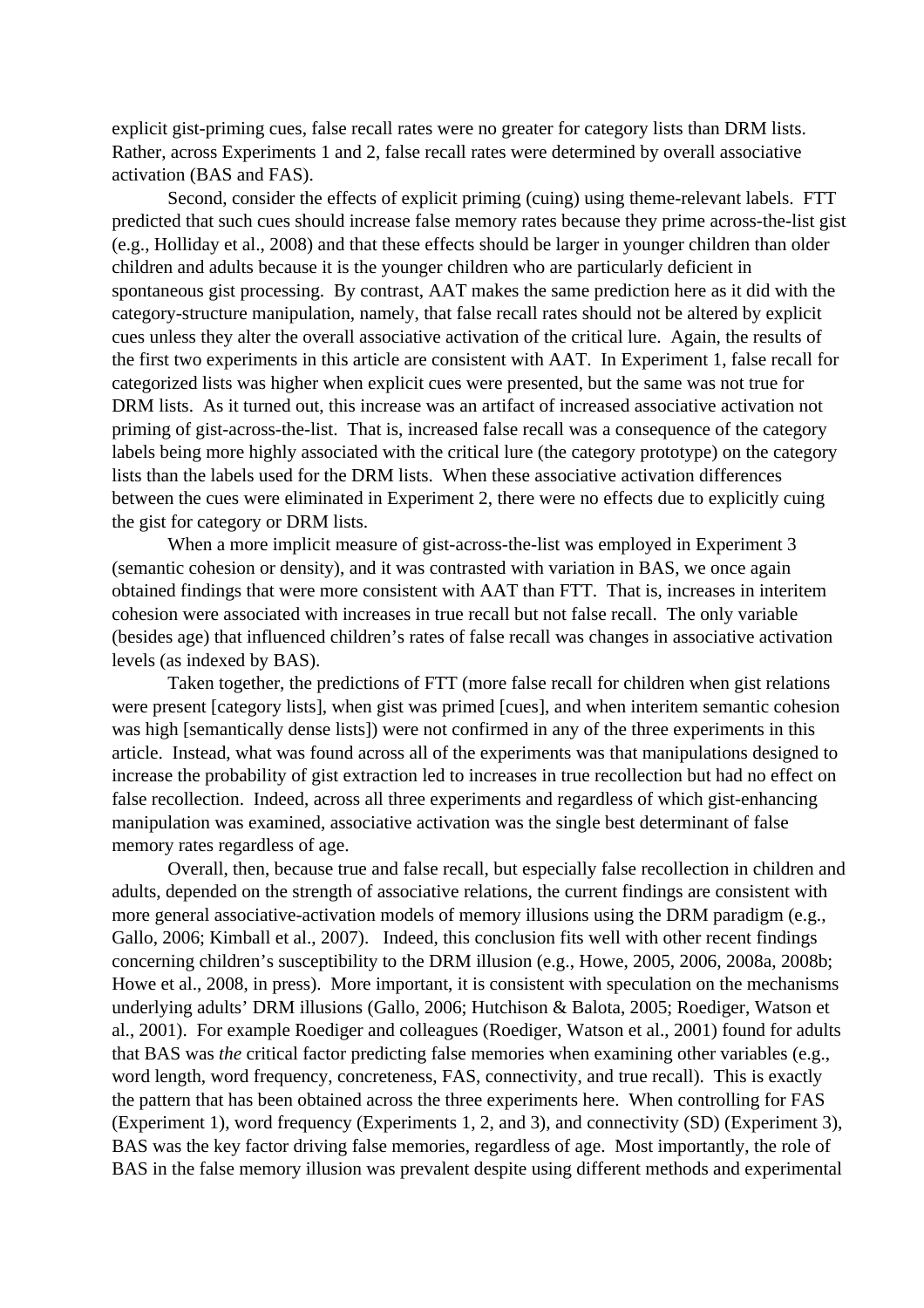manipulations. Again, although BAS may serve as a proxy variable for a host of different type of relationships (phonological, orthographic, temporal contiguity, spatial proximity, superordinate relations, property relations, physical or conceptual similarity, etc.), and it may be difficult to isolate associative activation from semantic overlap (Brainerd et al., in press; Hutchison, 2003; Roediger, Watson et al., 2001), it is still the single best predictor of children's and adults' false memory illusions. We now consider this developmental continuity in more detail. *Developmental continuity in false memory illusions.*

One of the novel findings to emerge from these experiments is that age-related increases in true and false recall were observed regardless of the list's associative strength. That is, both strong and weak lists showed similar developmental trends. Moreover, both BAS (Experiments 1, 2, and 3) and FAS (Experiment 1) played a key role in children's and adults' false memory rates. Although BAS was clearly the main determinant of false memory rates for children and adults, FAS also contributed. This is consistent with Brainerd and Wright's (2005) findings for adults using considerably shorter lists and a recognition procedure. The novel contribution of the current research is that the results extend this trend to measures of recall and, more importantly, to children's false memory development. In doing so, these findings add to the growing literature on memory continuity effects across age (Howe, 2000; Howe et al., 2008, in press).

In fact, the current findings add to a growing list of memory phenomena that exhibit strong developmental invariance. Evidence has been accumulating for some time that many of the variables that govern encoding, consolidation, storage, retention, and retrieval processes in young children (and even infants) are the same as those that regulate these memory processes in older children and adults (for reviews, see Bauer, 2004; Howe, 2000). Of course, these continuities notwithstanding, there do exist significant developmental advances in memory processes across childhood and into adulthood (e.g., faster and more efficient encoding, storage, and retrieval; increased retention of information over longer intervals) that are contingent on advances in related cognitive domains (e.g., knowledge base, attentional resources, strategies) (for reviews, see Bauer, 2005; Howe, 2000). What the current experiments add to this ever-expanding list is that the development of both veridical and false memory can be viewed as developmentally invariant phenomena and that the development of false memory in childhood can be subsumed under the same model as that used to account for false recollection in adulthood. That is, these ageinvariant effects suggest that a single theory should be able to account for false memory and its development, one that relies on associative-activation processes.

The model supported by the current experiments, as well as a number of prior studies (Howe, 2005, 2006, 2008a; Howe et al., 2008, in press), is AAT. Here, developmental changes in veridical recall and false memory illusions are driven by increases in the number and strength of associative relations in children's knowledge base (Bjorklund, 1987; 2004) as well as the speed and automaticity with which these associative relations are activated (Bjorklund & Jacobs, 1985; Howe, 2005; Metzger et al., 2008). These changes in number, strength, speed, and automaticity of associations and their activation are linked to other well-known changes in children's knowledge base, resources, and speed of processing in related cognitive domains (for reviews, see Bjorklund, 2004; Courage & Howe, 2002; Dempster & Brainerd, 1995). Together, these developmental changes lead to increased activation of studied and nonstudied but related information in memory, which in turn increases both true and false recall rates across childhood and into adulthood. Because the associative-activation theory provides a necessary and sufficient account of true and false memory data from both children and adults, and because the developmental mechanisms identified in this theory are well-known across a variety of other,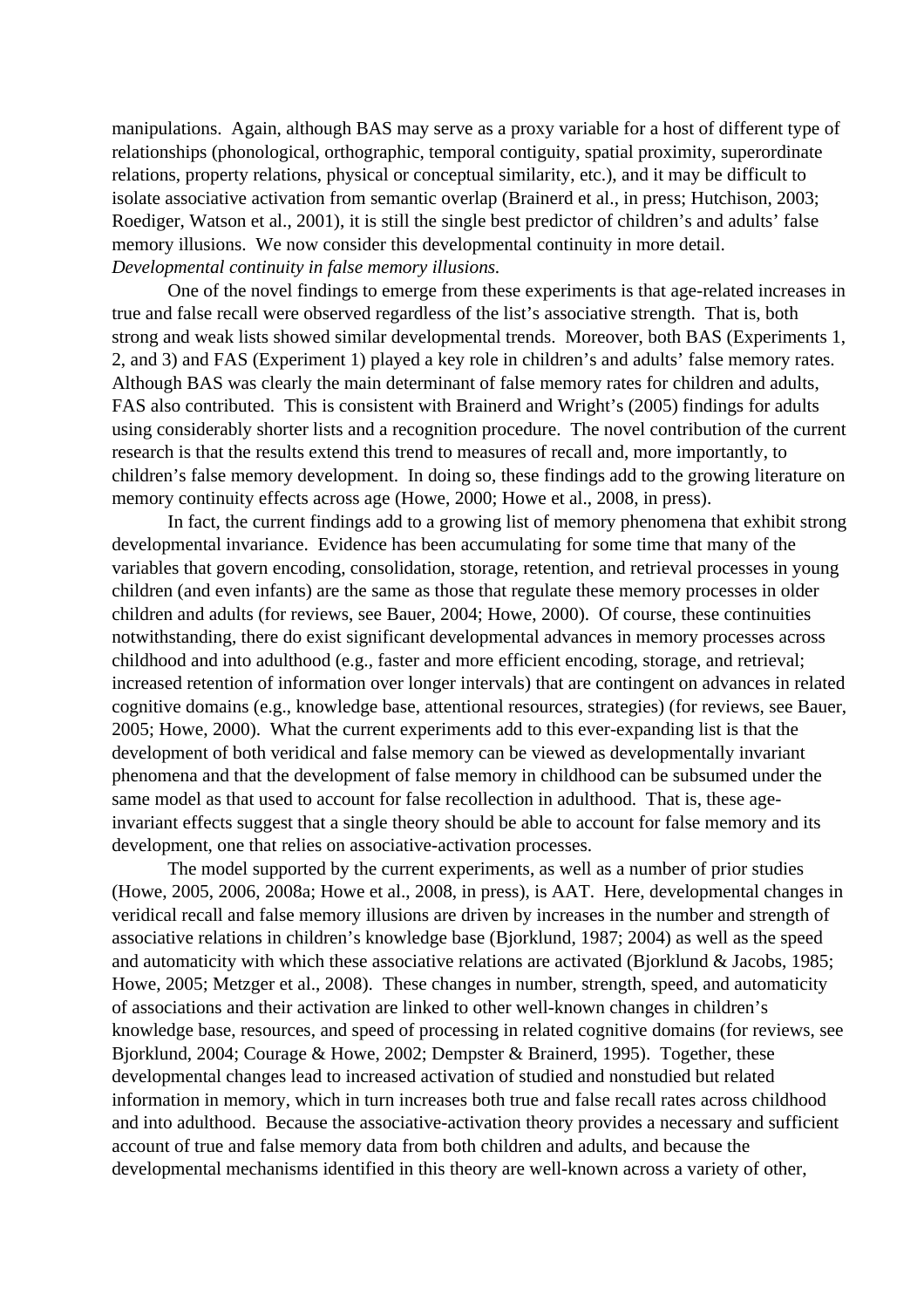developmentally continuous phenomena in memory and cognition, it may be more parsimonious to adopt this theory of false memory development than to alter other extant models.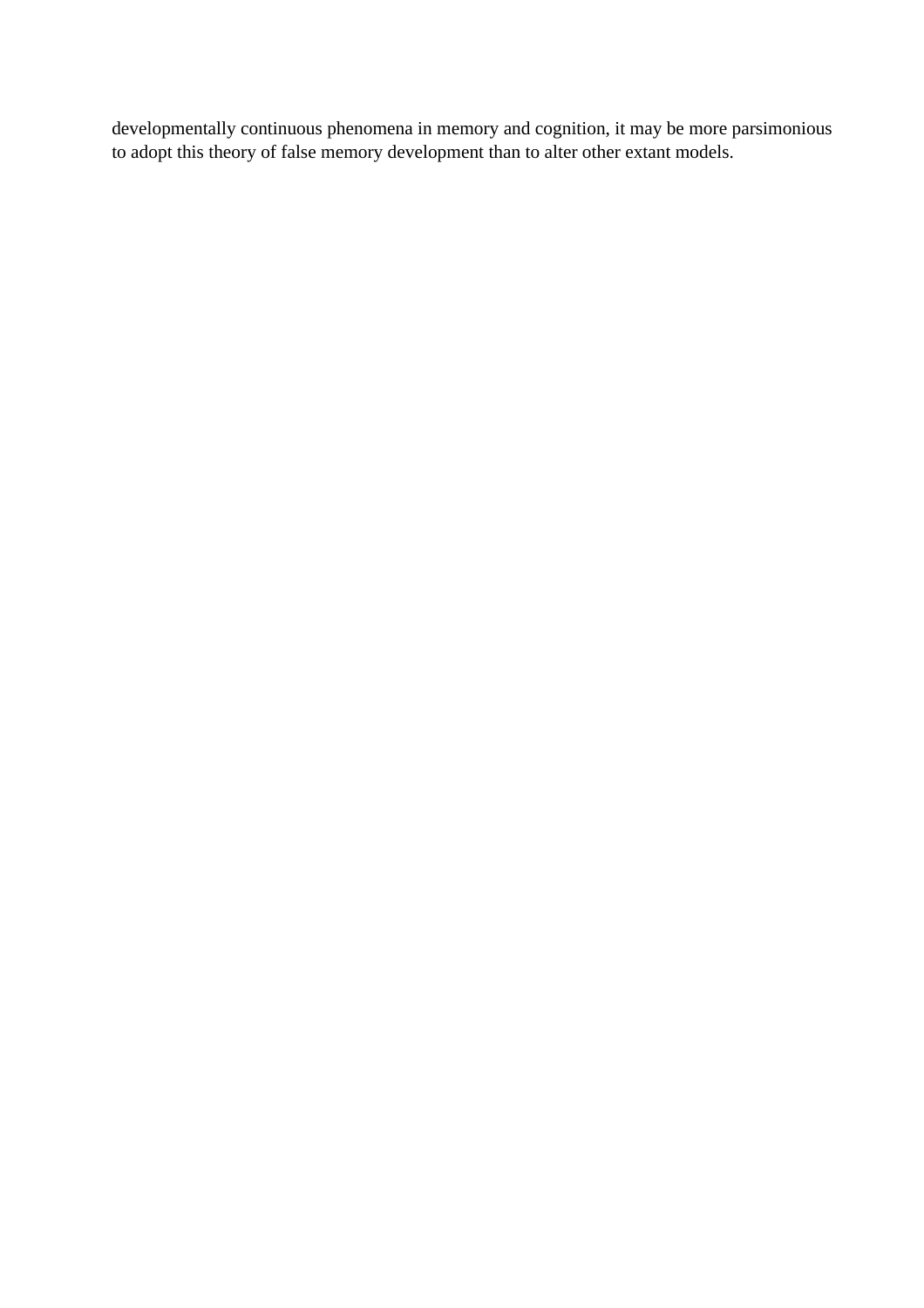#### **References**

Anderson, J. R. (1983). A spreading activation theory of memory. *Journal of Verbal Learning and Verbal Behavior*, *22*, 261-295.

Anderson, J. R., & Bower, G. H. (1973). *Human associative memory*. Oxford, UK: Winston.

- Bauer, P. J. (2004). Getting explicit memory off the ground: Steps toward construction of a neurodevelopmental account of changes in the first two years of life. *Developmental Review*, *24*, 347-373.
- Bauer, P. J. (2005). Developments in declarative memory: Decreasing susceptibility to storage failure over the second year of life. *Psychological Science*, *16*, 41-47.
- Bjorklund, D. F. (1987). How changes in knowledge base contribute to the development of children's memory. *Developmental Review*, *7*, 93-130.
- Bjorklund, D. F. (2004). *Children's thinking: Developmental and individual* differences (4<sup>th</sup> edition). Belmont, CA: Wadsworth/Thompson.
- Bjorklund, D. F., & Jacobs, J. W. (1985). Associative and categorical processes in children's memory: The role of automaticity in the development of organization in free recall. *Journal of Experimental Child Psychology*, *39*, 599-617.
- Brainerd, C. J., Forrest, T. J., Karibian, D., & Reyna, V. F. (2006). Development of the falsememory illusion. *Developmental Psychology*, *42*, 962-979.
- Brainerd, C. J., & Reyna, V. F. (2005). *The science of false memory*. New York: Oxford University Press.
- Brainerd, C. J., Reyna, V. F., & Ceci, S. J. (2008). Developmental reversals in false memory: A review of theory and data. *Psychological Bulletin*, *134*, 343-382.
- Brainerd, C. J., Reyna, V. F. & Forrest, T. J. (2002). Are young children more susceptible to the false-memory illusion? *Child Development, 73*, 1363-1377.
- Brainerd, C. J., & Wright, R. (2005). Forward association, backward association, and the false memory illusion. *Journal of Experimental Psychology: Learning, Memory,* and Cognition, *31*, 554-567.
- Brainerd, C. J., Yang, C., Reyna, V. F., Howe, M. L., & Mills, B. A. (in press). Semantic processing in "associative" false memory. *Psychonomic Bulletin & Review*.
- Chiarello, C. (1998). On codes of meaning and the meaning of codes: Semantic access and retrieval within and between hemispheres. In M. Beeman & C. Chiarello (Eds.), *Right* hemisphere language communication: Perspectives from cognitive neuroscience (pp. 141-160). Mahwah, NJ: Erlbaum.
- Collins, A. M., & Loftus, E. F. (1975). A spreading-activation theory of semantic processing. *Psychological Review*, *82*, 407-428.
- Courage, M. L., & Howe, M. L. (2002). From infant to child: The dynamics of cognitive change in the second year of life. *Psychological Bulletin*, *128*, 250-277.
- Deese, J. (1959). On the prediction of occurrence of certain verbal intrusions in free recall. *Journal of Experimental Psychology*, *58*, 17-22.
- Dempster, F. N., & Brainerd, C. J. (Eds.) (1995). *Interference and inhibition in cognition*. New York: Academic Press.
- Dewhurst, S. A., Bould, E., Knott, L. M., & Thorley, C. (in press). The roles of encoding and retrieval processes in associative and categorical memory illusions. *Journal of Memory and Language*.
- Dewhurst, S. A., & Robinson, C. A. (2004). False memories in children: Evidence for a shift from phonological to semantic associations. *Psychological Science*, *15*, 782-786.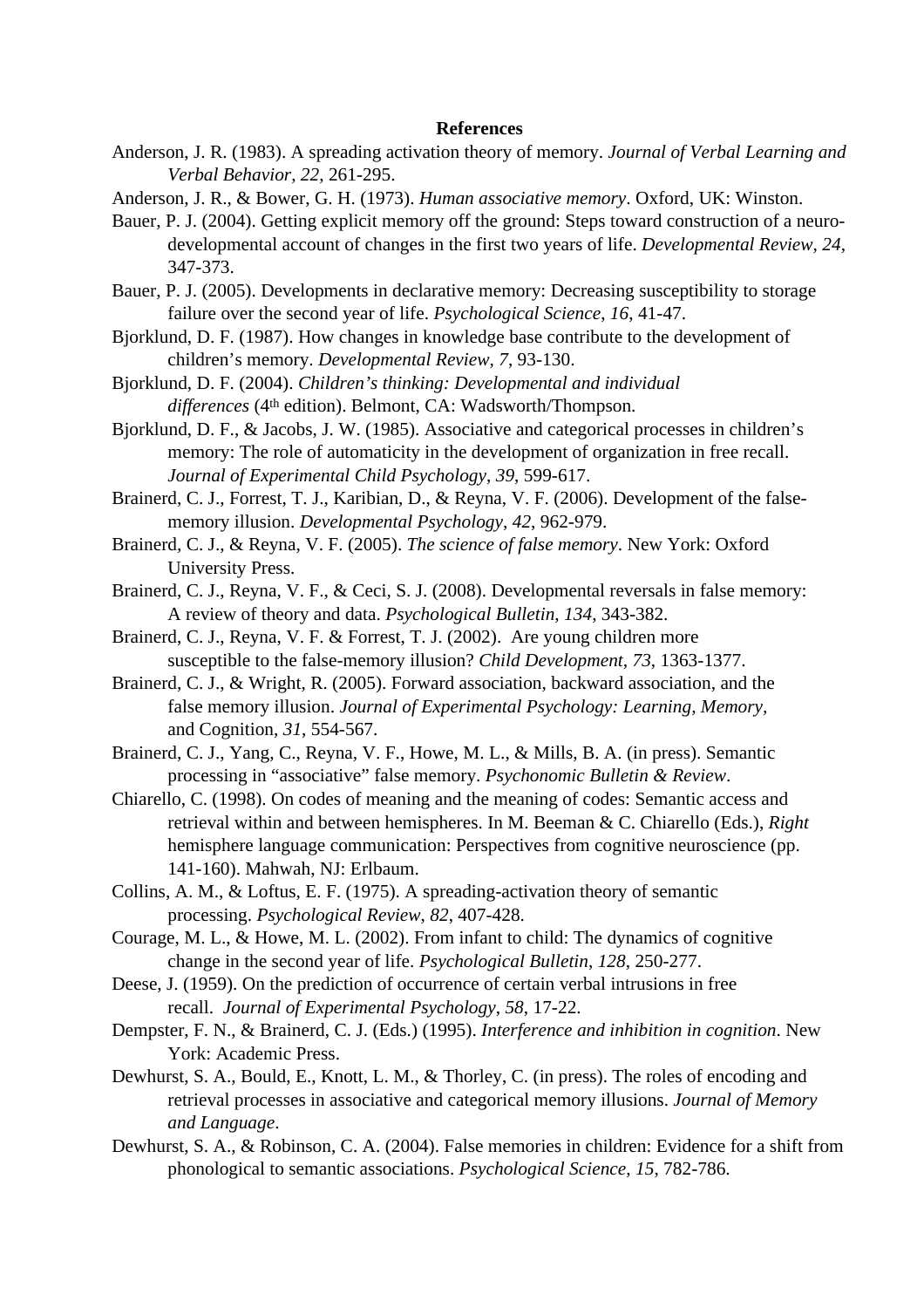- Frankel, M. T., & Rollins, H. A. (1985). Associative and categorical hypotheses of organization in the free recall of adults and children. *Journal of Experimental Child Psychology*, *40*, 304- 318.
- Gallo, D. A. (2006). *Associative illusions of memory: False memory research in DRM and related tasks*. New York: Psychology Press.
- Ghetti, S., Qin, J., & Goodman, G. S. (2002). False memories in children and adults: Age, distinctiveness, and subjective experience. *Developmental Psychology*, *38*, 705-718.
- Hamilton, W. (1859). *Lecture on metaphysics and logic*. New York: Sheldon and Company.
- Hege, A. C. G., & Dodson, C. S. (2004). Why distinctive information reduces false memories: Evidence for both impoverished relational-encoding and distinctiveness heuristic accounts. *Journal of Experimental Psychology: Learning, Memory, and Cognition*, *30*, 787-795.
- Holliday, R. E., Reyna, V. F., & Brainerd, C. J. (2008). Recall of details never experienced: Effects of age, repetition, and semantic cues. *Cognitive Development*, *23*, 67-78.
- Howe, M. L. (2000). *The fate of early memories: Developmental science and the retention of childhood experiences*. Washington, DC: American Psychological Association.
- Howe, M. L. (2005). Children (but not adults) can inhibit false memories. *Psychological Science*, *16*, 927-931.
- Howe, M. L. (2006). Developmentally invariant dissociations in children's true and false memories: Not all relatedness is created equal. *Child Development*, *77*, 1112-1123.
- Howe, M. L. (2008a). Visual distinctiveness and the development of children's false memories. *Child Development*, *79*, 65-79.
- Howe, M. L. (2008b). What is false memory development the development of? Comment on Brainerd, Reyna, and Ceci (2008). *Psychological Bulletin*, *134*, 768-772.
- Howe, M. L., Brainerd, C. J., & Kingma, J. (1985). Development of organization in recall: A stages-of-learning analysis. *Journal of Experimental Child Psychology*, *39*, 230-251.
- Howe, M. L., Cichetti, D., Toth, S. L., Cerrito, B. M. (2004). True and false memories in maltreated children. *Child Development, 75,* 1402-1417.
- Howe, M. L., Gagnon, N., & Thouas, L. (2008). Development of false memories in bilingual children and adults. *Journal of Memory and Language*, *58*, 669-681.
- Howe, M. L., Wimmer, M. C., & Blease, K. (in press). The role of associative strength in children's false memory illusions. *Memory*.
- Hutchison, K. A. (2003). Is semantic priming due to association strength or feature overlap? A *micro*analytic review. *Psychonomic Bulletin & Review*, *10*, 785-813.
- Hutchison, K. A., & Balota, D. A. (2005). Decoupling semantic and associative information in false memories: Explorations with semantically ambiguous and unambiguous critical lures. *Journal of Memory and Language*, *52*, 1-28.
- Kimball, D. R., Smith, T. A., & Kahana, M. J. (2007). The fSAM model of false recall. *Psychological Review*, *114*, 954-993.
- Kiss, G., Armstrong, C., Milroy, R., & Piper, J. (1973). An associative thesaurus of English and its computer analysis. Available from: http://www.eat.rl.ac.uk/.
- Landauer, T. K., & Dumais, S. T. (1997). A solution to Plato's problem: The latent semantic analysis theory of acquisition, induction, and the representation of knowledge. *Psychological Review*, *104*, 211-240.
- Lange, G. W. (1978). Organization-related processes in children's recall. In P. A. Ornstein (Ed.), *Memory development in children* (pp. 101-128). Hillsdale, NJ: Erlbaum.
- McDermott, K. B. (1996). The persistence of false memories in list recall. *Journal of Memory and*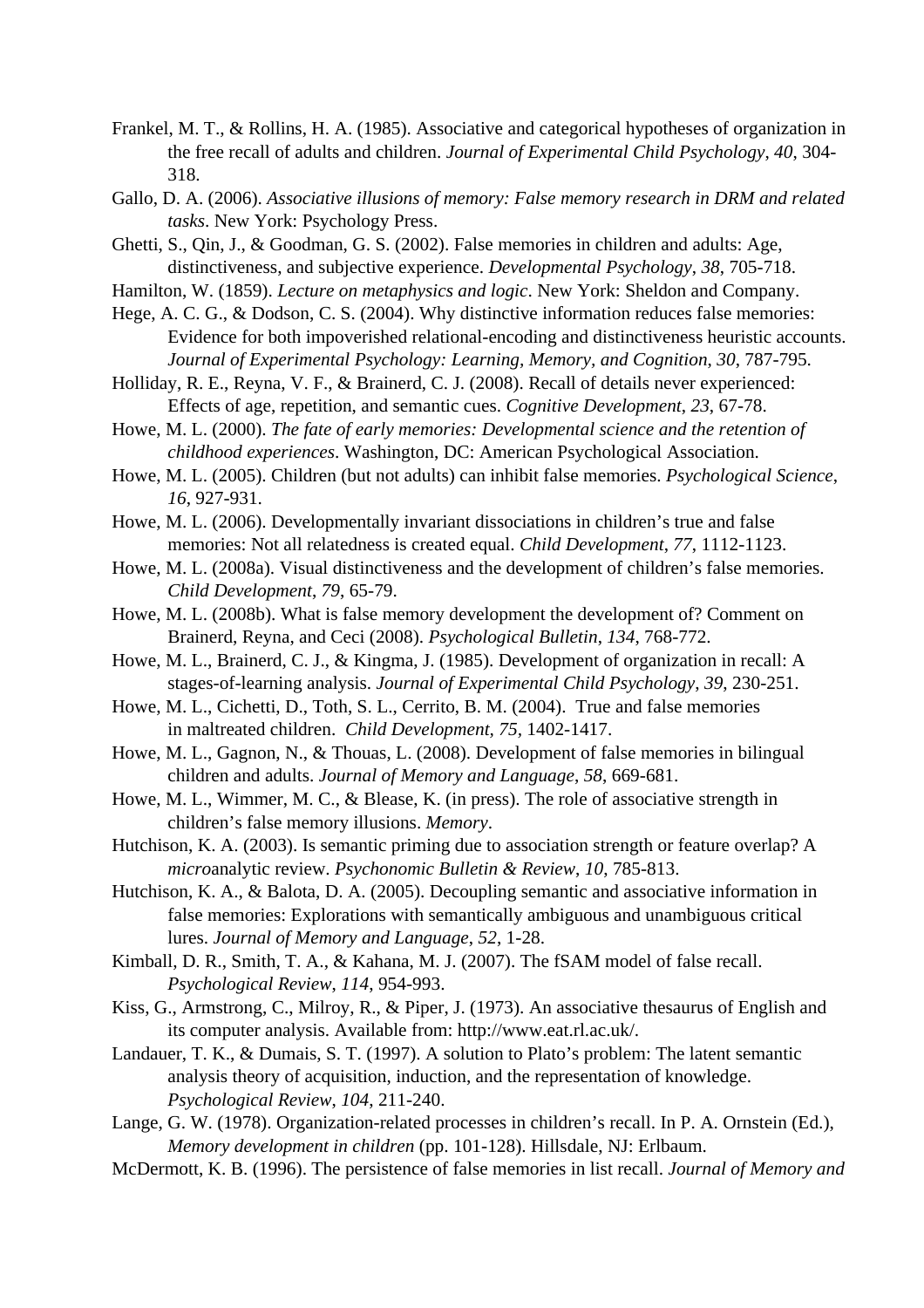*Language*, *35*, 212-230.

- McEvoy, C. L., Nelson, D. L., & Komatsu, T. (1999). What is the connection between true and false memories? The differential roles of interitem associations in recall and recognition. *Journal of Experimental Psychology: Learning, Memory, and Cognition*, *25*, 1177-1194.
- Meade, M. L., Watson, J. M., Balota, D. A., & Roediger, H. L., III (2007). The roles of spreading activation and retrieval mode in producing false recognition in the DRM paradigm. *Journal of Memory and Language*, *56*, 305-320.
- Metzger, R. L., Warren, A. R., Shelton, J. T., Price, J., Reed, A. W., & Williams, D. (2008). Do children "DRM" like adults? False memory production in children. *Developmental Psychology*, *44*, 169-181.
- Nelson, D. L., Fisher, S. L., & Akirmak, U. (2007). How implicitly activated and explicitly acquired knowledge contribute to the effectiveness of retrieval cues. *Memory & Cognition*, *35*, 1892-1904.
- Nelson, D. L., Goodmon, L. B., & Akirmak, U. (2007). Implicitly activated memories are associated to general context cues. *Memory & Cognition*, *35*, 1878-1891.
- Nelson, D. L., McEvoy, C. L., & Schreiber, T. A. (1999). The University of South Florida Word Association, Rhyme, and Word Fragment Norms. Available from: http://w3.usf.edu/FreeAssociation.
- Nelson, D. L., & Zhang, N. (2000). The ties that bind what is known to the recall of what is new. *Psychonomic Bulletin & Review*, *7*, 604-617.
- Odegard, T. N., Holliday, R. E., Brainerd, C. J., & Reyna, V. F. (2008). Attention to global gist processing eliminates age differences in false memories. *Journal of Experimental Child Psychology*, *99*, 96-113.
- Park, L., Shobe, K. K., & Kihlstrom, J. F. (2005). Associative and categorical relations in the associative memory illusion. *Psychological Science*, *16*, 792-797.
- Reyna, V. F., & Lloyd, F. (1997). Theories of false memory in children and adults. *Learning and individual differences*, 9. 95-123.
- Robinson, K. J., & Roediger, H. L., III. (1997). Associative processes in false recall and false recognition. *Psychological Science*, *8*, 231-237.
- Roediger, H. L., III., Balota, D. A., & Watson, J. M. (2001). Spreading activation and the arousal of false memories. In H. L. Roediger III, J. S. Nairne, I. Neath, & A, M, Surprenant (Eds.), *The nature of remembering: Essays in honor of Robert G. Crowder* (pp. 95-115). Washington, DC: American Psychological Association.
- Roediger, H. L., III, & McDermott, K. B. (1995). Creating false memories: Remembering words not presented on lists. *Journal of Experimental Psychology: Learning, Memory, and Cognition*, *21*, 803-814.
- Roediger, H. L., III, Watson, J. M., McDermott, K. B., & Gallo, D. A. (2001). Factors that determine false recall: A multiple regression analysis. *Psychonomic Bulletin & Review*, *8*, 385-407.
- Schneider, W., & Pressley, M. P. (1997). *Memory development between two and twenty*. Mahwah, NJ: Erlbaum.
- Seamon, J. G., Luo, C. R., Schlegel, S. E., Greene, S. E., & Goldenberg, A. B. (2000). False memory for categorized pictures and words: The category associates procedure for studying memory errors in children and adults. *Journal of Memory and Language*, *42*, 120- 146.
- Stuart, M., Masterson, J., Dixon, M., & Quilan, P. (1993-1996). Children's printed word database.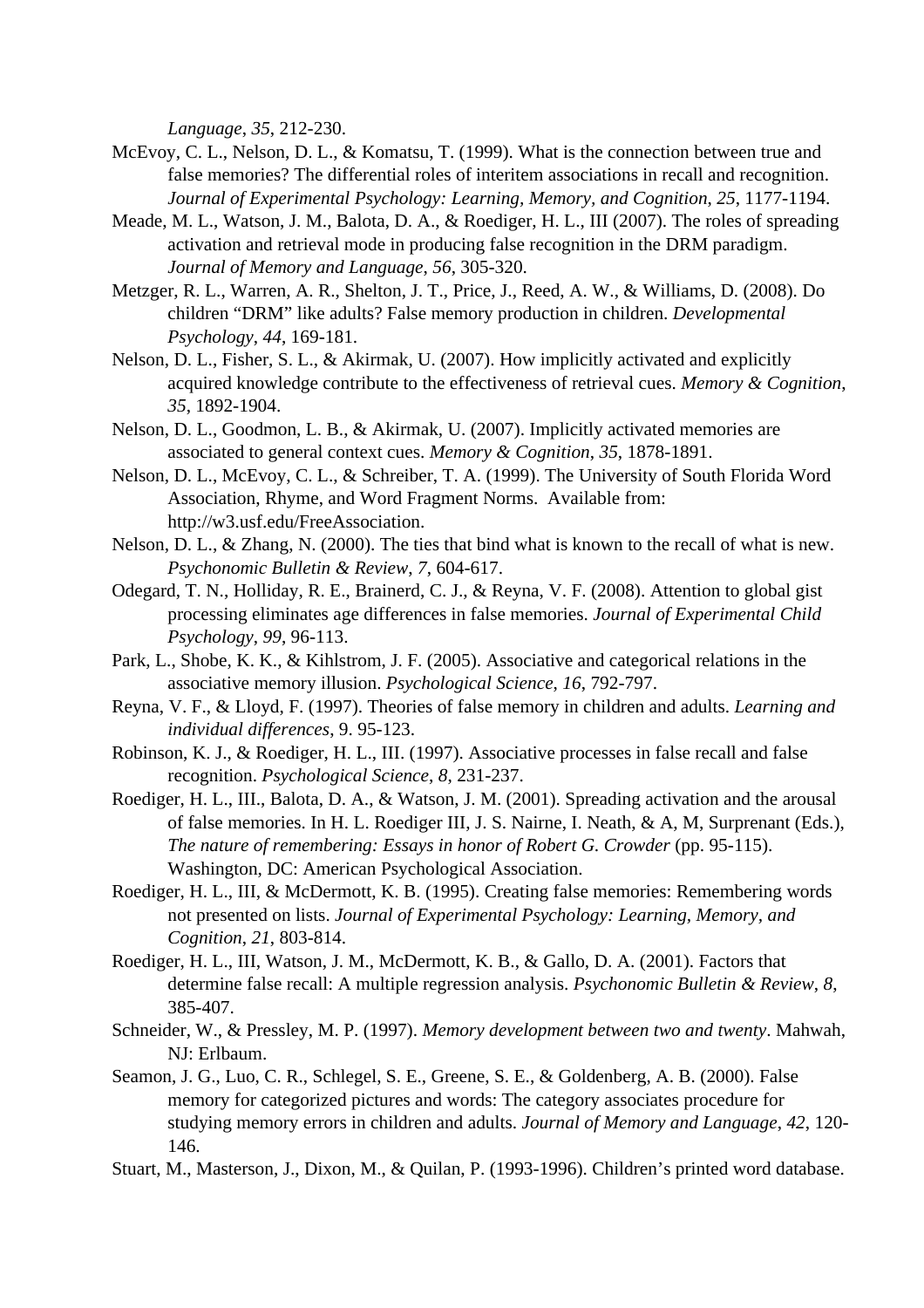Available from: http://www.essex.ac.uk/psychology/cpwd/.

- Sugrue, K., & Hayne, H. (2006). False memories produced by children and adults in the DRM paradigm. *Applied Cognitive Psychology*, *20*, 625-631.
- Talmi, D., & Moscovitch, M. (2004). Can semantic relatedness explain the enhancement of memory for emotional events? *Memory & Cognition*, *32*, 742-751.
- Tse, C.-S., & Neely, J. H. (2007). Semantic and repetition priming effects for Deese/Roediger-McDermott (DRM) critical items and associates produced by DRM and unrelated study lists. *Memory & Cognition*, *35*, 1047-1066.
- Underwood, B. J. (1965). False recognition produced by implicit verbal responses. *Journal of Experimental Psychology*, *70*, 122-129.
- Van Overschelde, J. P., Rawson, K. A., & Dunlosky, J. (2004). Category norms: An updated and expanded version of the Battig and Montague (1969) norms. *Journal of Memory and Language*, *50*, 289-335.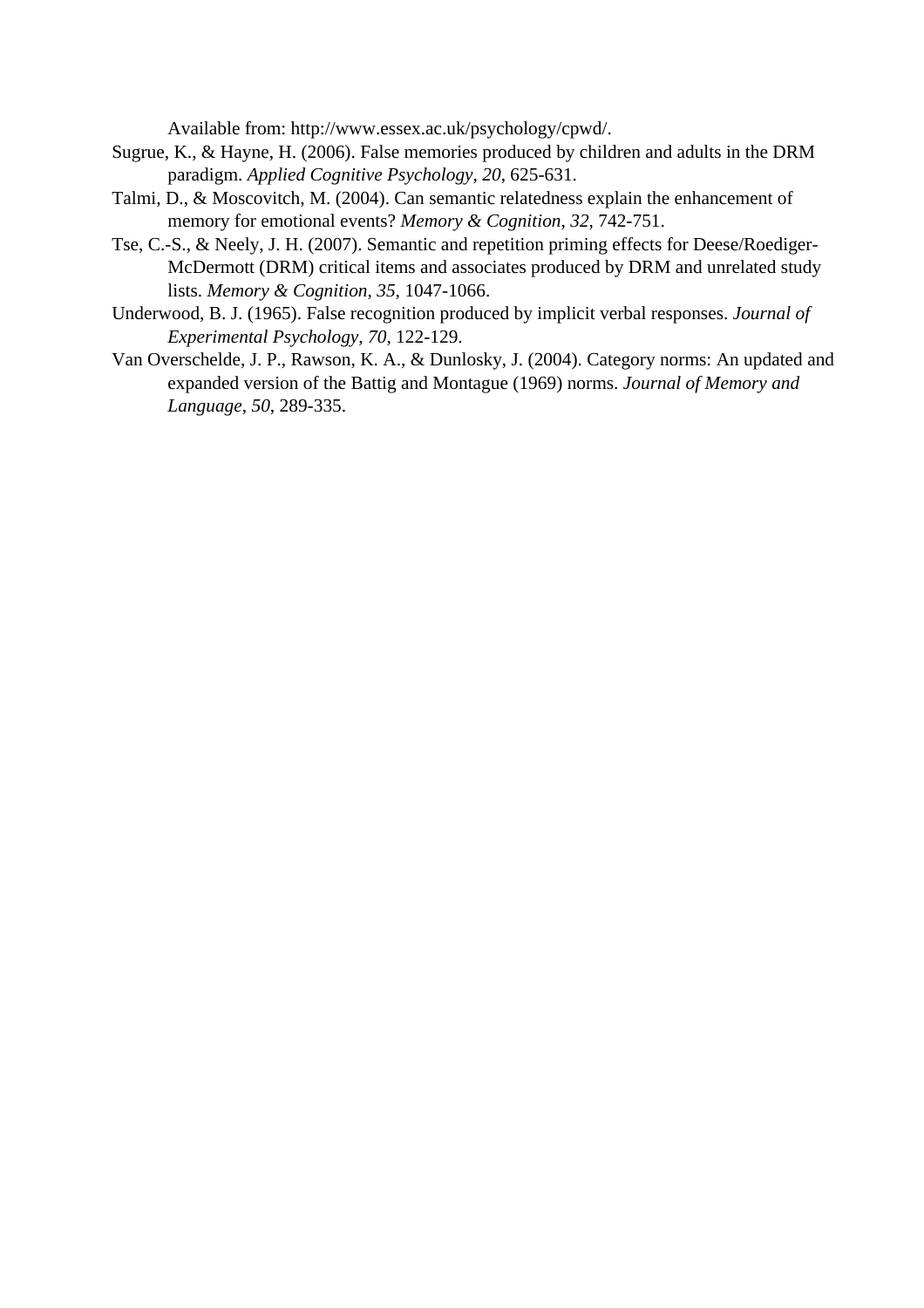## Appendix A DRM and Category Lists Used in Experiment 1 *I. DRM Word Lists and Labels*

(i) High BAS – Low FAS

**Critical Lure**: Smell **Label**: Something to do with your senses **MBAS**: .290 **MFAS**: .015

#### **ITEM BAS FAS**

| Nose .108      | .116 |      |
|----------------|------|------|
| <b>Breathe</b> | .000 | .000 |
| Sniff .442     | .043 |      |
| Aroma .678     | .000 |      |
| Hear .000      | .000 |      |
| See .000       | .000 |      |
| Nostril .000   | .000 |      |
| Whiff .577     | .000 |      |
| Scent .625     | .029 |      |
| Reek .510      | .000 |      |
| Stench .562    | .000 |      |
| Fragrance      | .389 | .000 |
| Perfume        | .393 | .036 |
| Salts .028     | .000 |      |
|                |      |      |

---------------------------------------------------------

**Critical Lure**: Mountain **Label**: Things to do with high places **MBAS**: .163 **MFAS**: .037

## **ITEM BAS FAS**

| Hill .428    | .265 |           |
|--------------|------|-----------|
| Valley .195  | .020 |           |
| $Climb$ .291 | .092 |           |
| Summit       | .108 | .000      |
| Top .000     | .041 |           |
| Molehill     |      | .256 .031 |
| Peak .248    | .020 |           |
| Plain .000   | .000 |           |
| Glacier .020 | .000 |           |
| Goat .028    | .000 |           |
| Bike .033    | .000 |           |
| Climber      | .603 | .031      |
| Range .000   | .051 |           |
| Steep $.061$ | .000 |           |
|              |      |           |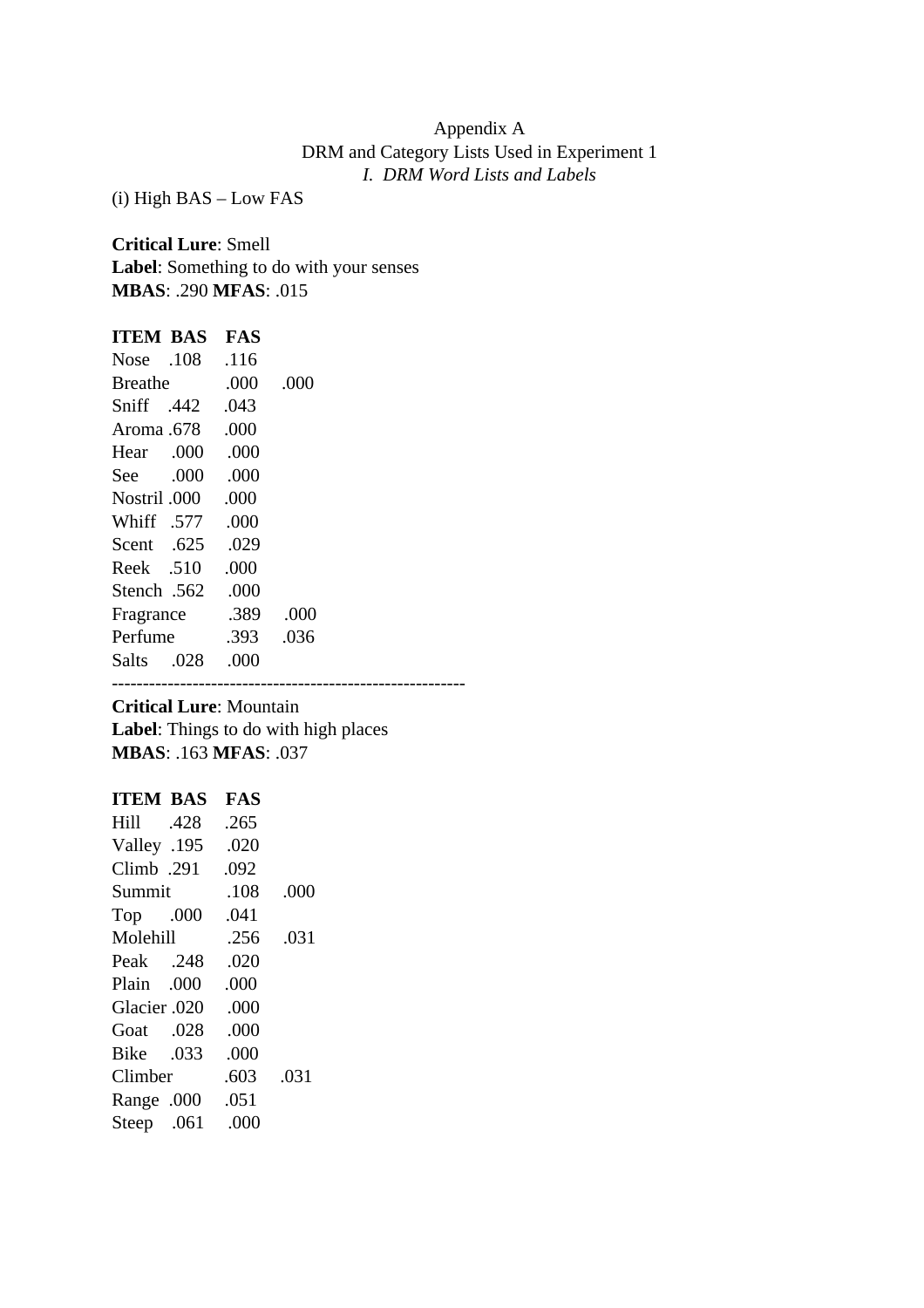(ii) High BAS – High FAS

**Critical Lure**: Needle **Label**: Something to do with spiky objects **MBAS**: .203 **MFAS**: .063

| <b>ITEM BAS</b> |      | <b>FAS</b> |      |
|-----------------|------|------------|------|
| Thread .760     |      | .420       |      |
| Pin             | .290 | .210       |      |
| Eye .000        |      | .000       |      |
| Sewing          |      | .181       | .240 |
| Sharp .030      |      | .020       |      |
| Point           | .020 | .020       |      |
| Prick .110      |      | .010       |      |
| Thimble         |      | .220       | .000 |
| Haystack        |      | .420       | .030 |
| Thorn .030      |      | .000       |      |
| Hurt            | .000 | .000       |      |
| Injection       |      | .330       | .000 |
| Syringe         |      | .520       | .000 |
| Cloth           | .000 | .000       |      |
|                 |      |            |      |

**Critical Lure**: Doctor **Label**: Medical things **MBAS**: .245 **MFAS**: .053

## **ITEM BAS FAS**

| Nurse .550   | .380 |      |
|--------------|------|------|
| Sick .030    | .050 |      |
| Lawyer       | .150 | .100 |
| Medicine     | .150 | .070 |
| Health .050  | .020 |      |
| Hospital     | .030 | .010 |
| Dentist .210 | .020 |      |
| Physician    | .800 | .040 |
| Ill .000     | .010 |      |
| Patient .370 | .030 |      |
| Office .010  | .010 |      |
| Stethoscope  | .520 | .000 |
| Surgeon      | .480 | .040 |
| Clinic .300  | .000 |      |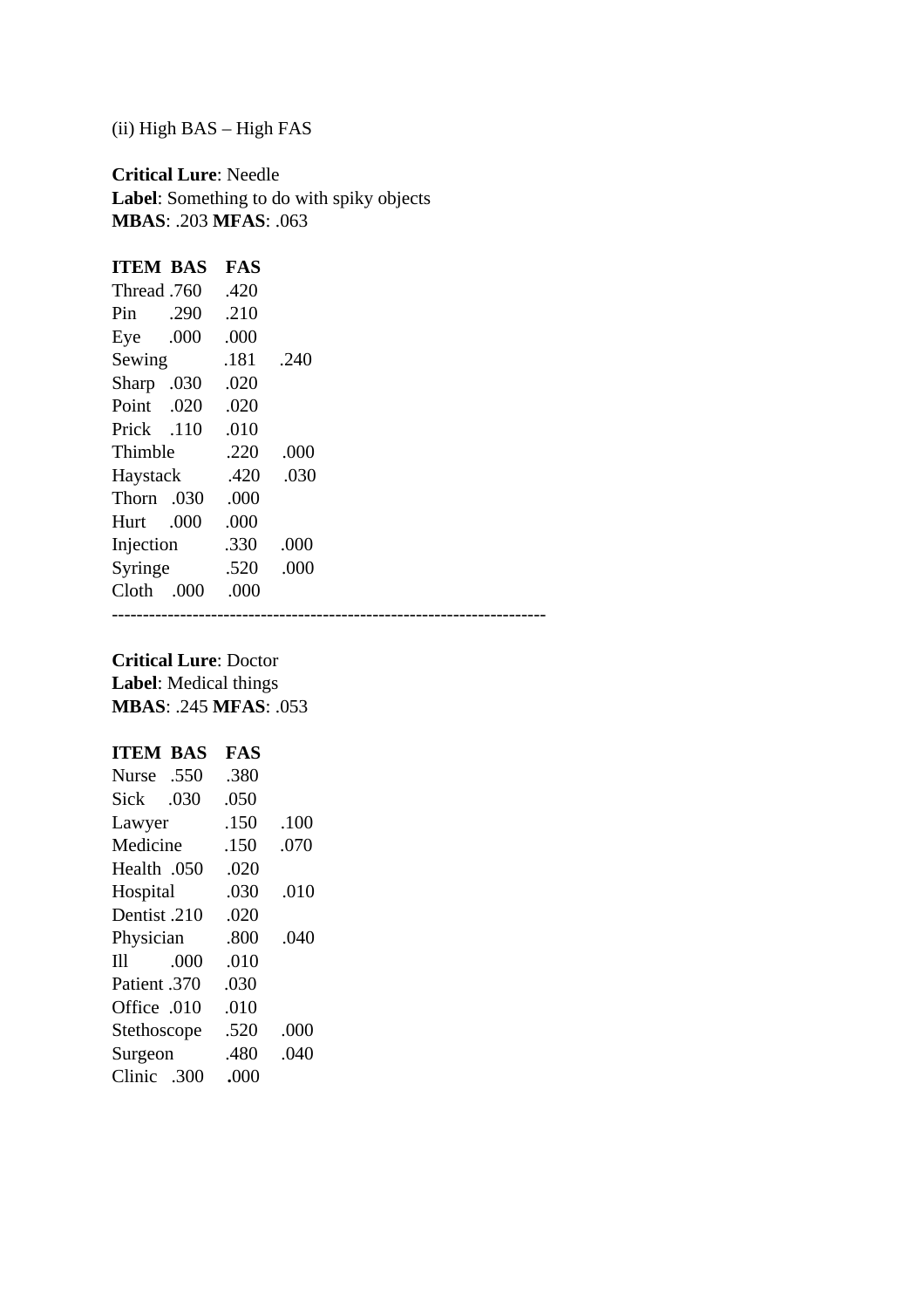(iii) Low BAS – High FAS

**Critical Lure**: Lamp **Label**: Things that help you see **MBAS**: .006 **MFAS**: .066

| <b>ITEM</b>   | BAS  | FAS |      |  |
|---------------|------|-----|------|--|
| Light<br>.020 | .769 |     |      |  |
| Shade .028    | .058 |     |      |  |
| Bulb<br>.014  | .045 |     |      |  |
| Post .000     | .026 |     |      |  |
| Black .000    | .000 |     |      |  |
| .000<br>Cord  | .000 |     |      |  |
| Desk .034     | .019 |     |      |  |
| Bright .000   | .000 |     |      |  |
| Lighter .000  | .000 |     |      |  |
| .000<br>Read  | .000 |     |      |  |
| .000<br>On    | .000 |     |      |  |
| Burn .000     | .013 |     |      |  |
| Pole          | .000 |     | .000 |  |
| Stand         | .000 |     | .000 |  |
|               |      |     |      |  |

**Critical Lure**: Cabbage **Label**: Something that you eat **MBAS**: .012 **MFAS**: .051

| <b>ITEM</b>       | <b>BAS</b> |      | <b>FAS</b> |
|-------------------|------------|------|------------|
| Head .000         | .022       |      |            |
| Lettuce .021      | .281       |      |            |
| Vegetable         | .000 .137  |      |            |
| Food .000         | .022       |      |            |
| Salad .000        | .022       |      |            |
| Green .000        | .079       |      |            |
| Garden .000       | .000       |      |            |
| Leaf .000         | .029       |      |            |
| Sauerkraut        | .042       | .000 |            |
| $Slaw$ .041       | .043       |      |            |
| Patch .066        | .115       |      |            |
| Plant .000        | .000       |      |            |
| Carrots .000 .000 |            |      |            |
| Soup .000         | .014       |      |            |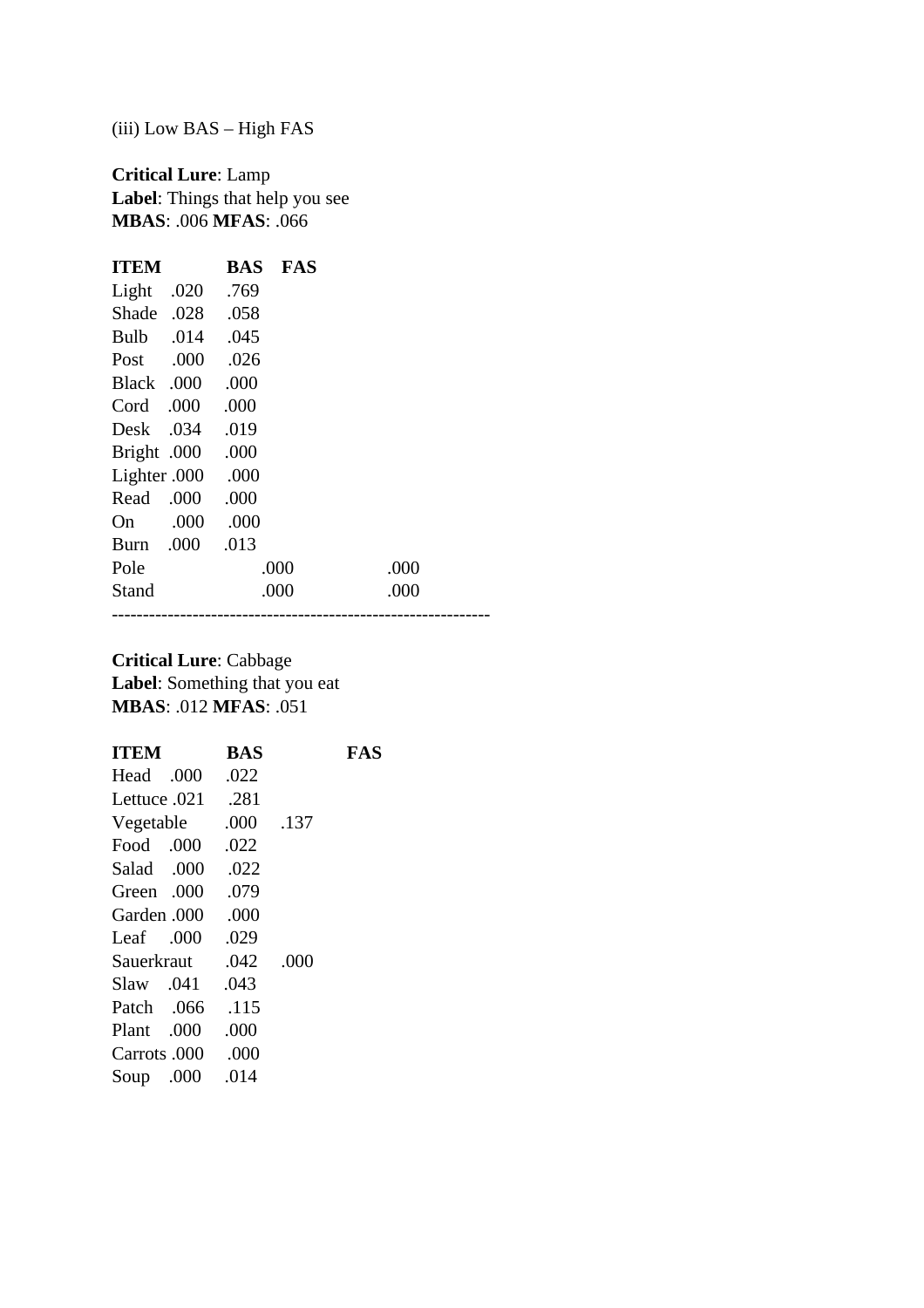## *II. Category Word Lists and Labels*

(i) High BAS – Low FAS

**Critical Lure**: Apple **Label**: Fruit **MBAS:** .051 **MFAS:** .018

| <b>ITEM BAS</b> | <b>FAS</b> |      |
|-----------------|------------|------|
| Orange .080     | .170       |      |
| Banana .150     | .020       |      |
| .030<br>Grape   | .000       |      |
| .250<br>Pear    | .050       |      |
| Peach<br>.060   | .030       |      |
| Strawberry      | .000       | .000 |
| Kiwi<br>.000    | .000       |      |
| Pineapple       | .000       | .000 |
| Watermelon      | .000       | .000 |
| Tomato          | .010       | .000 |
| .050<br>Plum    | .000       |      |
| Grapefruit      | .010       | .000 |
| Mango .000      | .000       |      |
| Cherry .080     | .000       |      |
|                 |            |      |

**Critical Lure**: Car **Label**: Transportation vehicle **MBAS:** .117 **MFAS:** .020

| <b>ITEM BAS</b> |      | <b>FAS</b> |      |
|-----------------|------|------------|------|
| <b>Bus</b>      | .250 | .020       |      |
| Truck .260      |      | .110       |      |
| Airplane        |      | .030       | .010 |
| Train .060      |      | .010       |      |
| Bicycle         |      | .040       | .080 |
| Van .450        |      | .000       |      |
| Boat .000       |      | .060       |      |
| Motorcycle      |      | .090       | .000 |
| Skateboard      |      | .000       | .000 |
| Subway          |      | .030       | .000 |
| Taxi .130       |      | .000       |      |
| Scooter         |      | .000       | .000 |
| Jeep .300       |      | .010       |      |
| Helicopter      |      | .000       | .000 |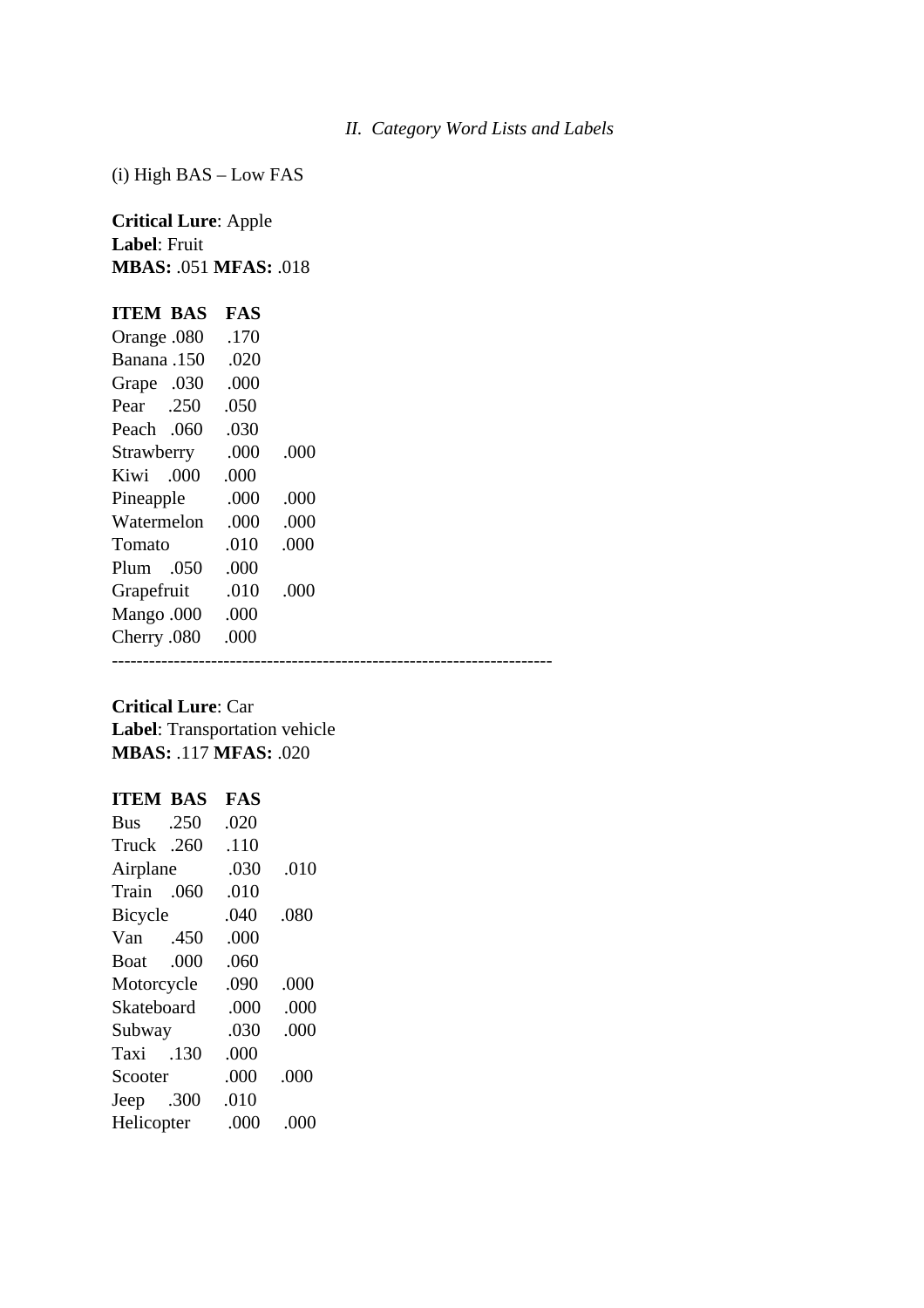(ii) High BAS – High FAS

**Critical Lure**: Instrument **Label**: Musical things **MBAS:** .125 **MFAS:** .039

| <b>ITEM BAS</b>     | <b>FAS</b> |      |  |
|---------------------|------------|------|--|
| Drums .010          | .050       |      |  |
| Guitar .050         | .150       |      |  |
| .180<br>Flute       | .080       |      |  |
| Piano .040          | .160       |      |  |
| Trumpet             | .180       | .070 |  |
| Clarinet            | .120       | .030 |  |
| Saxophone           | .240       | .020 |  |
| Violin .060         | .020       |      |  |
| Trombone            | .170       | .000 |  |
| Tuba<br>.250        | .010       |      |  |
| Cello<br>.150       | .000       |      |  |
| .180<br>Oboe        | .000       |      |  |
| .030<br><b>Bass</b> | .000       |      |  |
| .080<br>Harp        | .000       |      |  |
|                     |            |      |  |

**Critical Lure**: Chair **Label**: Pieces of Furniture **MBAS:** .169 **MFAS:** .037

## **ITEM BAS FAS**

| Table<br>.760      | .310 |      |        |
|--------------------|------|------|--------|
| Couch .290         | .110 |      |        |
| .000<br><b>Bed</b> | .010 |      |        |
| Desk .290          | .020 |      |        |
| .130<br>Sofa       | .080 |      |        |
| Dresser            | .000 | .000 |        |
| Loveseat           | .000 | .000 |        |
| Nightstand         | .000 | .000 |        |
| Ottoman            | .000 | .000 |        |
| Recliner           | .550 | .000 |        |
| .320<br>Stool      | .030 |      |        |
| Futon .000         | .000 |      |        |
| <b>Bookshelf</b>   | .000 | .000 |        |
| Cabinet            |      | .020 | .OO 10 |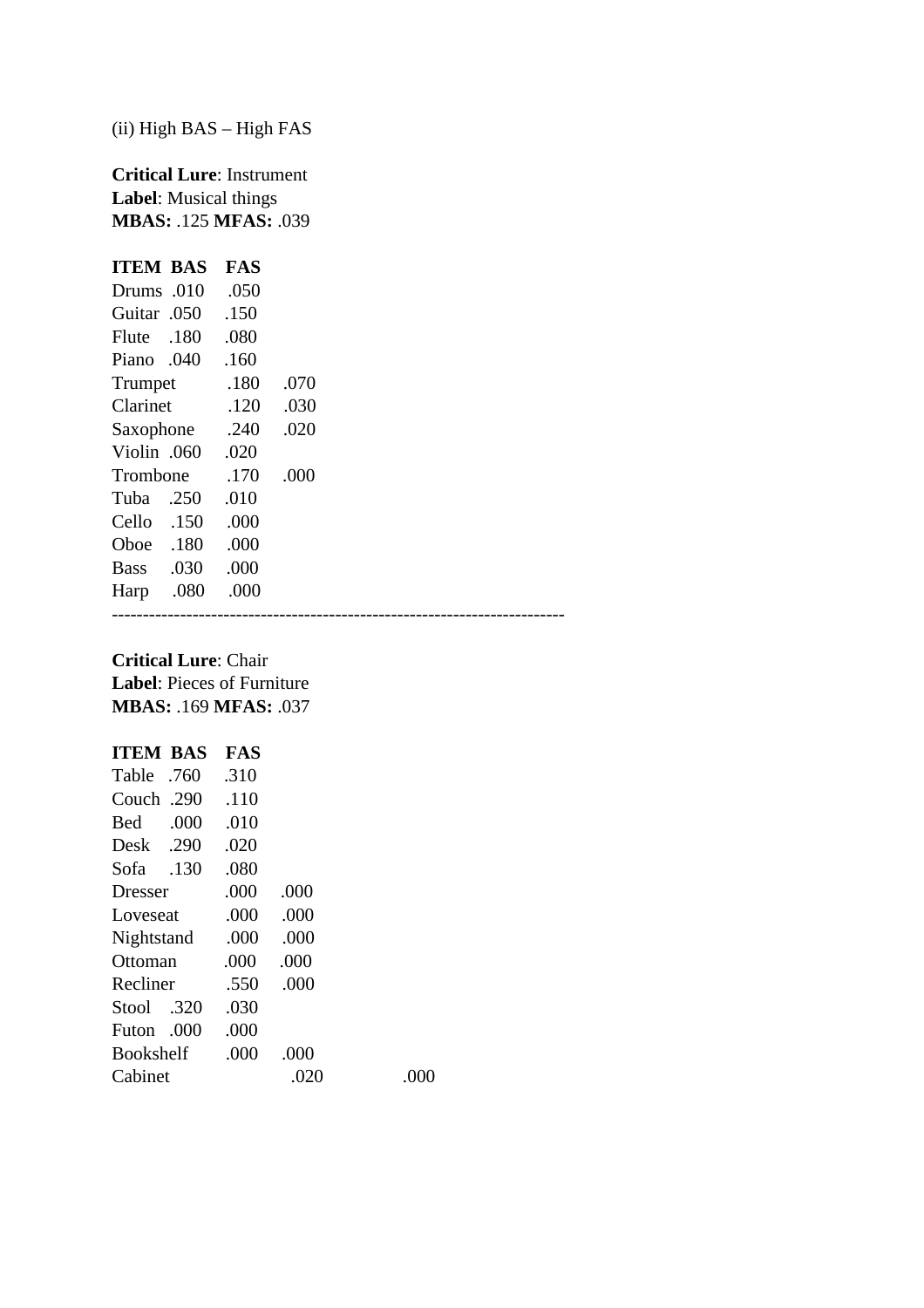(iii) Low BAS – High FAS

**Critical Lure**: Hammer **Label**: Carpenter's tools **MBAS:** .089 **MFAS:** .056

| <b>ITEM BAS</b> |      | FAS  |      |
|-----------------|------|------|------|
| Nail            | .620 | .800 |      |
| Saw             | .100 | .030 |      |
| Screwdriver     |      | .080 | .000 |
| Drill           | .000 | .000 |      |
| Wrench          |      | .090 | .000 |
| Screw(s)        |      | .030 | .000 |
| Level .000      |      | .000 |      |
| Ruler           | .000 | .000 |      |
| Tape Measure    |      | .000 | .000 |
| 000. Wood       |      | .000 |      |
| Sander .000     |      | .000 |      |
| Knife .000      |      | .000 |      |
| 410. Chisel     |      | .050 |      |
| Pencil .000     |      | .000 |      |
|                 |      |      |      |

**Critical Lure**: Fly **Label**: Insect **MBAS:** .047 **MFAS:** .021

## **ITEM BAS FAS**

| .000 |      |
|------|------|
| .020 |      |
| .010 |      |
| .050 | .040 |
| .000 |      |
| .000 | .000 |
| .010 | .000 |
| .000 | .010 |
| .000 |      |
| .010 |      |
| .000 |      |
| .000 |      |
| .000 | .000 |
| .030 | .000 |
|      |      |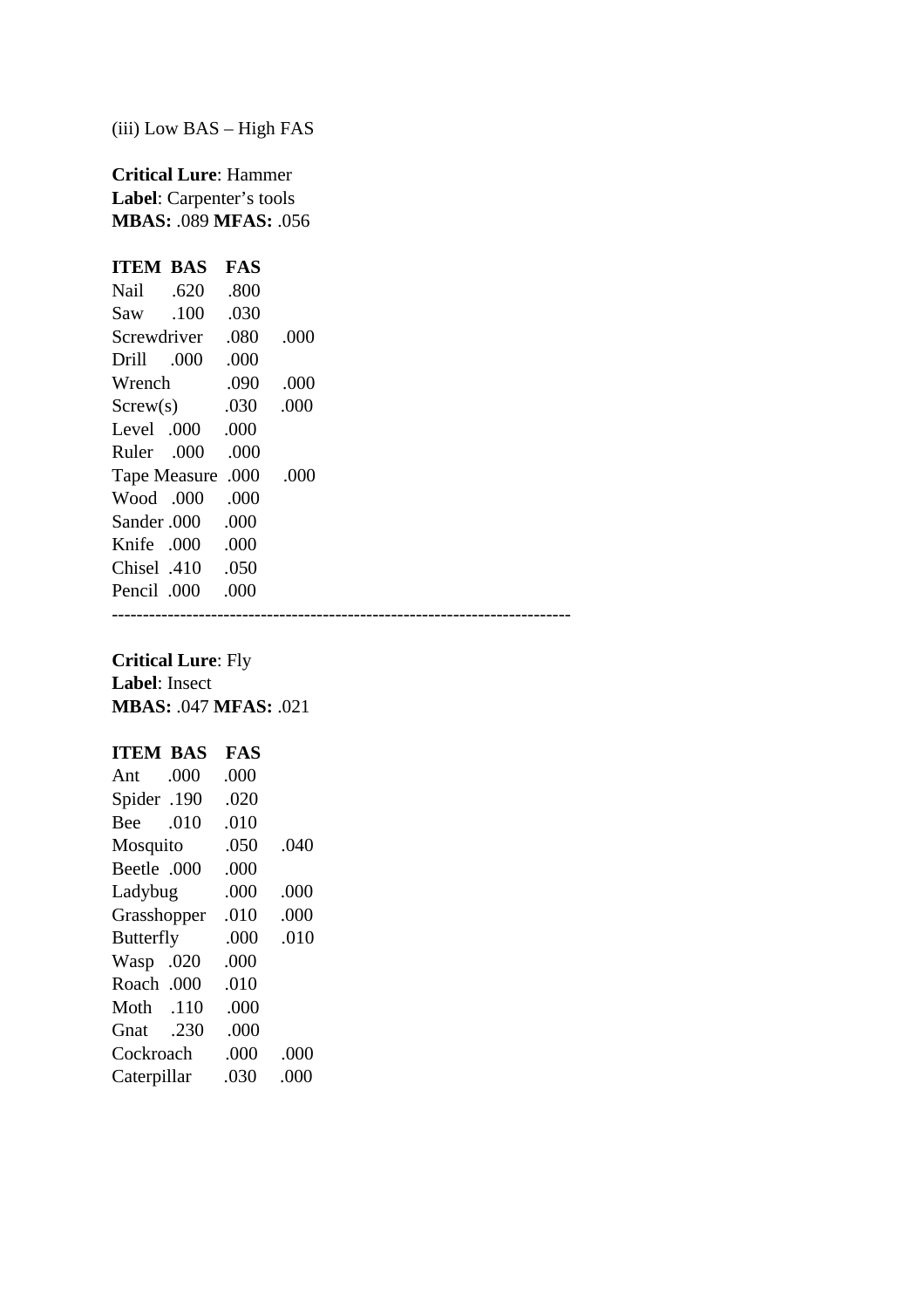|                      | Appendix B                                                               |             |                      |
|----------------------|--------------------------------------------------------------------------|-------------|----------------------|
|                      | DRM and Category Lists Used in Experiment 2                              |             |                      |
|                      | <b>DRM Lists and Their Backward Associative Strength</b>                 |             |                      |
| Items Removed        | List and Label<br><b>CBAS</b>                                            | <b>RBAS</b> |                      |
|                      | MAN: Things to do with people                                            |             |                      |
| None                 | woman, husband, uncle, lady, mouse, male, father, strong,<br>1.72        |             | N/A                  |
|                      | friend, beard, person, handsome, muscle, suit, old                       |             |                      |
| Strong               | husband, uncle, lady, mouse, male, father, strong, friend,               | 1.12        | .60                  |
|                      | beard, person, handsome, muscle, suit, old                               |             |                      |
| Weak                 | woman, husband, uncle, mouse, strong, friend, person,                    | 1.12        | .60                  |
|                      | handsome, muscle, suit, old                                              |             | (.37, .13, .05, .05) |
|                      | COLD: Things to do with temperature                                      |             |                      |
| None                 | hot, snow, warm, winter, ice, wet, frigid, chilly, heat,                 | 5.30        | N/A                  |
|                      | weather, freeze, air, shiver, arctic, frost                              |             |                      |
| Strong               | snow, warm, winter, ice, wet, frigid, chilly, heat, weather,             | 4.62        | .68                  |
|                      | freeze, air, shiver, arctic, frost                                       |             |                      |
| Weak                 | hot, snow, warm, winter, ice, chilly, heat, weather, freeze, 4.62        |             | .68                  |
|                      | air, shiver, arctic, frost                                               |             | (.11, .57)           |
|                      | <b>DOCTOR:</b> Medical things                                            |             |                      |
| None                 | nurse, sick, lawyer, medicine, health, hospital, dentist, 3.68           |             | N/A                  |
|                      | physician, ill, patient, office, stethoscope, surgeon, clinic,           |             |                      |
|                      | cure                                                                     |             |                      |
| Strong               | nurse, sick, lawyer, medicine, health, hospital, dentist,                | 2.88        | .80                  |
|                      | ill, patient, office, stethoscope, surgeon, clinic, cure                 |             |                      |
| Weak                 | nurse, sick, lawyer, medicine, physician, ill, patient, office, 2.88     |             | .80                  |
|                      | surgeon, clinic, cure                                                    |             | (.05, .52, .03, .21) |
|                      | SHIRT: Things you wear                                                   |             |                      |
| None                 | blouse, sleeves, pants, tie, button, shorts, iron, polo, collar,<br>2.89 |             | N/A                  |
|                      | vest, pocket, jersey, belt, linen, cuffs                                 |             |                      |
| Strong               | sleeves, pants, tie, button, shorts, iron, polo, collar, vest,           | 2.24        | .65                  |
|                      | pocket, jersey, belt, linen, cuffs                                       |             |                      |
| Weak                 | blouse, sleeves, pants, button, shorts, iron, vest, jersey,              | 2.24        | .65                  |
|                      | belt, linen, cuffs                                                       |             |                      |
| (.34, .18, .07, .06) |                                                                          |             |                      |
|                      |                                                                          |             |                      |
|                      | SLEEP: Things you do lying down                                          |             |                      |
| None                 | bed, rest, awake, tired, dream, wake, snooze, blanket, doze,             | 6.47        | N/A                  |
|                      | slumber, snore, nap, peace, yawn, dozy                                   |             |                      |
| Strong<br>.73        | bed, rest, awake, tired, dream, wake, snooze, blanket,                   | doze,       | 5.74                 |
|                      | slumber, snore, peace, yawn, dozy                                        |             |                      |
| Weak                 | bed, rest, awake, tired, dream, snooze, doze, slumber,                   | nap,        | 5.74                 |
| .73                  |                                                                          |             |                      |
|                      | peace, yawn, dozy                                                        |             | (.02, .44, .28)      |
|                      |                                                                          |             |                      |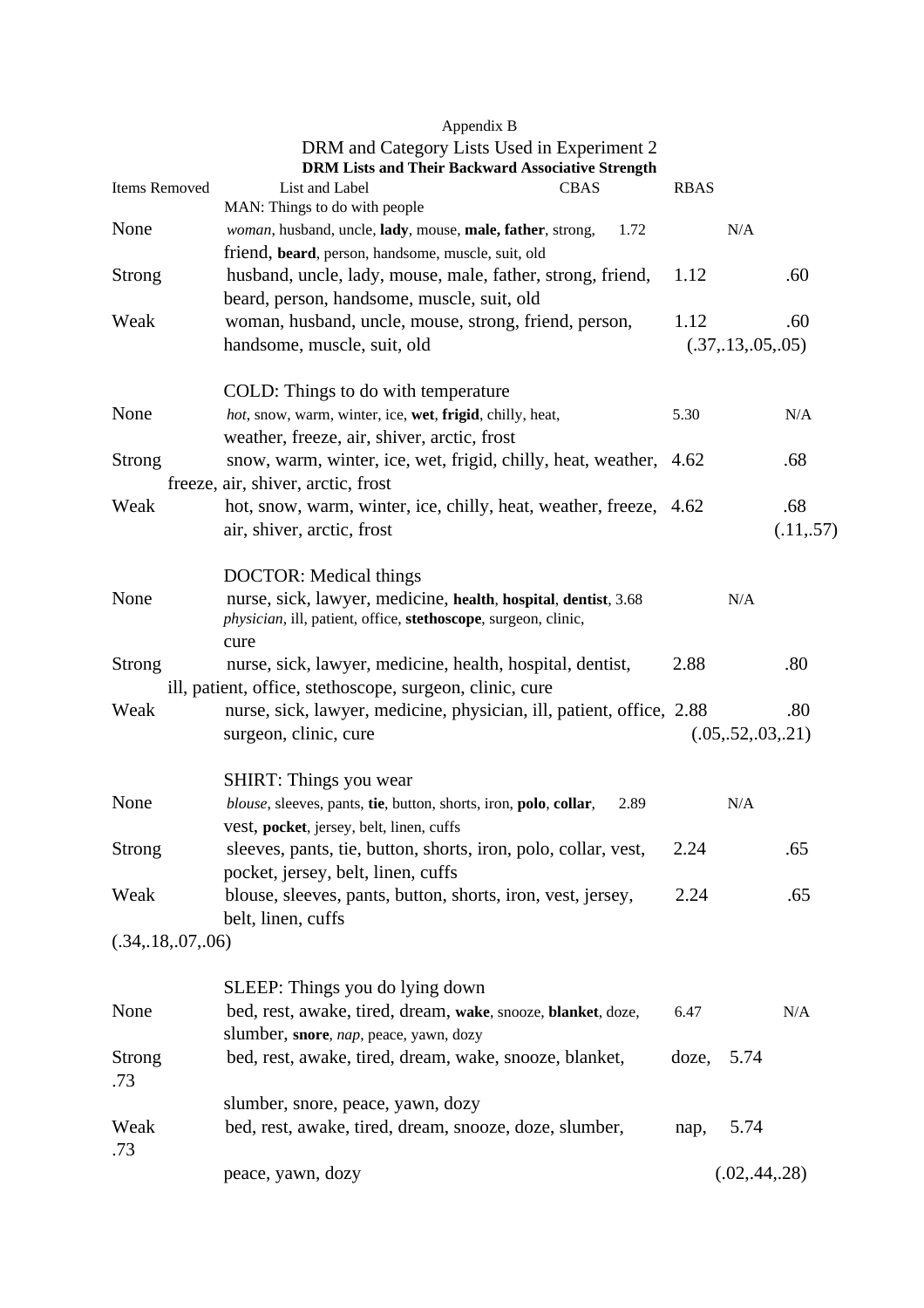|                 | LION: Animal things                                                 |       |     |     |
|-----------------|---------------------------------------------------------------------|-------|-----|-----|
| None            | tiger, circus, jungle, tamer, den, cub, Africa, mane, cage,<br>2.02 |       | N/A |     |
|                 | feline, roar, fierce, bears, hunt, pride                            |       |     |     |
| Strong          | tiger, circus, jungle, tamer, den, cub, Africa, mane, cage,         | -1.41 |     | .61 |
|                 | feline, fierce, bears, hunt, pride                                  |       |     |     |
| Weak            | circus, jungle, tamer, den, cub, Africa, cage, feline, roar,        | 1.41  |     | .61 |
|                 | bears, hunt, pride                                                  |       |     |     |
| (.11, .20, .31) |                                                                     |       |     |     |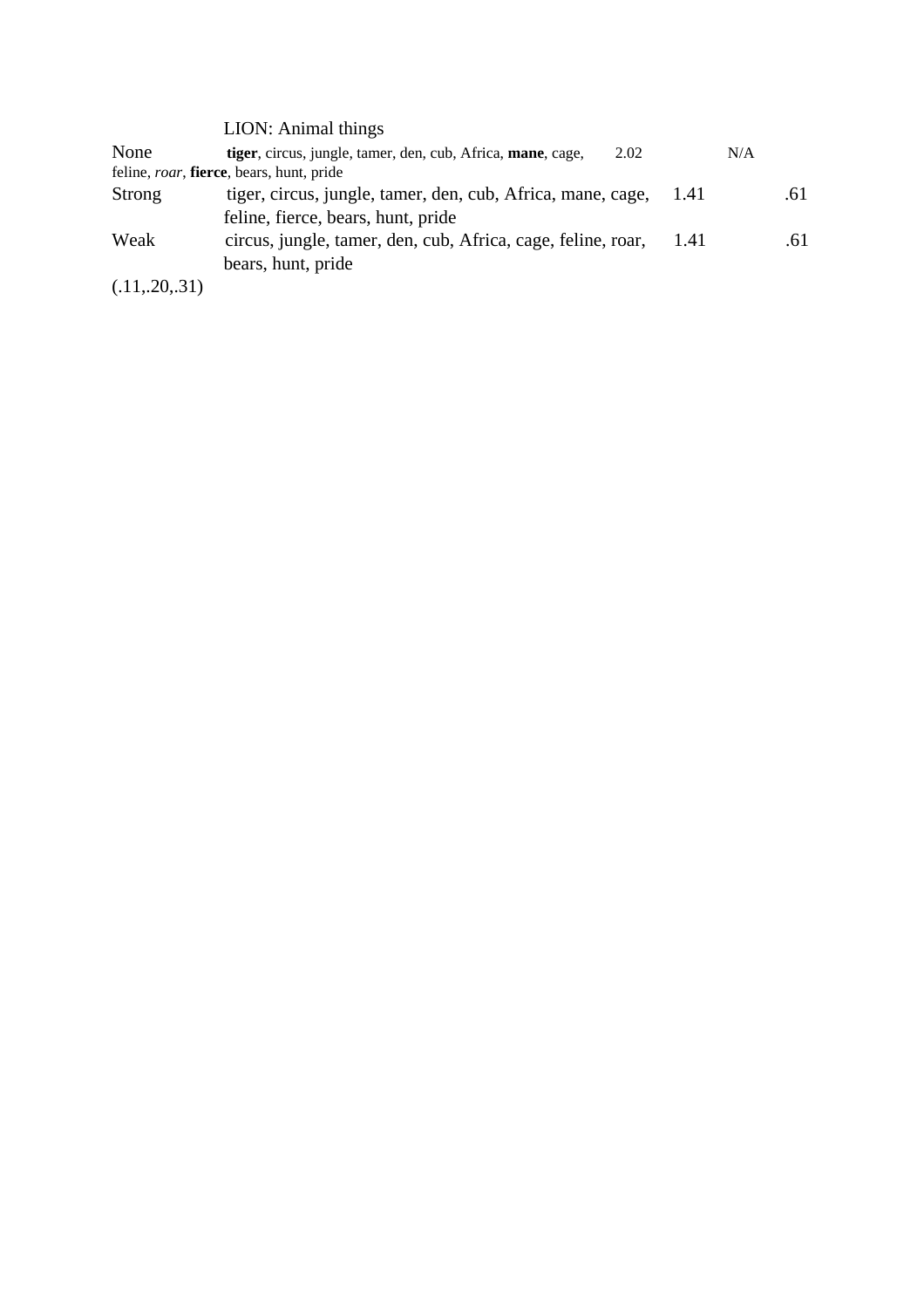|                      | Category Lists and Their Backward Associative Strength                                                                               |      |             |                 |
|----------------------|--------------------------------------------------------------------------------------------------------------------------------------|------|-------------|-----------------|
| Items Removed        | List and Label<br>CBAS<br><b>ROBIN: Birds</b>                                                                                        |      | <b>RBAS</b> |                 |
| None                 | Eagle, bluejay, cardinal, hawk, crow, hummingbird, parrot,                                                                           |      | 7.27        | N/A             |
|                      | sparrow, pigeon, seagull, dove, duck, falcon, canary, owl                                                                            |      |             |                 |
| Strong<br>.75        | Eagle, bluejay, cardinal, hawk, crow, hummingbird, parrot,                                                                           |      | 6.52        |                 |
|                      | pigeon, seagull, dove, duck, falcon, canary, owl                                                                                     |      |             |                 |
| Weak<br>.75          | Eagle, bluejay, hawk, crow, hummingbird, parrot, sparrow,                                                                            |      | 6.52        |                 |
|                      | pigeon, seagull, dove, falcon, canary                                                                                                |      |             | (.47, .10, .18) |
|                      | <b>APPLE: Fruits</b>                                                                                                                 |      |             |                 |
| None                 | Orange, banana, grape, pear, peach, strawberry, kiwi,                                                                                | .73  | $\rm N/A$   |                 |
|                      | pineapple, watermelon, tomato, plum, grapefruit, mango,<br>cherry, lemon                                                             |      |             |                 |
| <b>Strong</b>        | Orange, banana, grape, peach, strawberry, kiwi, pineapple, .48<br>watermelon, tomato, plum, grapefruit, mango, cherry, lemon         |      |             | .25             |
| Weak                 | Orange, pear, peach, strawberry, kiwi, pineapple,<br>watermelon, grapefruit, mango, cherry, lemon                                    |      | .49         | .24             |
| (.15, .05, .03, .01) |                                                                                                                                      |      |             |                 |
|                      | <b>INSTRUMENT:</b> Musical things                                                                                                    |      |             |                 |
| None                 | Drums, guitar, flute, piano, trumpet, clarinet, saxophone, 1.79<br>violin, trombone, tuba, bass guitar, cello, oboe, bass, viola     |      | N/A         |                 |
| <b>Strong</b>        | Drums, guitar, flute, piano, trumpet, clarinet, saxophone,<br>violin, trombone, bass guitar, cello, oboe, bass, viola                |      | 1.54        | .25             |
| Weak                 | Drums, guitar, flute, trumpet, clarinet, saxophone, violin,<br>trombone, tuba, bass guitar, cello, viola                             |      | 1.54        | .25             |
| (.04, .03, .18)      |                                                                                                                                      |      |             |                 |
|                      | FLY: Insects                                                                                                                         |      |             |                 |
| None                 | Ant, spider, bee, mosquito, beetle, ladybug, grasshopper,<br>butterfly, wasp, roach, moth, <i>gnat</i> , cockroach, caterpillar, bug | .71  | N/A         |                 |
| Strong               | Ant, spider, bee, mosquito, beetle, ladybug, grasshopper,<br>butterfly, wasp, roach, moth, cockroach, caterpillar, bug               |      | .48         | .23             |
| Weak<br>.23          | Ant, mosquito, beetle, ladybug, butterfly, roach, moth, gnat,                                                                        |      | .48         |                 |
|                      | cockroach, caterpillar, bug                                                                                                          |      |             |                 |
| (.19, .01, .02, .01) |                                                                                                                                      |      |             |                 |
|                      | <b>HAMMER:</b> Carpenter's tools                                                                                                     |      |             |                 |
| None                 | Nail, saw, screwdriver, drill, wrench, screw, level, ruler<br>tape measure, wood, sander, knife, chisel, pencil, sandpaper           | 1.33 | N/A         |                 |
| Strong               | Saw, screwdriver, drill, wrench, screw, level, ruler,<br>tape measure, wood, sander, knife, chisel, pencil, sandpaper                |      | .71         | .62             |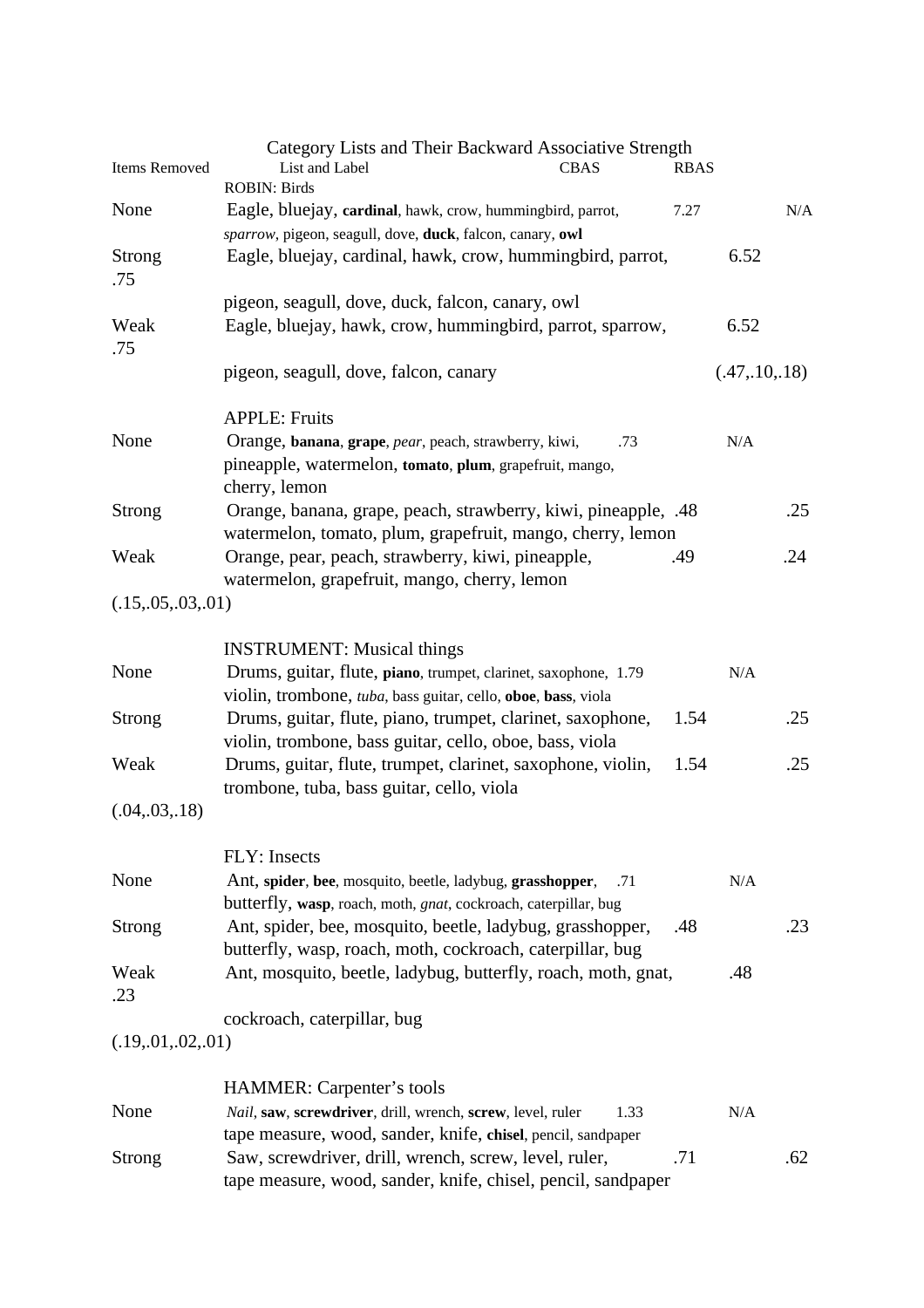| Weak | Nail, drill, wrench, level, ruler, tape measure, wood, sander, |  |
|------|----------------------------------------------------------------|--|
| .62  |                                                                |  |

knife, pencil, sandpaper

 $(.41, .10, .08, .03)$ 

|        | <b>CAR: Transportation Vehicles</b>                                |      |     |
|--------|--------------------------------------------------------------------|------|-----|
| None   | Bus, truck, airplane, train, bicycle, van, boat, motorcycle,       | 2.00 | N/A |
|        | Ford, skateboard, subway, taxi, scooter, helicopter, jeep          |      |     |
| Strong | Bus, truck, airplane, train, bicycle, boat, motorcycle, Ford, 1.55 |      | .45 |
|        | skateboard, subway, taxi, scooter, helicopter, jeep                |      |     |
| Weak   | Bus, truck, airplane, train, bicycle, van, boat, skateboard,       | 1.55 | .45 |
|        | subway, taxi, scooter, helicopter, jeep                            |      |     |

(.36,.09)

*Note.* CBAS: cumulative backward associative strength; RBAS: removed backward associative strength; italicized items were removed in strong lists; bolded items were removed in weak lists.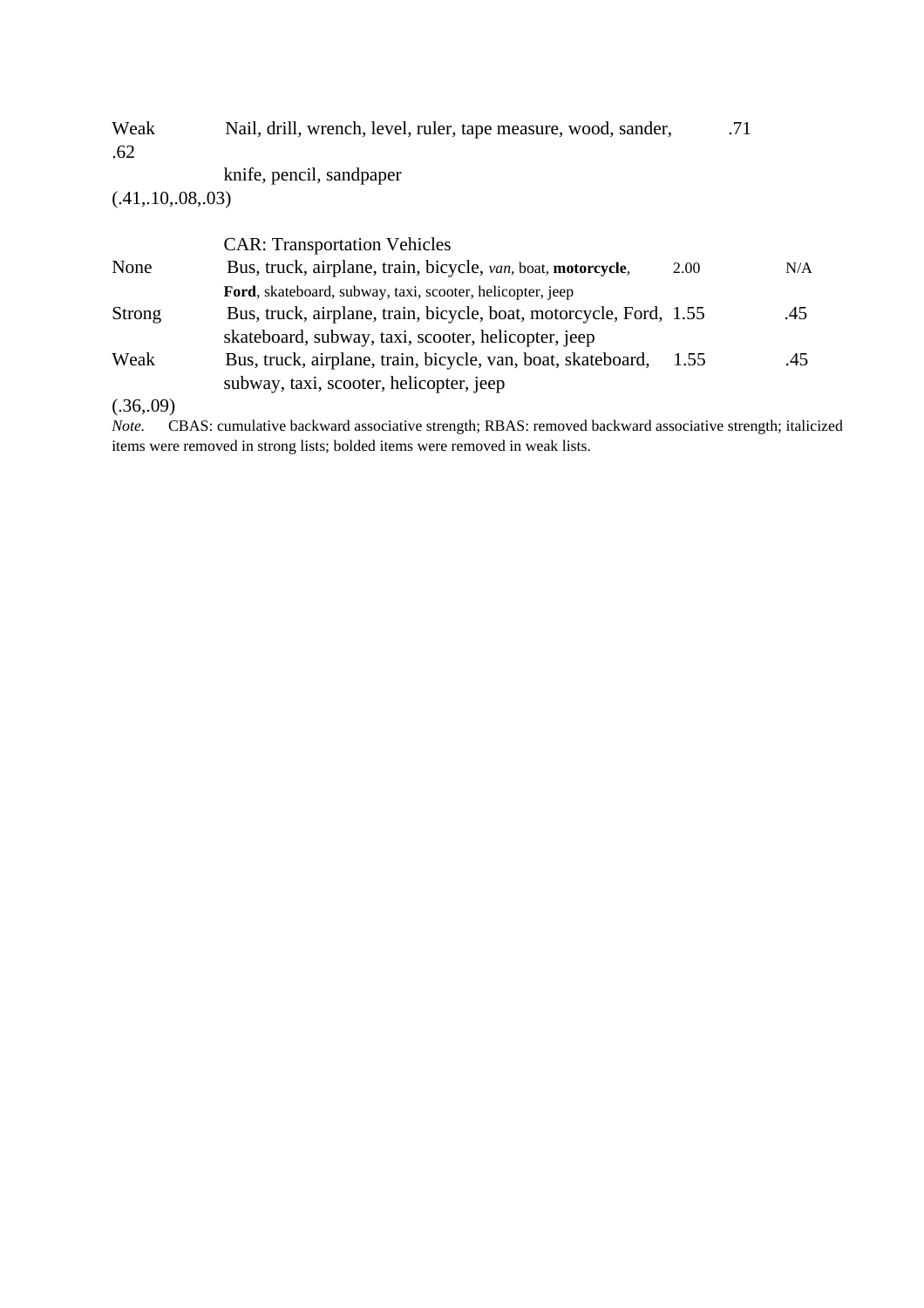## Appendix C Semantic Density Dominant Lists

| <b>Critical Lure: Green</b> |     |                            | <b>Critical Lure: Crime</b> |     |                            | <b>Critical Lure: Number</b> |     |
|-----------------------------|-----|----------------------------|-----------------------------|-----|----------------------------|------------------------------|-----|
| Grass                       | .36 | Punishment                 | .17                         |     | Math                       | .18                          |     |
| Yellow                      | .18 | Criminal                   | .08                         |     | Nine                       | .14                          |     |
| Bean                        | .15 | Murder                     |                             | .05 | Ten                        |                              | .12 |
| Blue                        | .14 | Robbery                    | .04                         |     | Three                      | .10                          |     |
| Vegetables                  | .10 | Steal                      | .04                         |     | Two                        | .07                          |     |
| Nature                      | .05 | Prison                     | .02                         |     | <b>One</b>                 | .05                          |     |
| Tree                        | .05 | Justice                    | .02                         |     | Phone                      | .05                          |     |
| Colour                      | .04 | Jail                       | .02                         |     | Five                       | .05                          |     |
| Leaf                        | .04 | Bad                        | .01                         |     | Eight                      | .03                          |     |
| Apple                       | .03 | Thief                      | .01                         |     | Address                    | .02                          |     |
| Red                         | .02 | <b>Burglar</b>             | .01                         |     | Letter                     | .02                          |     |
| $BAS = 2.16$ ; $SD = 3.17$  |     | $BAS = 1.47$ ; $SD = 3.20$ |                             |     | $BAS = 1.83$ ; $SD = 3.52$ |                              |     |

## Backward Associative Strength Dominant Lists

| <b>Critical Lure: Soft</b> |     |                            | <b>Critical Lure: Hair</b> |                            | <b>Critical Lure: Work</b> |     |
|----------------------------|-----|----------------------------|----------------------------|----------------------------|----------------------------|-----|
| Hard                       | .56 | <b>Brush</b>               | .44                        | Labor                      | .69                        |     |
| Pillow                     | .24 | Lice                       | .37                        | Job                        | .57                        |     |
| Gentle                     | .20 | Comb                       | .31                        | Earn                       | .20                        |     |
| Smooth                     | .18 | Shampoo                    | .29                        | School                     | .13                        |     |
| Cotton                     | .17 | Dryer                      | .20                        | Office                     | .13                        |     |
| Skin                       | .16 | Head                       | .19                        | Sweat                      | .11                        |     |
| Silk                       | .09 | <b>Blonde</b>              | .16                        | Play                       |                            | .07 |
| Touch                      | .06 | Style                      | .11                        | Money                      | .03                        |     |
| Feather                    | .05 | <b>Brown</b>               | .06                        | Fun                        | .02                        |     |
| Warm                       | .05 | Cut                        | .06                        | Hard                       | .01                        |     |
| Comfortable                | .02 | Hat                        | .06                        | Lazy                       | .01                        |     |
| $BAS = 2.78$ ; $SD = 1.15$ |     | $BAS = 3.25$ ; $SD = 1.91$ |                            | $BAS = 2.97$ ; $SD = 1.53$ |                            |     |

Note: BAS = backward associative strength; SD = semantic density; the number associative with each word is that word's backward associative strength to the critical lure. Activation strength  $(AS) = BAS + SD.$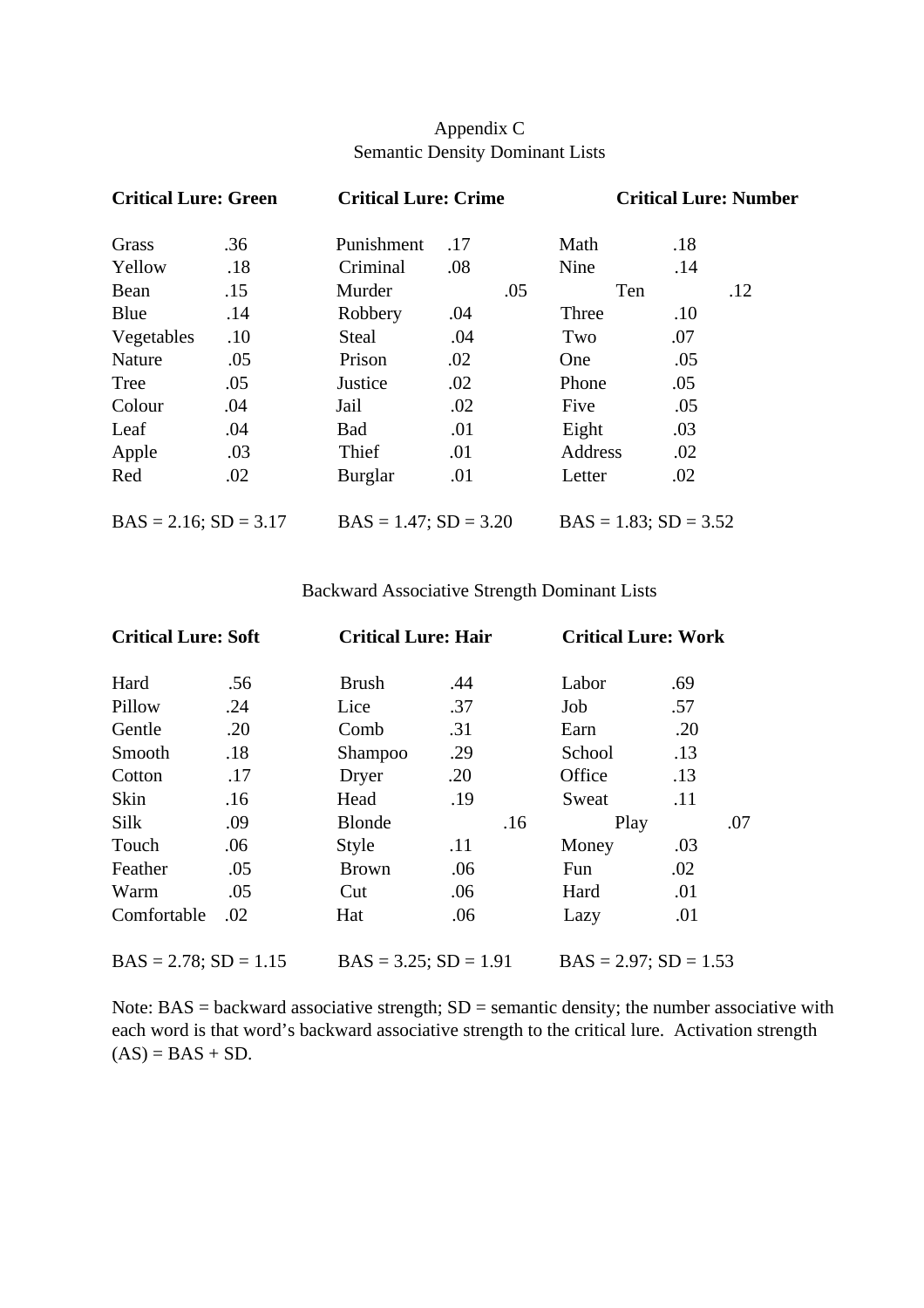#### Authors' Note

This research was supported by a grant from the Natural Sciences and Engineering Research Council of Canada and by a grant from the Economic and Social Research Council of the United Kingdom (RES-062-23-0452) to Mark L. Howe. The authors thank Charles J. Brainerd, Keith Hutchison, Jim Neely, and an anonymous reviewer for comments on a previous draft of this article. Portions of this research were presented at the 2007 biennial meeting of the Society for Research in Child Development. Correspondence concerning this research should be sent to Professor Mark L. Howe, Department of Psychology, Lancaster University, Lancaster, LA1 4YF, United Kingdom, e-mail: mark.howe@lancaster.ac.uk.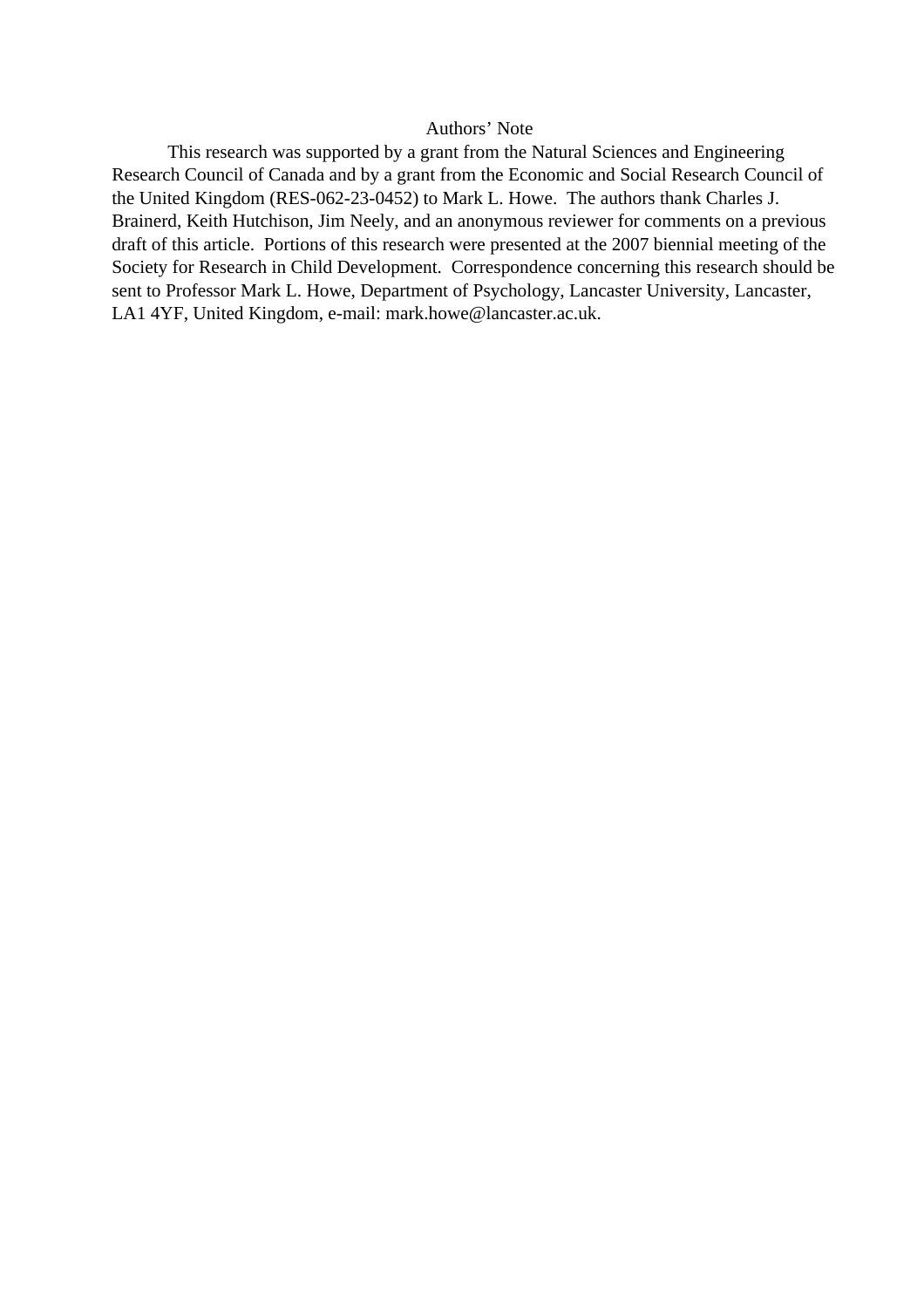#### Footnotes

<sup>1</sup>Although *total* backward associative strength is often preferred over *mean* backward associative strength, we used mean strength in order to provide a correspondence to the metric preferred for variation in forward associative strength. Because in our case mean and total backward associative strength were correlated, using the mean as the metric for backward associative strength did not serve to compromise the findings.

<sup>2</sup>Spreading activation models (e.g., Anderson, 1983; Anderson & Bower, 1973; Collins & Loftus, 1975) assume that presented items activate their memory representations and this activation spreads to other words via links throughout an associative network. Because list items are associated with the unpresented critical lure, this lure is activated numerous times (11 to 15 times in our experiments, depending on the list being studied) and is later falsely included in the recall set. Current models of false memory production in children and adults, while still relying on associative connectivity, contain more complicated, multiplicative encoding and retrieval rules than those of earlier models (e.g., see Kimball, Smith, & Kahana, 2007). Although the details of this model are not critical for current purposes, it is important to note that unlike earlier models in which associative strength between items and critical lures was the key determinant of false recall rates, these newer fSAM models also place importance on associations among studied items (intralist connectivity). Because of the importance of intralist connectivity, variation in strength across all of the items on the list, not individual items, becomes more central in determining false recall rates in these models. Thus, like the associative-activation theory, newer spreadingactivation models would also predict no differences in false recall rates as a function of whether one strong item or several weaker items were removed from the list, just the overall associative strength of the list.

<sup>3</sup>Research has shown that recall probabilities can be well described by the strength of inter-item connections in networks that include connections between, for example, cues (items) and targets (lures) and the organization between the cues (items) themselves. Nelson and Zhang (2000) demonstrated that it is possible to calculate an activation strength index that integrates these different forms of associations (e.g., the association between items and the critical target or the association between items themselves). Most importantly, this activation strength index can be used to predict recall. According to Nelson and Zhang (2000) this activation strength index (AS) can be seen as a parallel activation process involving all connections in an associative network. These connections contribute additively to strengthening the target word (in our case the critical lure) and its associates. In other words, AS includes the degree to which items are connected to a target (lure) plus the degree to which items are connected between themselves  $(AS = BAS + SD)$ . For example, the activation of GREEN is determined by the degree to which the related concepts *yellow*, *blue* are associated with GREEN (backward associative strength) plus by the degree to which *yellow* and *blue* are associated. The degree to which list items are associated with each other gives an indication of how semantically dense a list is. In particular, the stronger items are associated with each other the denser is a list. In this context, the activation strength (AS) of a word or critical lure may not only be determined by the amount of backward associative strength (BAS) but also by the semantic density (SD) of the list items. Because AS may be an index of recall probabilities, it was necessary to hold AS constant across lists to obtain independent estimates of the roles of BAS and SD in children's true and false recall. That is, High BAS/High SD and Low BAS/Low SD conditions were not included because they confound overall activation strength with the manipulation of interest. Because our interest was focused squarely on the relative roles of SD and BAS, not overall AS, the only relevant test conditions were High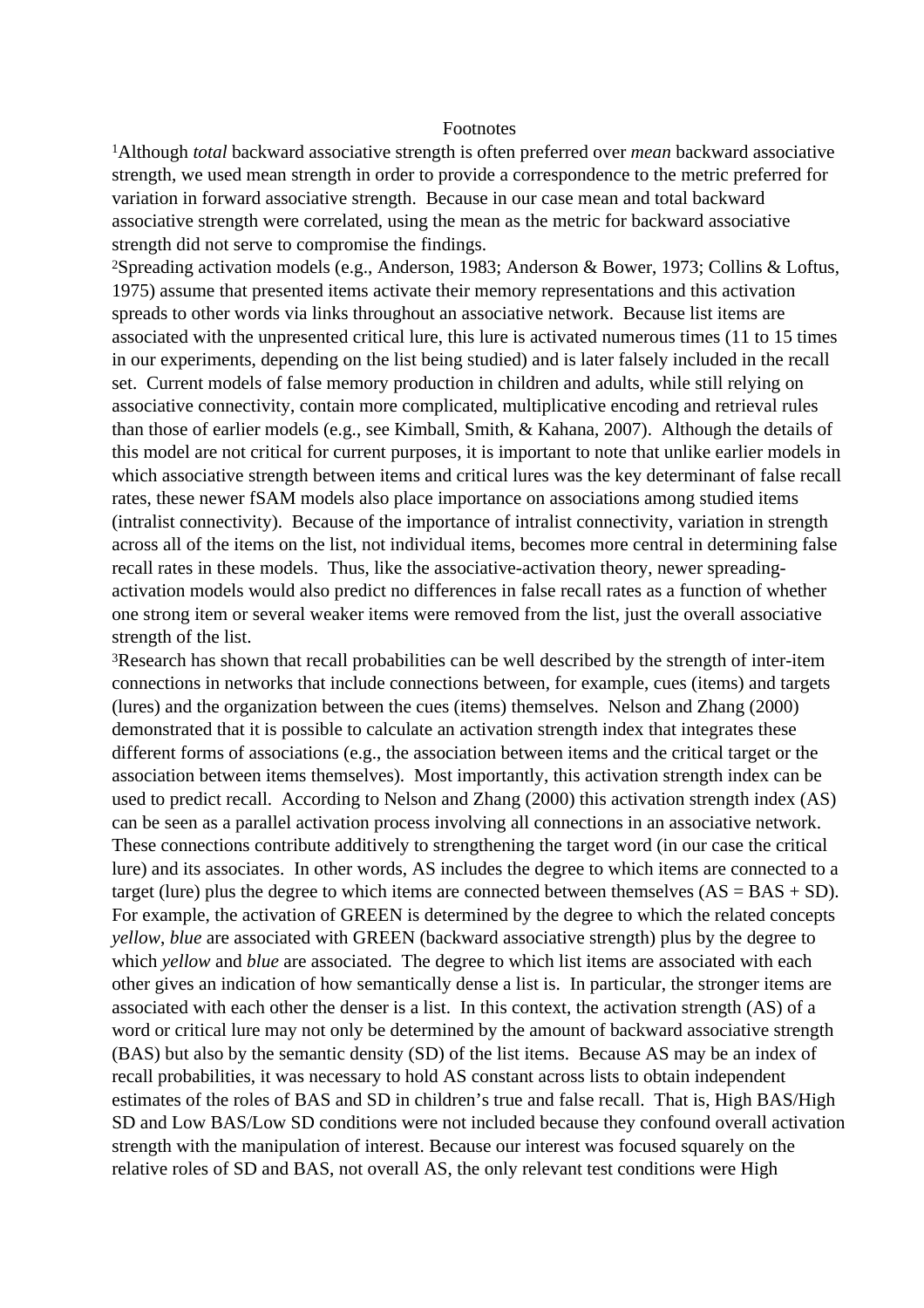BAS/Low SD and Low BAS/High SD, the only two conditions that can be equated for overall AS. In a full, 2 x 2 factorial design we would confound activation strength (e.g., it would be highest in the High BAS/High SD condition, moderate in the High BAS/Low SD and Low BAS/High SD conditions, and lowest in the Low BAS/Low SD condition) and it would not be possible to draw any conclusions from the individual components' contributions to true/false recall independent of overall activation strength. With AS held constant, we were able to assess how lists that were more dominant in SD than in BAS or more dominant in BAS than SD affected true and false recall, independent of variation in AS.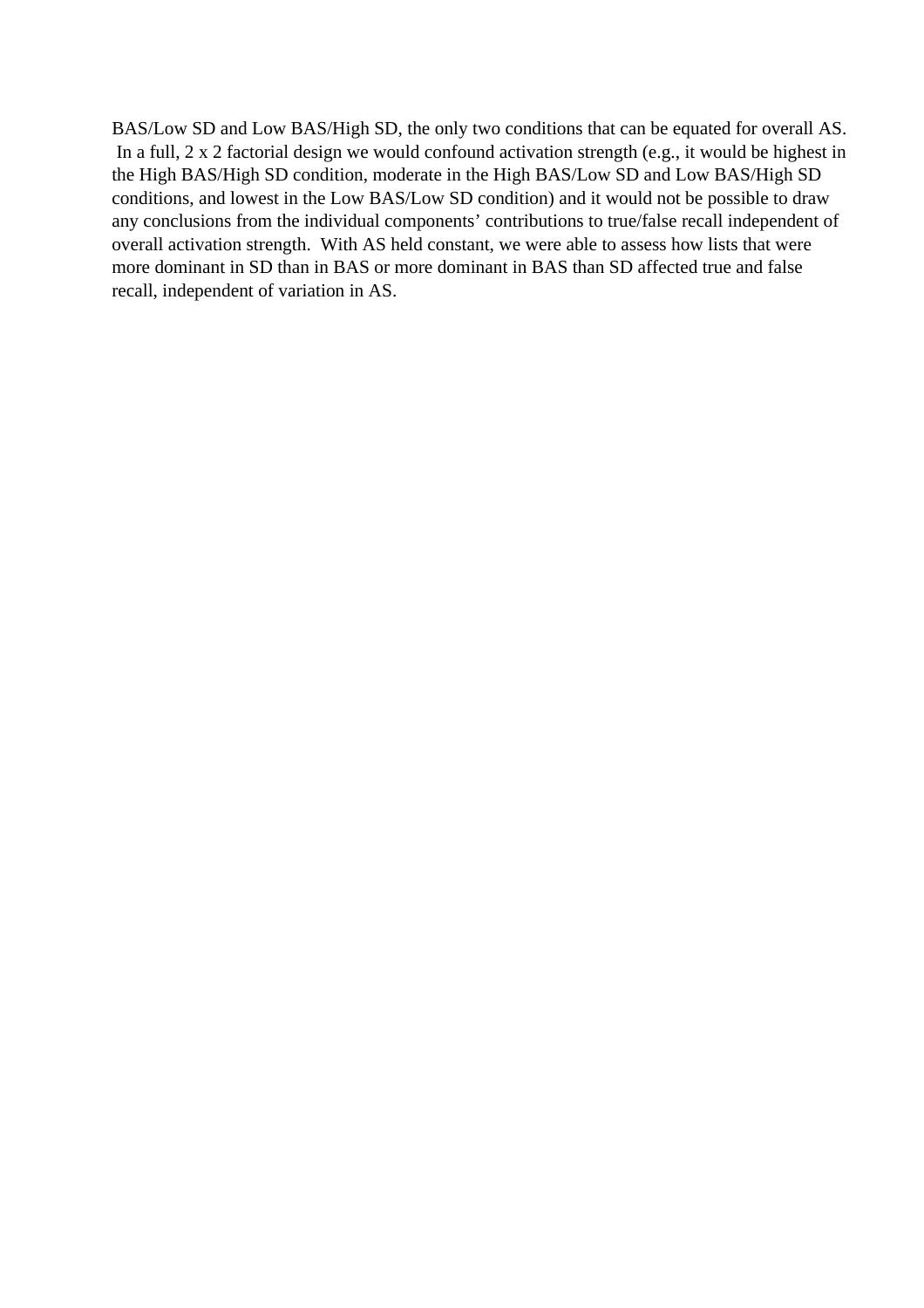Table 1

Mean backward and forward associative strength for each variation of category and DRM lists.

|                   | Category |      | DRM         |      |  |
|-------------------|----------|------|-------------|------|--|
| Associative       | MBAS     | MFAS | <b>MBAS</b> | MFAS |  |
| Strength          |          |      |             |      |  |
| High BAS-High FAS | . . 150  | .040 | .234        | .062 |  |
| High BAS-Low FAS  | .080     | .020 | .235        | .028 |  |
| Low BAS-High FAS  | .070     | .030 | .010        | .061 |  |

*Note.* BAS = backward associative strength; FAS = forward associative strength; MBAS = mean backward associative strength of a list; MFAS = mean forward associative strength of a list.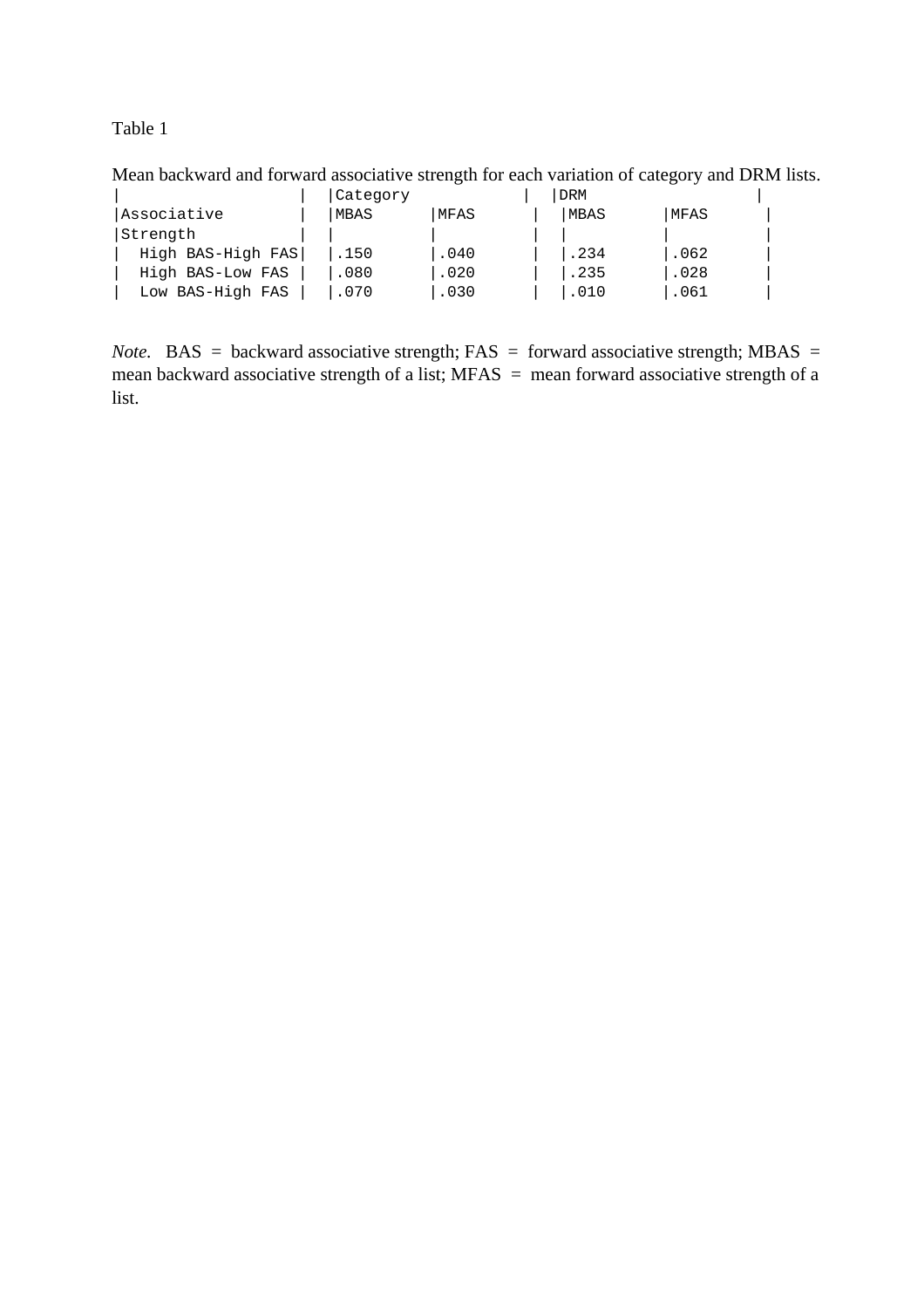## Table 2. Mean proportion of true and false recall as a function of age and list in Experiment 1 (standard errors in parentheses).

|                     |               | True           |            | False              |
|---------------------|---------------|----------------|------------|--------------------|
|                     | Recall        |                | Recall     |                    |
| Aqe                 |               |                |            |                    |
|                     | DRM Lists     | Category Lists | DRM Lists  | Category Lists     |
| 5-year-olds         | $1.14$ (.009) | $.22$ (.010)   | .10(0.020) | $  .17 \; ( .023)$ |
| 7-year-olds         | $.24$ (.010)  | .36(.011)      | .20(0.020) | .30(0.024)         |
| 11-year-olds        | .37(.010)     | $.48$ (.011)   | .30(0.020) | $.37$ (.024)       |
| $ 18 - year -$ olds | $.65$ (.011)  | $.69$ (.013)   | .44(.023)  | $.38$ (.028)       |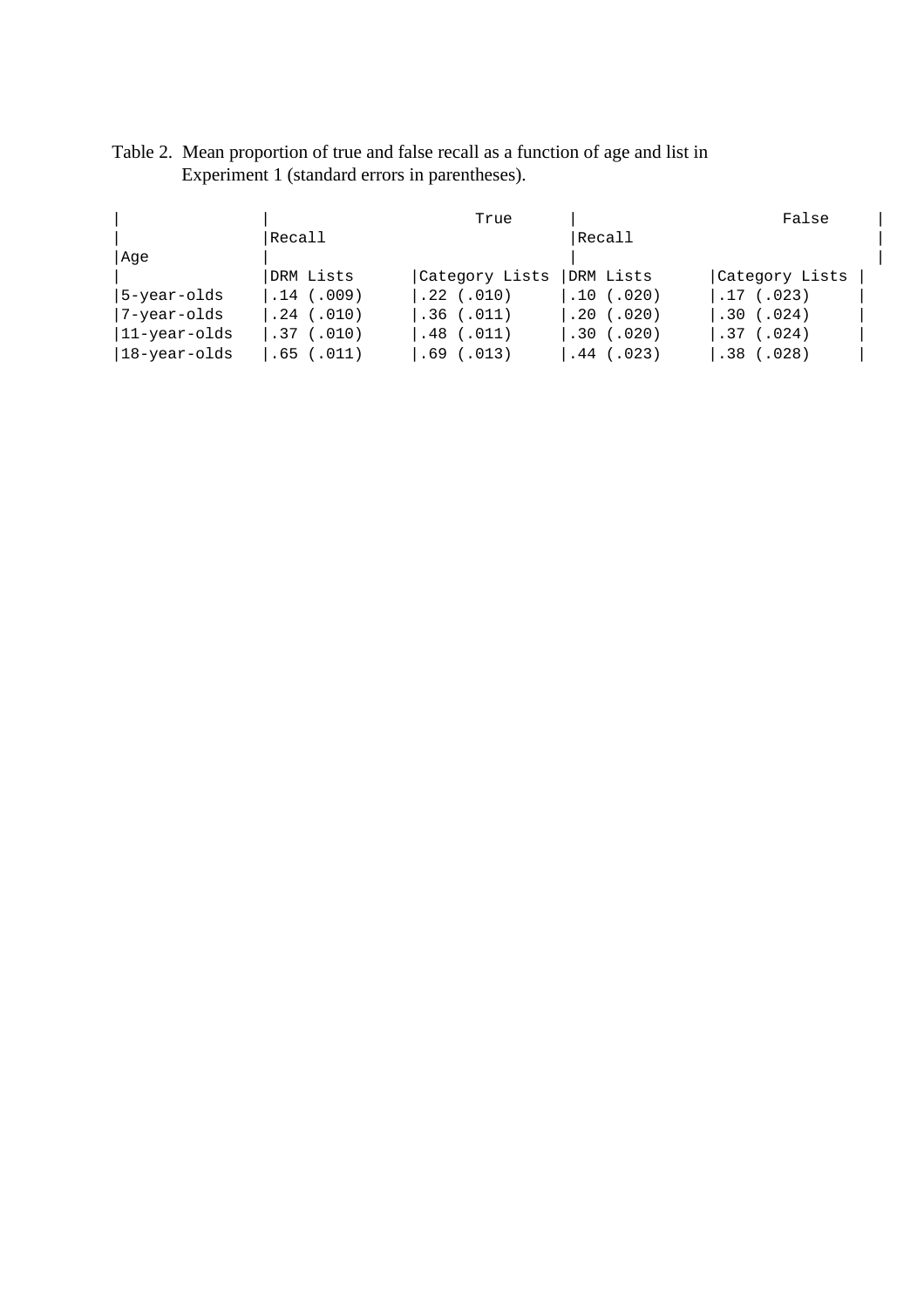Table 3. Mean proportion of true and false recall as a function of age and associative strength in Experiment 1 (standard errors in parentheses).

|                     | True Recall  | False Recall |  |
|---------------------|--------------|--------------|--|
| Aqe                 |              |              |  |
|                     | High BAS     | High BAS     |  |
|                     | High FAS     | Low FAS      |  |
| 5-year-olds         | .17(.012)    | .19(.012)    |  |
| 7-year-olds         | $.28$ (.012) | $.32$ (.012) |  |
| $ 11 - year -$ olds | .41(.012)    | .45(.012)    |  |
| 18-year-olds        | $.69$ (.014) | $.64$ (.014) |  |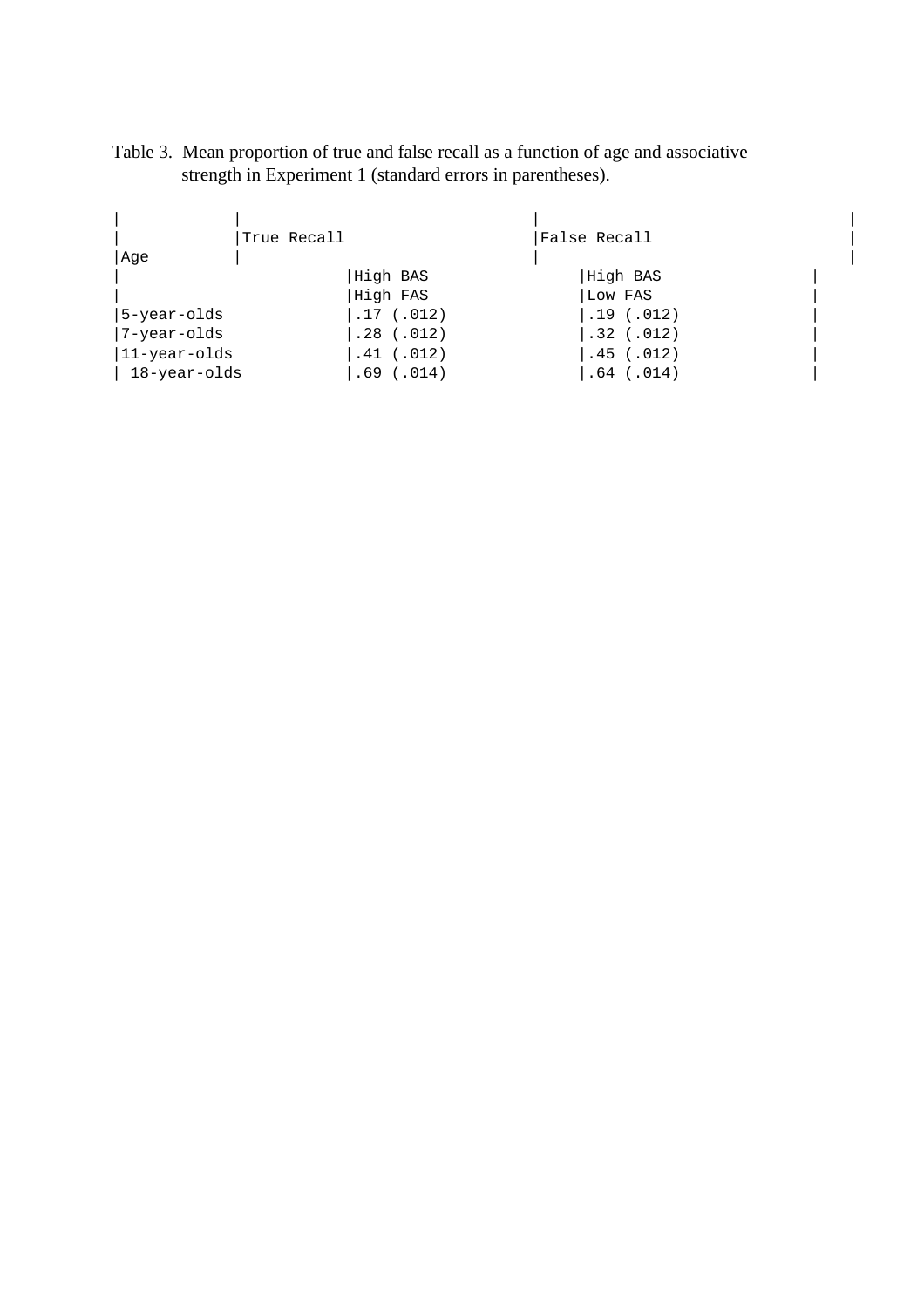## Table 5. Mean proportion of true recall as a function of age and list in Experiment 2 (standard errors in parentheses).

| Aqe                 | DRM Lists    | Category Lists              |  |
|---------------------|--------------|-----------------------------|--|
| $ 5 - year -$ olds  | .15(.012)    | .18(.013)                   |  |
| 7-year-olds         | .24(.012)    | .30(.012)                   |  |
| $ 11 - year -$ olds | 1.36(0.011)  | .44(.012)                   |  |
| $ 18 - year -$ olds | $.61$ (.011) | $\vert .67 \; (.011) \vert$ |  |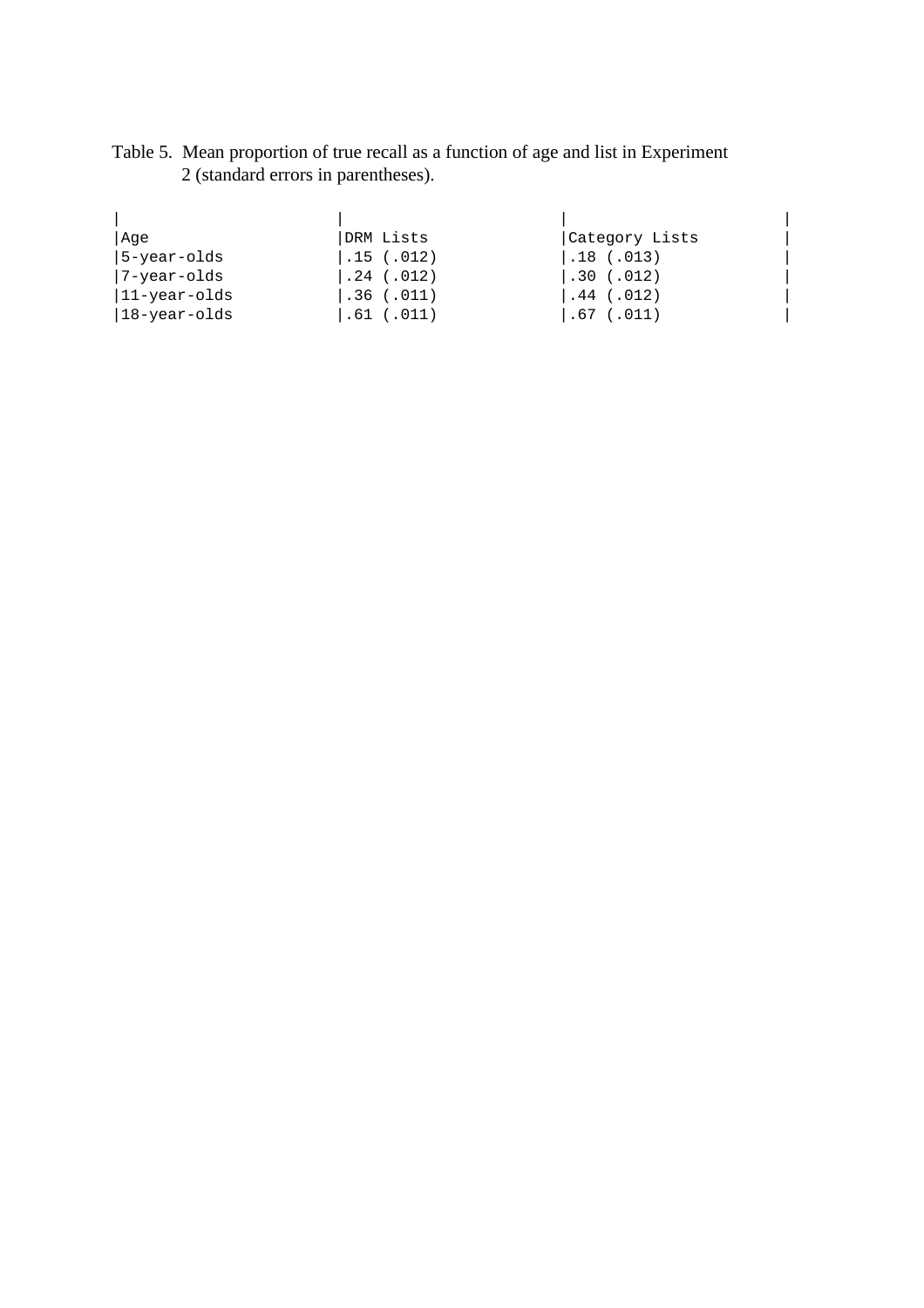Table 6. Mean proportion of true and false recall as a function of age and items removed in Experiment 2 (standard errors in parentheses).

| Age                                            | True Recall                            |                                        | False Recall                               |                                      |  |
|------------------------------------------------|----------------------------------------|----------------------------------------|--------------------------------------------|--------------------------------------|--|
|                                                | Intact                                 |                                        | Strong<br>Removed                          |                                      |  |
|                                                | Higher SD                              | Higher BAS                             | Higher SD                                  | Higher BAS                           |  |
| 5-year-olds<br>7-year-olds<br>$ 11$ -year-olds | .24(.022)<br>.37(.022)<br>$.60$ (.021) | .16(.018)<br>$.28$ (.018)<br>.49(.017) | $.03$ (.028)<br>$.07$ (.028)<br>.10(0.027) | .05(0.038)<br>.20(0.038)<br>.17(037) |  |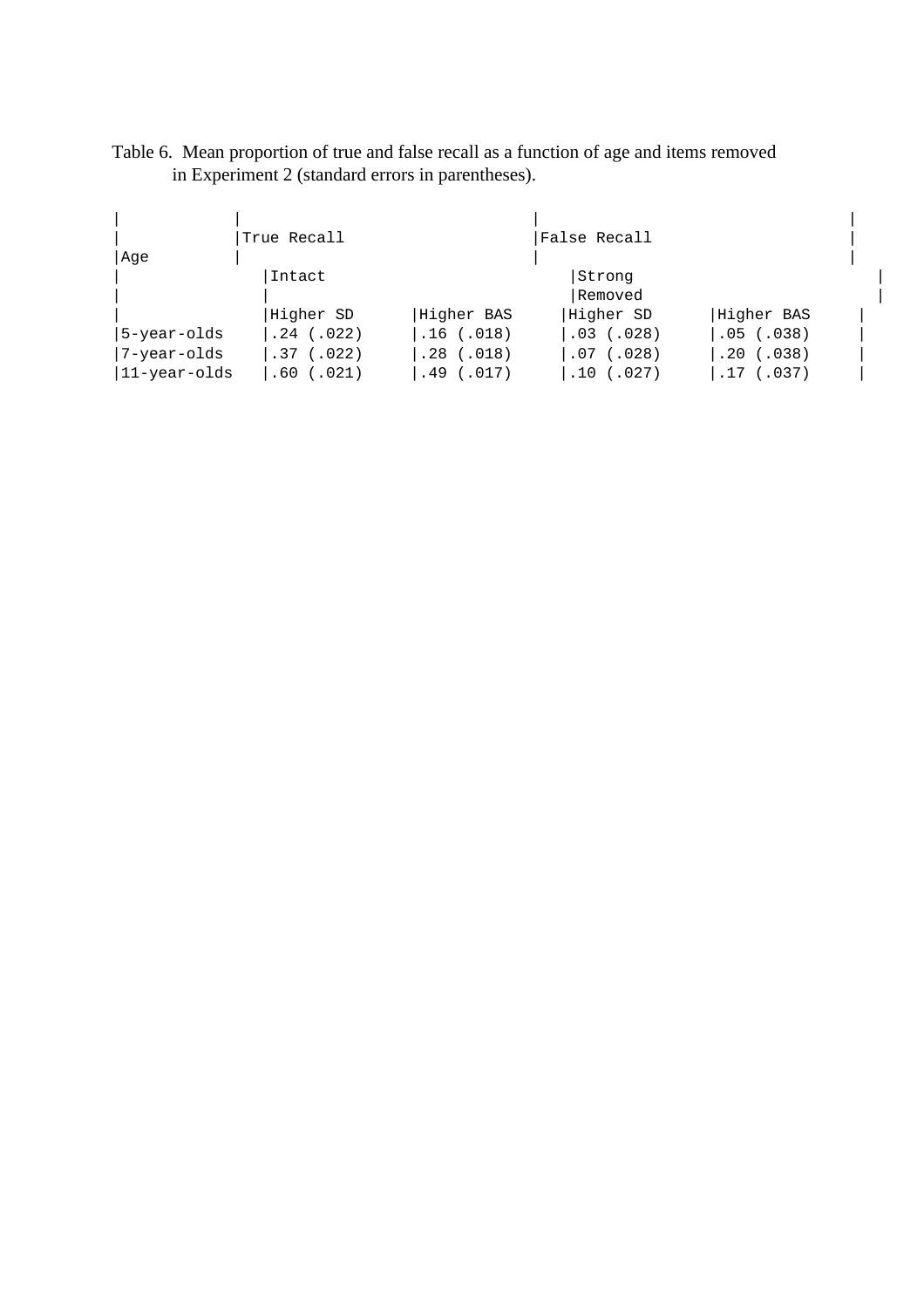Figure Caption

Figure 1. Mean proportion falsely recalled as a function of Age and Strength for Category lists (Panel A) and DRM lists (Panel B) for Experiment 1.